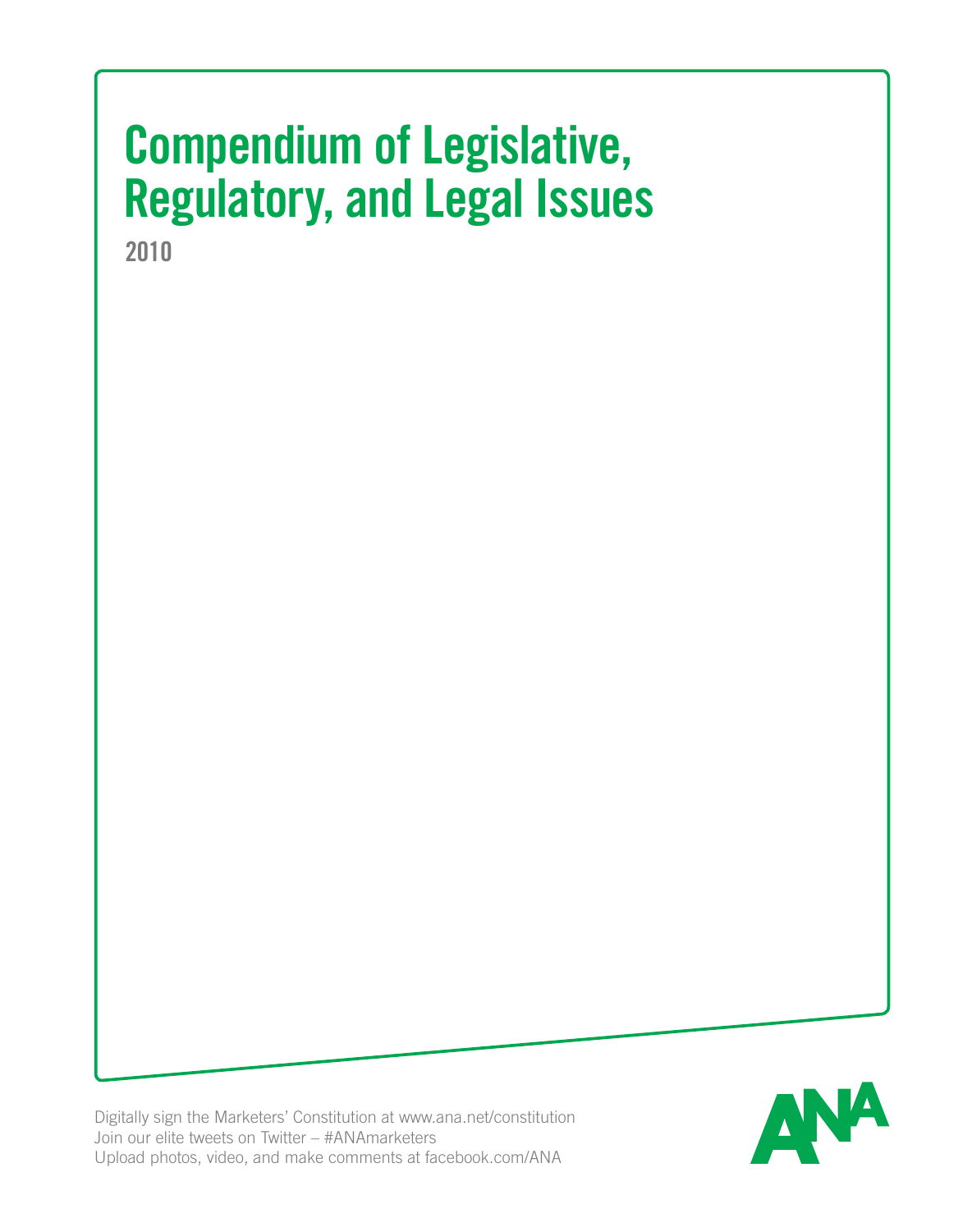# 2010 Compendium of Legislative, Regulatory and Legal Issues

Report from ANA's Washington Office

| The Health Care Debate and the Deductibility of Advertising Expenses 16       |  |
|-------------------------------------------------------------------------------|--|
|                                                                               |  |
|                                                                               |  |
|                                                                               |  |
|                                                                               |  |
|                                                                               |  |
|                                                                               |  |
|                                                                               |  |
|                                                                               |  |
| Department of Commerce Internet Policy Task Force and Privacy Green Paper  22 |  |
|                                                                               |  |
|                                                                               |  |
|                                                                               |  |
|                                                                               |  |
|                                                                               |  |
|                                                                               |  |
|                                                                               |  |
|                                                                               |  |
|                                                                               |  |
|                                                                               |  |
|                                                                               |  |
|                                                                               |  |
|                                                                               |  |
|                                                                               |  |
|                                                                               |  |
|                                                                               |  |
|                                                                               |  |
|                                                                               |  |

NOTE: This report covers all legislative, regulatory and legal issues affecting advertising from January 1, 2010 to January 1, 2011.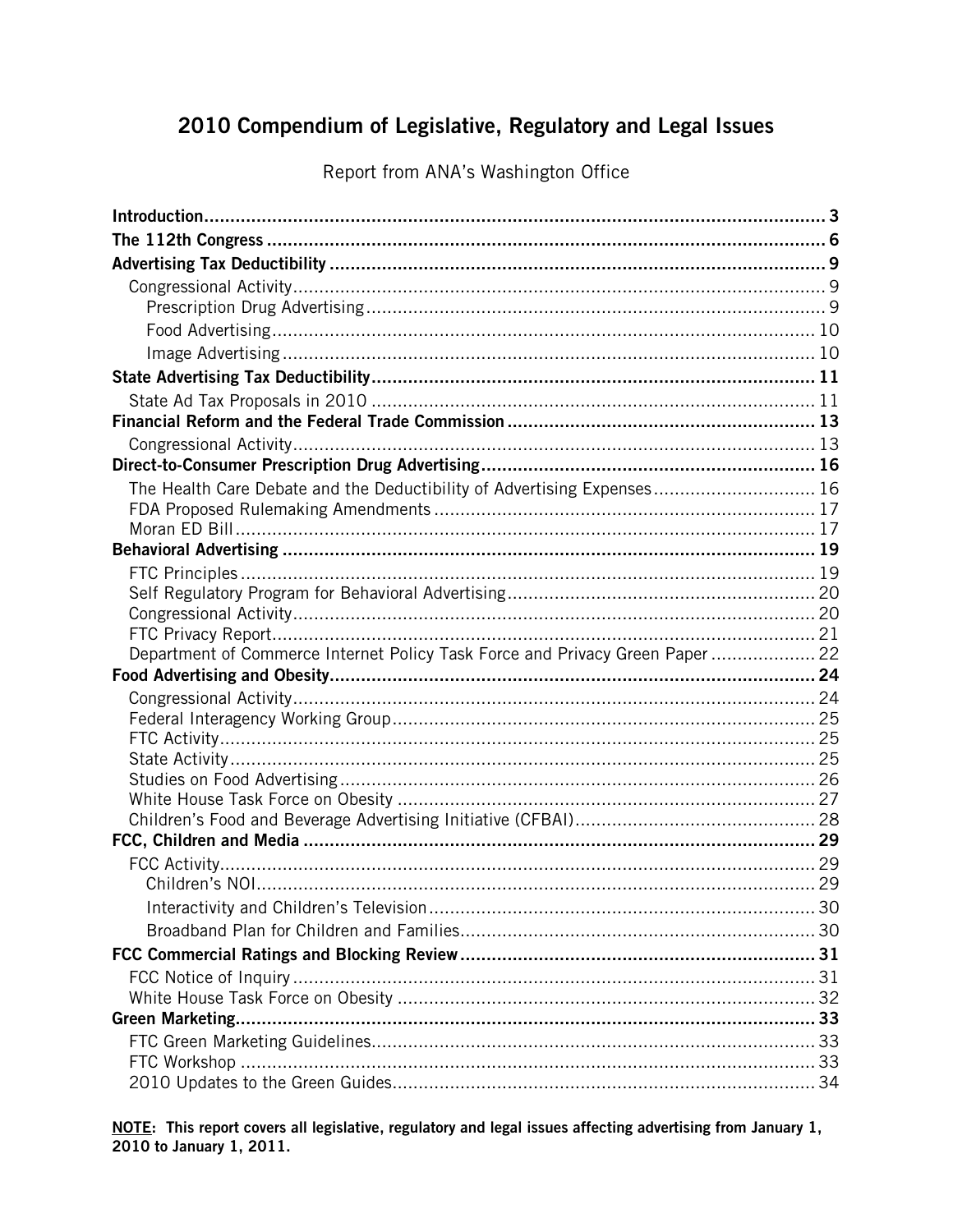| Discount Tobacco City & Lottery, Inc et al v. United States of America 48 |  |
|---------------------------------------------------------------------------|--|
|                                                                           |  |
|                                                                           |  |
|                                                                           |  |
|                                                                           |  |
|                                                                           |  |
|                                                                           |  |
|                                                                           |  |
|                                                                           |  |
|                                                                           |  |
|                                                                           |  |
|                                                                           |  |
|                                                                           |  |
|                                                                           |  |
|                                                                           |  |
|                                                                           |  |
|                                                                           |  |
|                                                                           |  |
|                                                                           |  |
|                                                                           |  |
|                                                                           |  |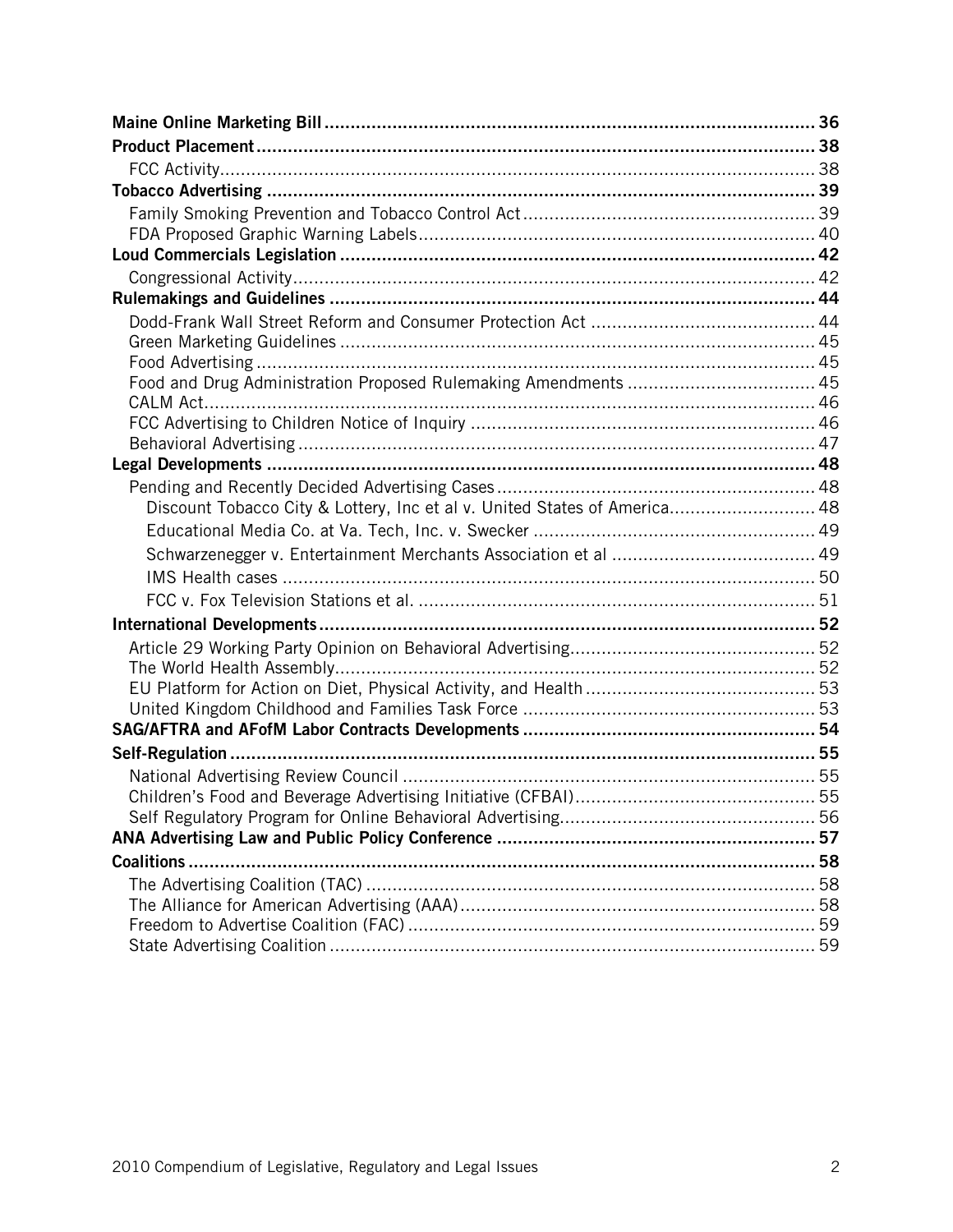# 2010 Compendium of Legislative, Regulatory and Legal Issues

Report from ANA's Washington Office

# **Introduction**

2010 was a particularly challenging year for ANA and the advertising community. We faced and were successful in defeating a proposal in the financial reform bill that would have drastically expanded the power of the FTC and significantly hurt the interests of advertisers. Privacy and behavioral advertising issues also heated up significantly, with two subcommittee Chairmen in the House of Representatives introducing comprehensive online and offline privacy legislation which could have had wide-ranging effects on the advertising community.

The FTC and the Department of Commerce both released privacy reports in December, which contain proposals for far-reaching regulations on behavioral advertising. Threats to food advertising, DTC prescription drug advertising, and advertising tax deductibility also surfaced. The tax deductibility issues alone confronted the advertising community with potential multi-billion dollar increases in tax liability. Our industry also was active in continuing to develop and implement self-regulatory programs in the food marketing and behavioral advertising arenas. The 2010 midterm elections brought about major political changes with a substantial shift in control of the House of Representatives and narrowed the Democrats' majority in the Senate.

Below is a summary of our activities in some of these key areas:

- 1. Advertising Taxes and Direct-to-Consumer Prescription Drug Advertising: The tax deductibility of drug advertising continues to be threatened. A number of major congressional leaders in both the House and Senate suggested eliminating the tax deductibility for prescription drug advertisements as a means to pay for health care reform during the long debate that led up to the passage of President Obama's health care plan. These proposals were estimated to cost advertisers more than \$37 billion over the next decade in increased tax assessments. Through the efforts of ANA and others in the advertising community, these proposals were ultimately defeated. In March, the FDA proposed to change its rulemaking on requirements for disclosure of prescription drug side effects in prescription drug advertisements. ANA filed detailed comments on these proposed changes.
- 2. Wall Street Reform and the FTC: Alongside the very contentious health care reform debate that consumed most of 2009 and early 2010, Congress took up controversial legislation designed to reform the financial services sector of the economy. Early provisions in the House version of the bill called for a dramatic expansion of the FTC's powers, both in regard to rulemaking and civil penalty authority. The civil penalty provisions could have faced advertisers with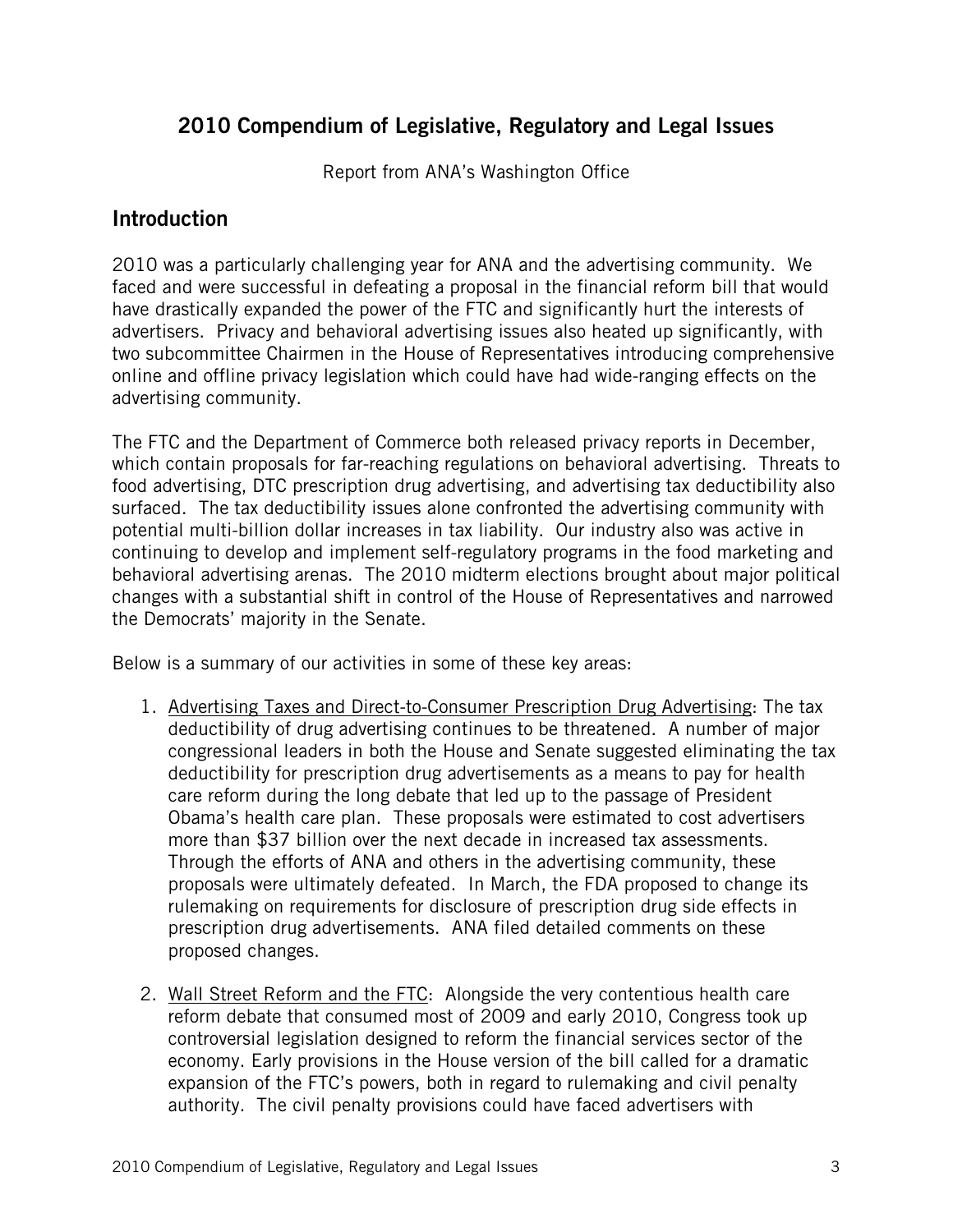immediate multi-million dollar penalties. These proposals were passed in the House of Representatives, but they received very limited congressional attention as Congress focused on other aspects of financial reform. These initiatives, if passed, would have had very significant impacts on the interests of the advertising industry. Through intense work and numerous meetings, ANA, along with industry partners, were able to block these expansive provisions from the final bill that was signed into law.

- 3. Behavioral Advertising: Representatives Rick Boucher (D-VA) and Cliff Stearns (R-FL) introduced a draft bill on privacy in May that could have had significant effects on behavioral advertising practices. A privacy bill was also introduced by Representative Bobby Rush (D-IL) in July. Senators John Kerry (D-MA) and Mark Pryor (D-AR) have hinted that they will introduce major privacy legislation in the Senate. The FTC released its long-awaited privacy report on December 1, 2010, which endorsed the implementation of a "Do-Not-Track" mechanism for online behavioral advertising. Congressman Ed Markey (D-MA) also stated that he would significantly broaden the scope of COPPA when it undergoes review. In addition, the Commerce Department released its own privacy report on December  $16<sup>th</sup>$ . ANA, in conjunction with the 4A's, the IAB, the DMA, and the CBBB, have developed a major new self-regulatory enforcement program for behavioral advertising based on seven key principles. This program was rolled out on October 4, 2010. ANA, along with our partner trade associations, are working to fully implement this program as soon as possible.
- 4. Food Advertising and Children: Representatives Dennis Kucinich (D-OH) and Jim Moran (D-VA) each introduced separate legislation in 2009 that would severely restrict advertisements of food to children. Reports issued by the Rudd Center for Food Policy and Obesity in 2009 and 2010 attacked Children's Food and Beverage Advertising Initiative standards, which are the industry's self-regulatory efforts in the food area, calling them ineffective and insufficient. The Interagency Working Group (IWG), comprised of the FTC, FDA, CDC, and the USDA, which had been tasked by the Congress to make recommendations in regard to food marketing, issued a set of draft guidelines for food marketing to children 17 and under in December 2009. A final report to Congress was set to be released in July 2010, but it has been delayed. The White House Task Force on Obesity issued a report in May 2010 calling for much stronger FCC regulation of food advertising during children's television programming if self-regulatory standards are not improved.
- 5. Tobacco Advertising: In June 2009, President Obama signed a bill into law, which vastly extended the FDA's authority over tobacco and tobacco advertising. ANA argued that the advertising provisions were some of the most sweeping and restrictive ever placed on a legal product in the United States. ANA, along with others in the advertising industry, filed an amicus (friend-of-the-court) brief detailing the broad First Amendment problems with the bill and its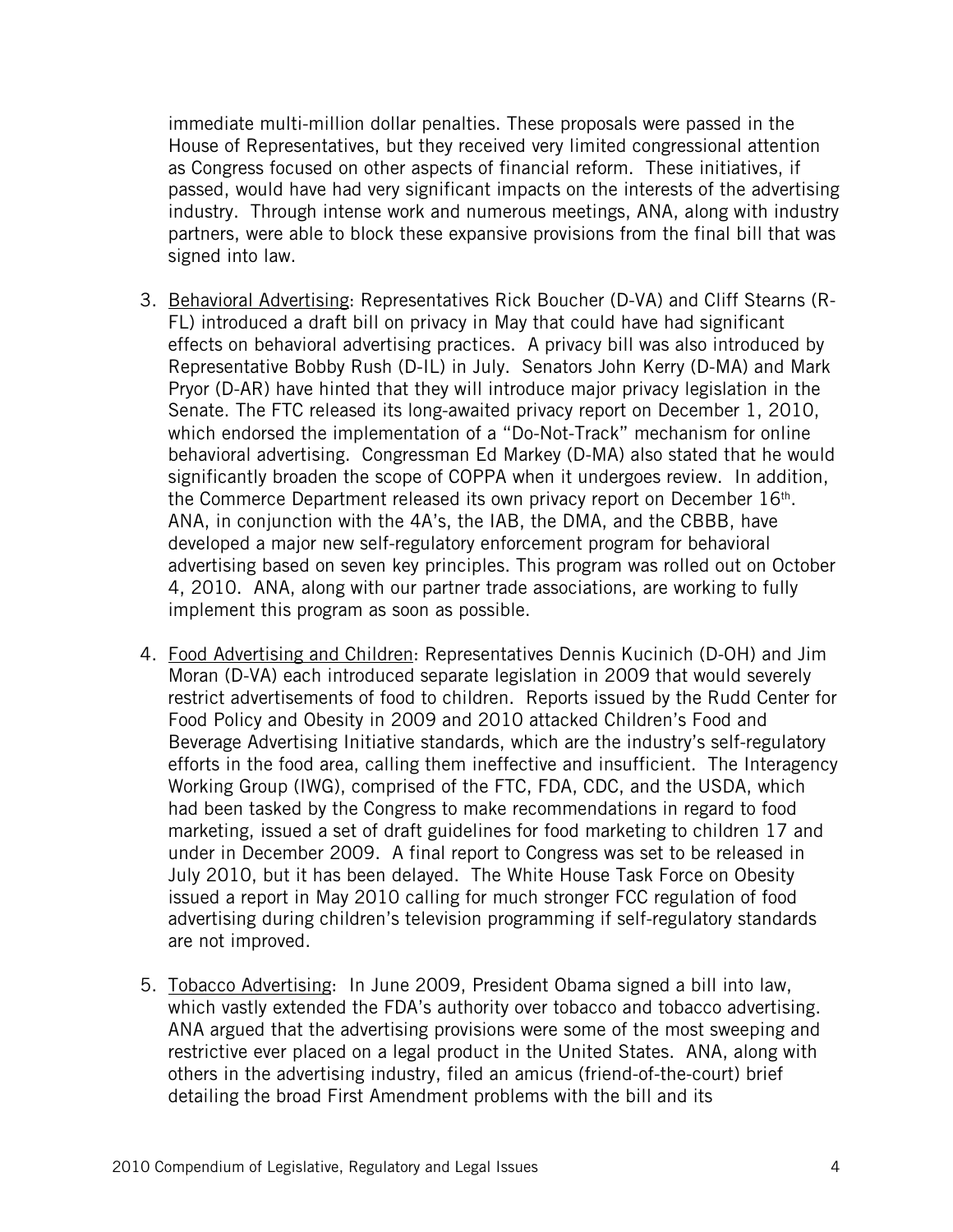implementation at both the Federal District Court and Federal Court of Appeals levels. The District Court threw out some of the advertising provisions as unconstitutional, but upheld other provisions, including promotional, sports, and cultural marketing restrictions. Whatever the outcome at the Court of Appeals level, the case is almost certain to be appealed to the U.S. Supreme Court.

- 6. FCC Initiatives: Under the Children's Television Act of 1990, commercial time during children's programming is limited to no more than 10.5 minutes per hour on weekdays and not more than 12 minutes per hour on weekends, and broadcast stations are required to air three hours of educational programming every week. In the fall of 2009, the FCC issued a Notice of Inquiry (NOI) and sought comment on whether current standards for advertising to children were effective. The ANA, along with other advertising associations, filed comments on this NOI in January 2010. FCC Chairman Julius Genachowski has expressed interest in restarting a rulemaking on interactive advertising to children, as well as evaluating the possibility of allowing parents to block advertisements to children.
- 7. Coalitions: ANA remains an active member of The Advertising Coalition (TAC), The Alliance for American Advertising (AAA), The Freedom to Advertise Coalition (FAC), and the State Advertising Coalition (SAC). In conjunction with The Advertising Coalition, we helped to defeat the sweeping FTC provisions that were included in the House version of the financial reform bill. The Advertising Coalition, of which ANA is a key member, also released an updated version of the Global Insight Study in late 2010. This study provides empirical evidence of the enormous economic value of advertising in every state and congressional district in the United States and will play a key role in supporting our lobbying efforts.

This is only a small sampling of the issues that ANA's DC office has been involved in this year. More information on these and other issues can be found in the pages that follow. As always, we post regular updates on these and any other issues on which we are currently working at http://www.ana.net/advocacy. The site also contains a comprehensive tracking system of legislative, regulatory, and legal issues facing our industry. If you have any questions, the DC office can be reached at 202-296-1883. Individual staff members can be reached as follows:

Dan Jaffe, Executive Vice President, Government Relations: diaffe@ana.net Keith Scarborough, Senior Vice President, Government Relations: kscarborough@ana.net David Buzby, Senior Manager, Government Relations: dbuzby@ana.net Meghan Salome, Manager, Government Relations: msalome@ana.net Andrew Howell, Administrative Assistant: ahowell@ana.net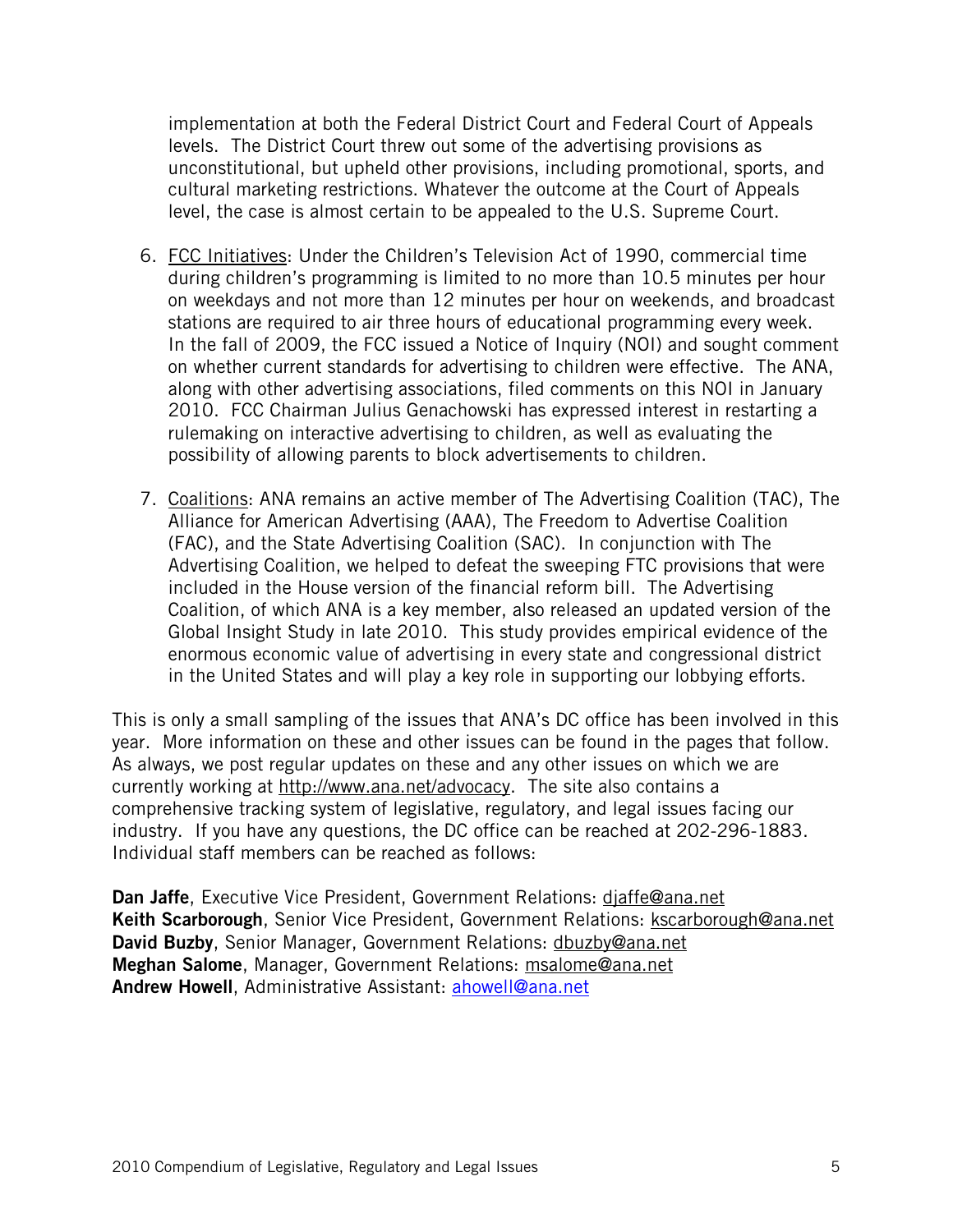# The 112th Congress

# **Background**

In the 2010 midterm election, the Democratic Party was dealt a significant blow. The Republicans earned a net gain of 63 seats in the House of Representatives and 6 seats in the Senate. The Republicans will hold the majority in the House for the  $112<sup>th</sup>$ Congress, while the Democrats will retain a majority in the Senate. Republicans made a net gain of five governorships, while the governor's mansion of Rhode Island was won by an independent, former Senator Lincoln Chafee.

Many long-serving, powerful members of the House were defeated in their bids for reelection, including several with whom the advertising community had long relationships. Among those defeated were three House committee chairmen, thirteen House subcommittee chairmen, 22 members of the conservative Blue Dog Coalition, and 20 members of the moderate New Democrat Coalition. The new House is made up of 242 Republicans and 193 Democrats.

Some of the most notable House members defeated were:

- Representative Jim Oberstar (D-MN), Chairman of the Transportation and Infrastructure Committee
- Representative John Spratt (D-SC), Chairman of the Budget Committee
- Representative Ike Skelton (D-MO), Chairman of the Armed Services Committee
- Representative Rick Boucher (D-VA), Chairman of the Energy and Commerce Subcommittee on Communications , Technology and the Internet
- Representative Earl Pomeroy (D-ND), Chairman of the Ways and Means Subcommittee on Social Security
- Representative Paul Kanjorski (D-PA), Chairman of the Financial Services Subcommittee on Capital Markets, Insurance, and Government-Sponsored **Enterprises**
- Representative Stephanie Herseth Sandlin (D-SD), Blue Dog Coalition Co-Chairman for Administration
- Representative Baron Hill (D-IN), Blue Dog Coalition Co-Chairman for Policy

In the Senate, the Republicans made a net gain of six Senate seats. This gives the Senate 53 Democrats (including two independent Senators who caucus with the Democrats) and 47 Republicans.

Republican pickups in the Senate were as follows:

- **Arkansas:** Representative Jon Boozman defeated two term Democratic Senator Blanche Lincoln
- Wisconsin: Businessman Ron Johnson defeated three term Democratic Senator Russ Feingold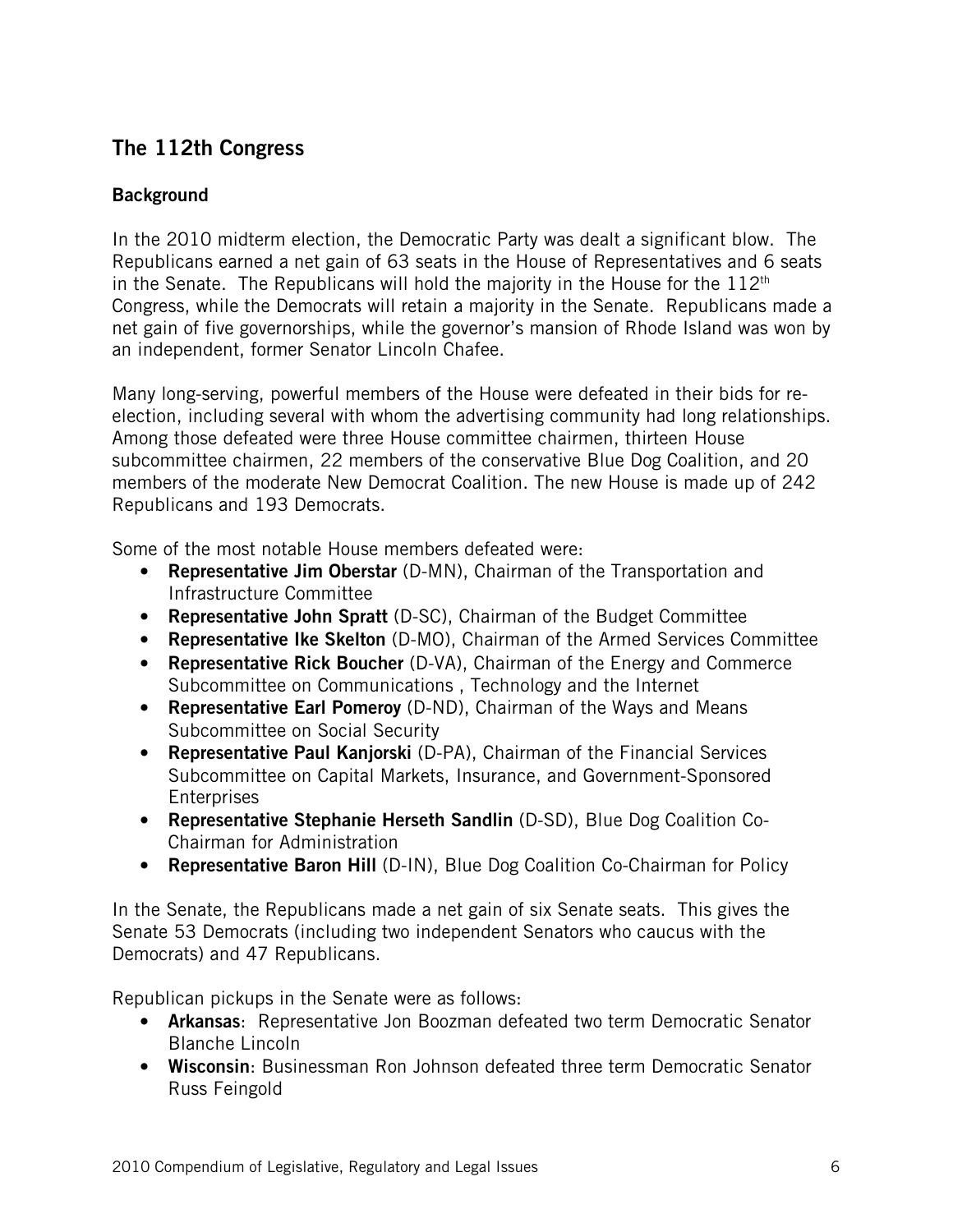- North Dakota: Governor John Hoeven handily won the seat held by retiring Democratic Senator Byron Dorgan
- Indiana: Former Senator Dan Coats defeated Representative Brad Ellsworth to win the seat of retiring Democratic Senator Evan Bayh
- Pennsylvania: Former Congressman Pat Toomey was elected to the seat held by Democratic Senator Arlen Specter who was defeated in a primary in May
- Illinois: Congressman Mark Kirk was elected to the seat formerly held by President Barack Obama

Democrats held on to five closely contested seats:

- California: Senator Barbara Boxer was re-elected over Carly Fiorina
- Colorado: Senator Michael Bennet was re-elected over Ken Buck
- Washington: Senator Patty Murray was re-elected over Dino Rossi
- Nevada: Senate Majority Leader Harry Reid was re-elected over Sharron Angle
- West Virginia: Governor Joe Manchin was elected to the seat held by the late Senator Robert Byrd

# The New Congress

New chairmen are in place for all House committees. Congressman Fred Upton (R-MI) is the new chairman of the Energy Commerce Committee, taking the gavel from Henry Waxman (D-CA). Representative Dave Camp (R-MI) is the new chairman of the Ways and Means Committee, replacing Congressman Sandy Levin (D-MI). Congressman Hal Rogers (R-KY) took the reins of the Appropriations Committee from retiring Chairman David Obey (D-WI). Congressman Spencer Bachus (R-AL), the ranking member of the Financial Services Committee in the  $111<sup>th</sup>$  Congress, took the gavel of that committee from Representative Barney Frank (D-MA).

In the Senate, key chairmen with advertising concerns will retain their gavels. Senator Jay Rockefeller (D-WV), will continue as the chairman of the Commerce Committee. Tom Harkin (D-IA) will remain the chairman of the Health, Education, Labor, and Pensions (HELP) Committee. Max Baucus (D-MT) will continue to be the chairman of the Finance Committee.

The Republicans in the House have vowed to apply significant effort towards repealing major legislation passed under the  $111<sup>th</sup>$  Congress, including Health Care Reform and the Wall Street Reform Bill. They have also promised extensive oversight of all government agencies and expenditures. This may lead to debates over the roles of regulatory agencies, as well as the powers they possess.

In total, there are 93 new members of the House of Representatives (84 Republicans, 9 Democrats). There are 13 new members of the Senate (12 Republicans, 1 Democrat). This influx of new members may present both challenges and possibilities. ANA will need to educate many new members of Congress on the economic benefits of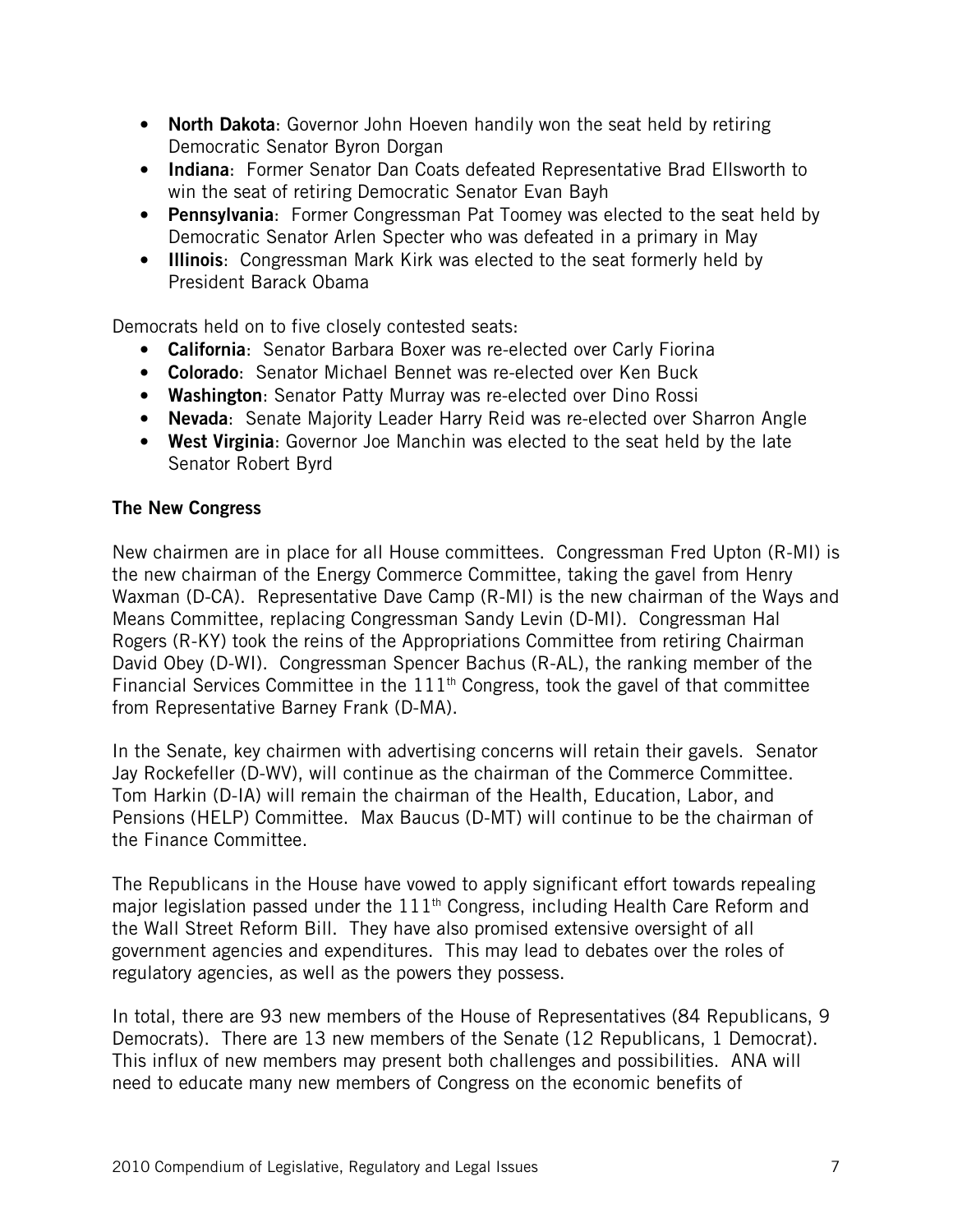advertising, as well as the self-regulatory initiatives of the industry. However, the advertising industry may also have the chance to gain new allies in the process.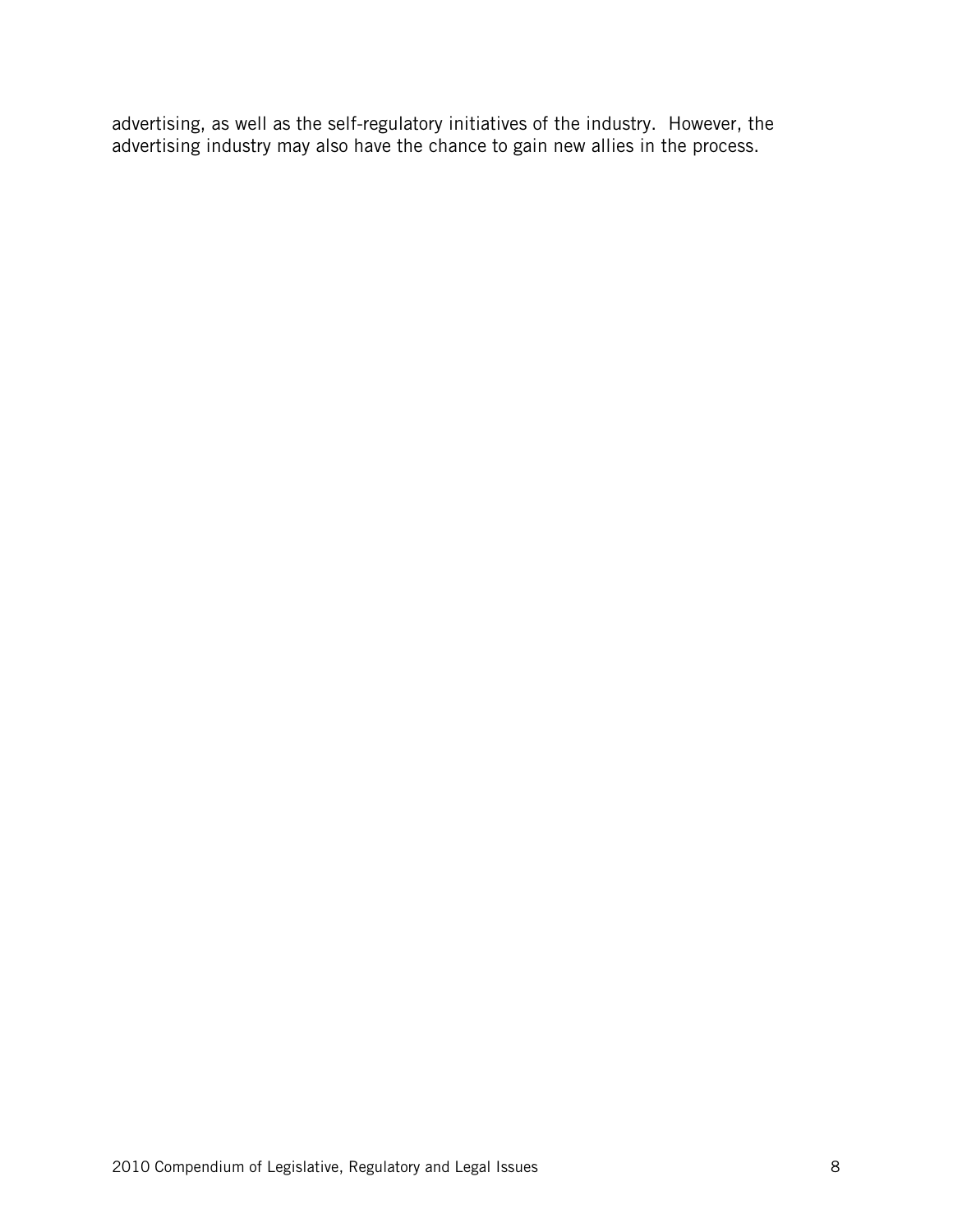# Advertising Tax Deductibility

# **Background**

Advertising expenditures are 100% deductible as an ordinary and necessary business expense in the year in which they are expended under the Federal Income Tax code. In recent years, attempts have been made to deny the deductibility of advertising expenses, either across the board or for specific categories of advertising. Trillion-dollar deficits for the foreseeable future only increase the odds of continued consideration of an advertising tax at the federal level. As the need for additional revenue sources grow, members of Congress concerned about rising debt may turn to untapped sources of income to help close the budget deficit.

ANA has long argued that the advertising tax deduction provisions are vital for the nation's economic health. We recently sponsored, as part of The Advertising Coalition (TAC), an update of a 2004 study that examines the economic activity created by advertising in every state and Congressional district across the country. This landmark and unique study, based on an economic model formulated by the 1980 Nobel Memorial Laureate in Economics Lawrence Klein, has been vital in informing members of Congress of the economic benefit of advertising to their local economy. The updated study found that in 2010, businesses were spending at a rate of \$279 billion for the year on advertising. Every million dollars of this expenditure supports 69 American jobs. This spending on advertising, therefore, supports 19.8 million jobs in the United States, and accounts for \$5.8 trillion in economic output.

#### Congressional Activity

#### Prescription Drug Advertising

The debate over health care reform consumed Washington late in 2009 into the early part of 2010. Included in this debate was a discussion of the deduction for advertising of prescription drug products. In June 2009, the then-chairman of the House Ways and Means Committee, Representative Charlie Rangel (D-NY) claimed that ending the deduction for prescription drug ads would raise \$37 billion, which could then be used to fund health care reform. This figure was picked up in September by a member of the Senate Finance Committee, Senator Bill Nelson (D-FL) as that committee was considering the bill. Fortunately, neither of these proposals went further during the committee stage.

However, in October 2009, Senators Al Franken (D-MN), Sherrod Brown (D-OH) and Sheldon Whitehouse (D-RI) introduced legislation (S. 1763, "Protecting Americans From Drug Marketing Act") that would have disallowed the deduction for prescription drug advertising. In December, the Senators then threatened to bring up the bill as an amendment during debate over the health care bill on the Senate floor, but later decided not to go forward with this proposal. We wrote to the Senate urging it to reject a tax deduction elimination for the advertising of prescription drugs. Our letter to the Senate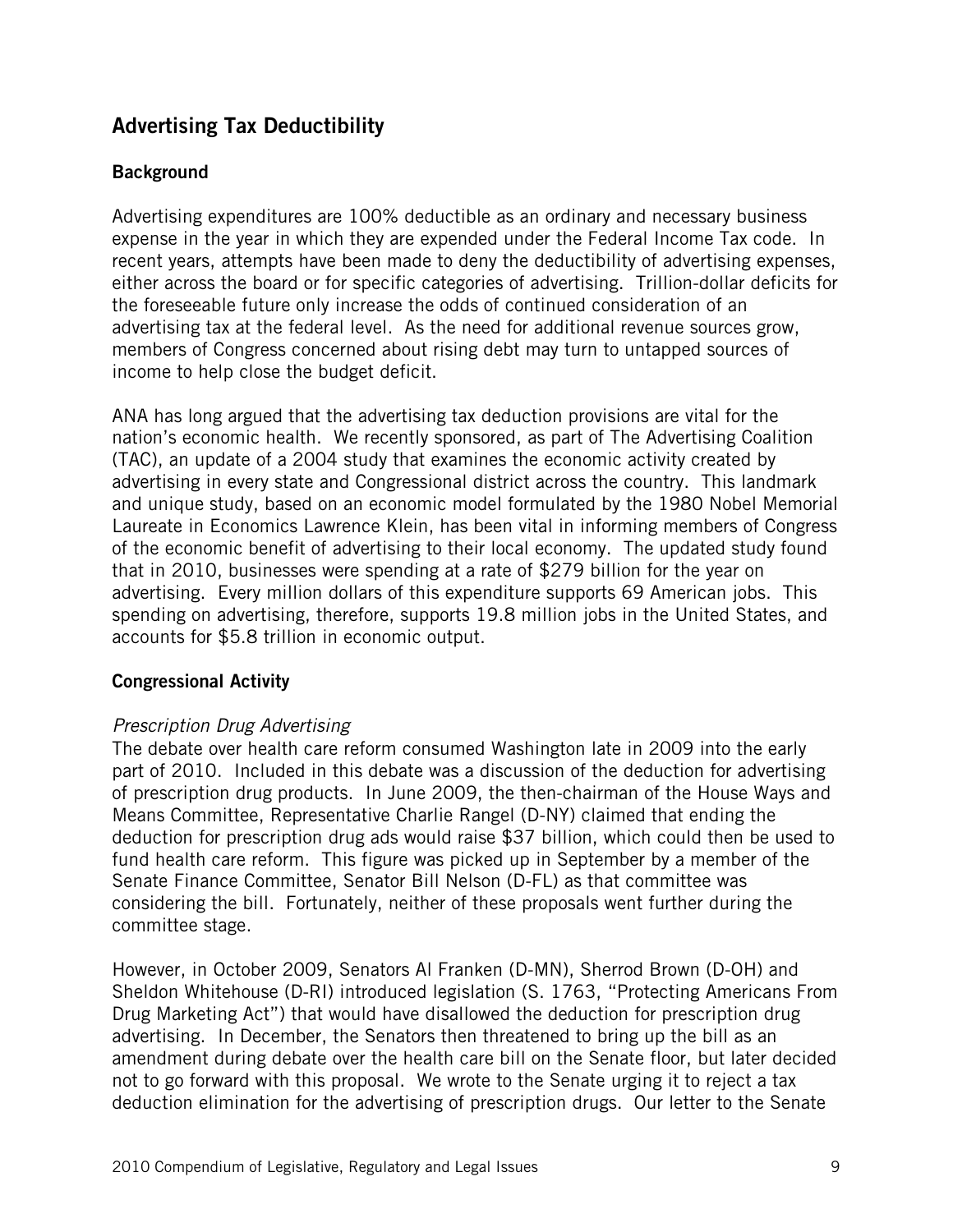can be viewed at http://www.ana.net/advocacy/getfile/15432. Soon after Senators Franken, Brown and Whitehouse had backed away from their effort, Senator Mark Begich (D-AK) threatened to bring up his legislation (S. 2842) that also would have denied the deductibility of expenses for prescription drug ads. Our letter to the Senate in response to Senator Begich's bill can be read at http://www.ana.net/advocacy/getfile/15449.

Companion legislation to S. 1763 was introduced in the House of Representatives as H.R. 3979 by Representative Marion Berry (D-AR). Additionally, Representative Jerrold Nadler (D-NY) introduced legislation (H.R. 2966) that would deny the deductibility of prescription drug advertising.

#### Food Advertising

Representative Dennis Kucinich (D-OH) introduced legislation in December 2009 that would have ended the tax deduction for any expenses for advertising and marketing directed to children "for purposes of promoting the consumption by children of food from any fast food restaurant or of any food of poor nutritional quality." His bill, H.R. 4310, was not considered by the House Ways and Means Committee, but at a July hearing with Secretary of Agriculture Tom Vilsack on childhood nutrition programs, Representative Kucinich argued for his bill and maintained that the potential funds that would be generated could help pay for child nutrition legislation. The bill had 25 cosponsors, including Representative John Conyers, then Chairman of the House Judiciary Committee, and a number of other members of the Congressional Black Caucus.

#### Image Advertising

Representative John Hall (D-NY) introduced a bill in January, H.R. 4518, which would have prohibited the tax deduction for advertising campaigns not related to a product or service by companies (including subsidiaries) with gross receipts over \$100 million a year. This would have undoubtedly affected public relations campaigns or other advertising campaigns not directly related to selling a product or a service by many large advertisers.

# Outlook for 2011

With the recently completed update to the Global Insight study, ANA is armed with new ammunition in the fight to preserve advertising's full deductibility as a business expense. We will continue to demonstrate to members of Congress the economic benefit of advertising to their local economies and why taxing advertising would be misguided. Additionally, any attempt to single out a certain category of speech (where such speech is considered "controversial" for differential tax treatment would likely be found unconstitutional. All advertising expenses should be treated the same as any other ordinary and necessary business deduction under the tax code and be fully deductible.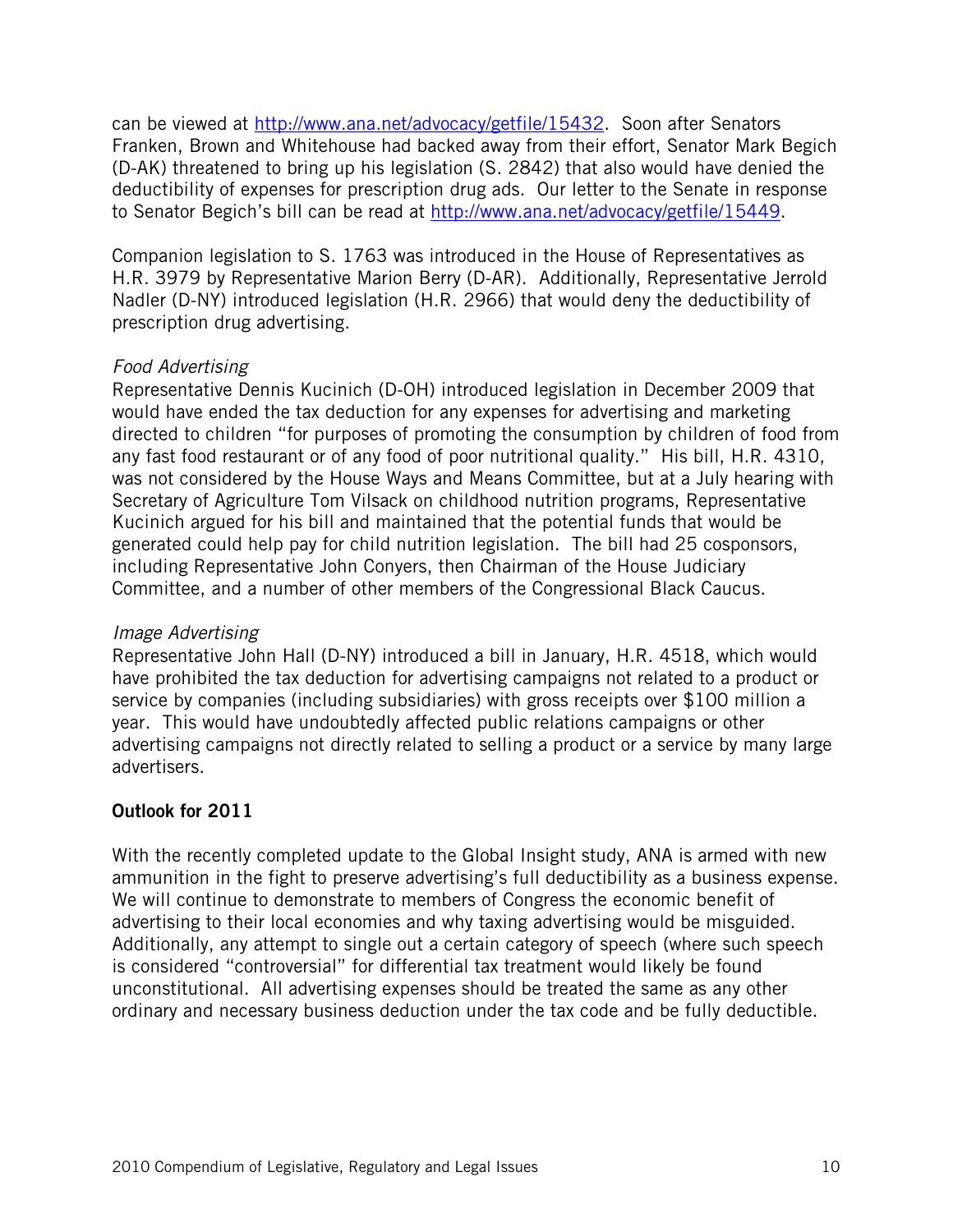# State Advertising Tax Deductibility

# **Background**

The states are under constant pressure to balance their budgets. Forty-nine states are required by their constitutions to balance their budget every fiscal year. Even in a normal environment, this puts pressure on states to find new ways to raise revenue. However, recently things have been anything but normal for the states. The Center on Budget and Policy Priorities, for example, estimates that 46 states collectively will face up to \$121 billion in deficits for fiscal year 2011. When states begin looking for new revenue sources, undoubtedly extending the sales tax to a number of products and services, including advertising that are presently exempted from this tax, may look far more attractive.

ANA has worked actively over the past 20 years to oppose attempts to tax advertising at the state level. We have helped defeat over 120 ad tax proposals in more than 40 states. We work with our member companies and our sister associations (the American Association of Advertising Agencies and the American Advertising Federation), as well as with local broadcasters and publishers, to respond to these threats. We are also members of The Advertising Coalition (TAC), which has developed the Global Insight Study, directed by Nobel Laureate in Economics Lawrence Klein. That study quantifies the economic impact of advertising in every state and congressional district in the country. This is a powerful tool for demonstrating why a tax on advertising is bad for the economy and businesses in the states.

# State Ad Tax Proposals in 2010

In Pennsylvania, Governor Ed Rendell's original budget proposal included reducing the state sales and use tax from 6% to 4%, but expanding the base to impose the tax on virtually all services, including advertising and public relations. The Republican leadership in the state Senate fortunately declared that the Governor's sales tax plan was "dead on arrival." ANA urged our member companies with operations in Pennsylvania to urge the legislature to oppose the governor's plan, and the final budget included no tax increases on advertising.

New York also continued to consider bills to impose product-specific taxes on advertising. Assemblyman Felix Ortiz's bill, AB 2455, would impose an additional onequarter of one percent tax on food and drink products and movie and video game rentals. Additionally, companies would be prohibited from deducting their New York share of expenditures for advertising food, video games and equipment, and movies and videos or DVDs on television shows primarily watched by children under 18. These funds would be used to fund anti-obesity campaigns. New York Assemblyman Richard Brodsky also had a bill, AB 5030, that would eliminate the deduction under state law for any directto-consumer prescription drug advertising.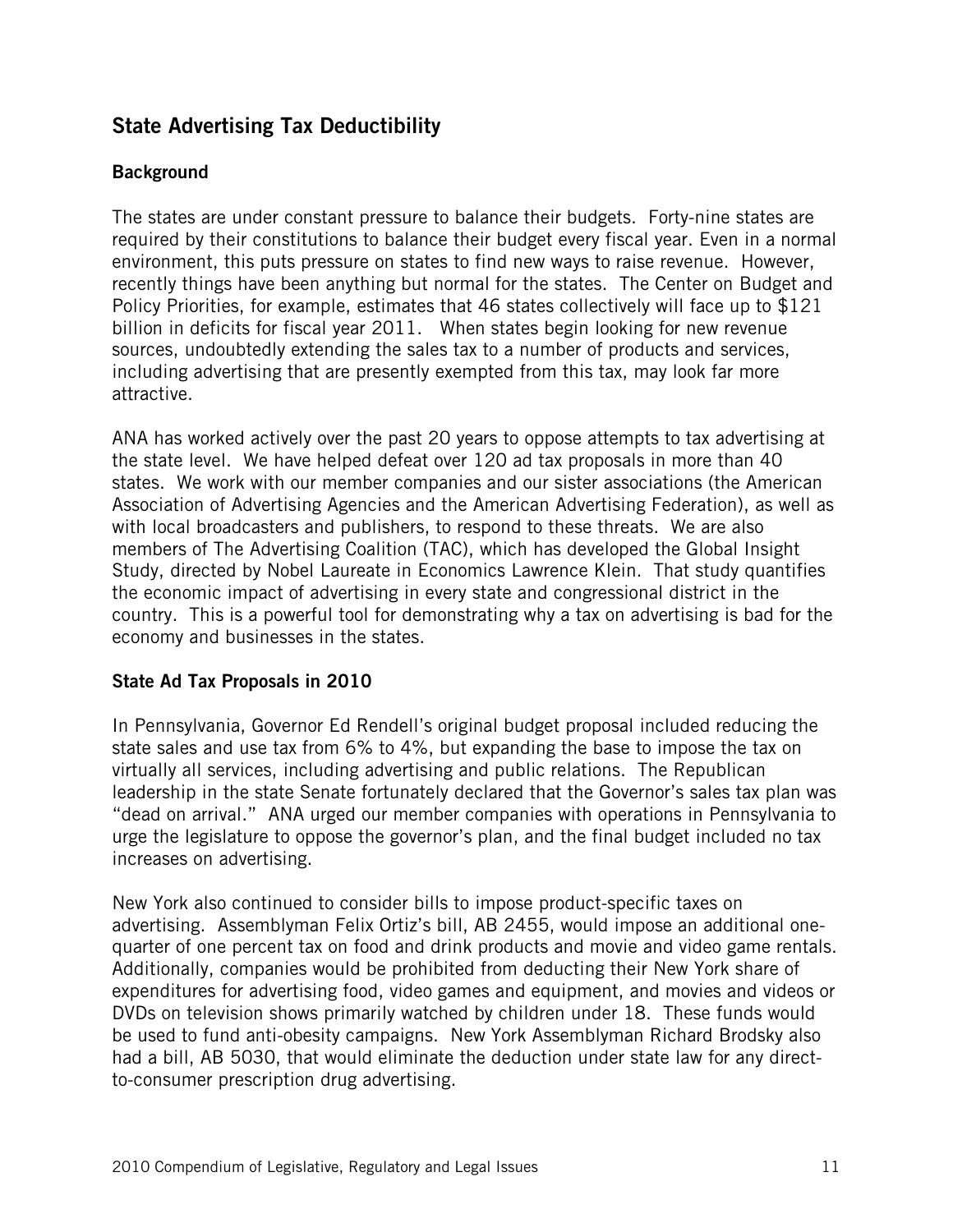#### Outlook for 2011

The states continue to operate under mounting fiscal pressures due to the struggling economic recovery. Many states have dipped into rainy day funds, used one-time accounting measures, federal stimulus funds, or significantly pared back state services and other spending, yet substantial deficits persist. This situation makes it more likely that states will have to resort to tax increases to balance future budgets. As tax increases enter the picture, the danger that states will turn to advertising as one of the sources of potential revenue substantially increases. We will continue to monitor this issue as the state legislatures return in January to ensure that advertising retains its full deductibility and is exempted from sales taxes at the state level.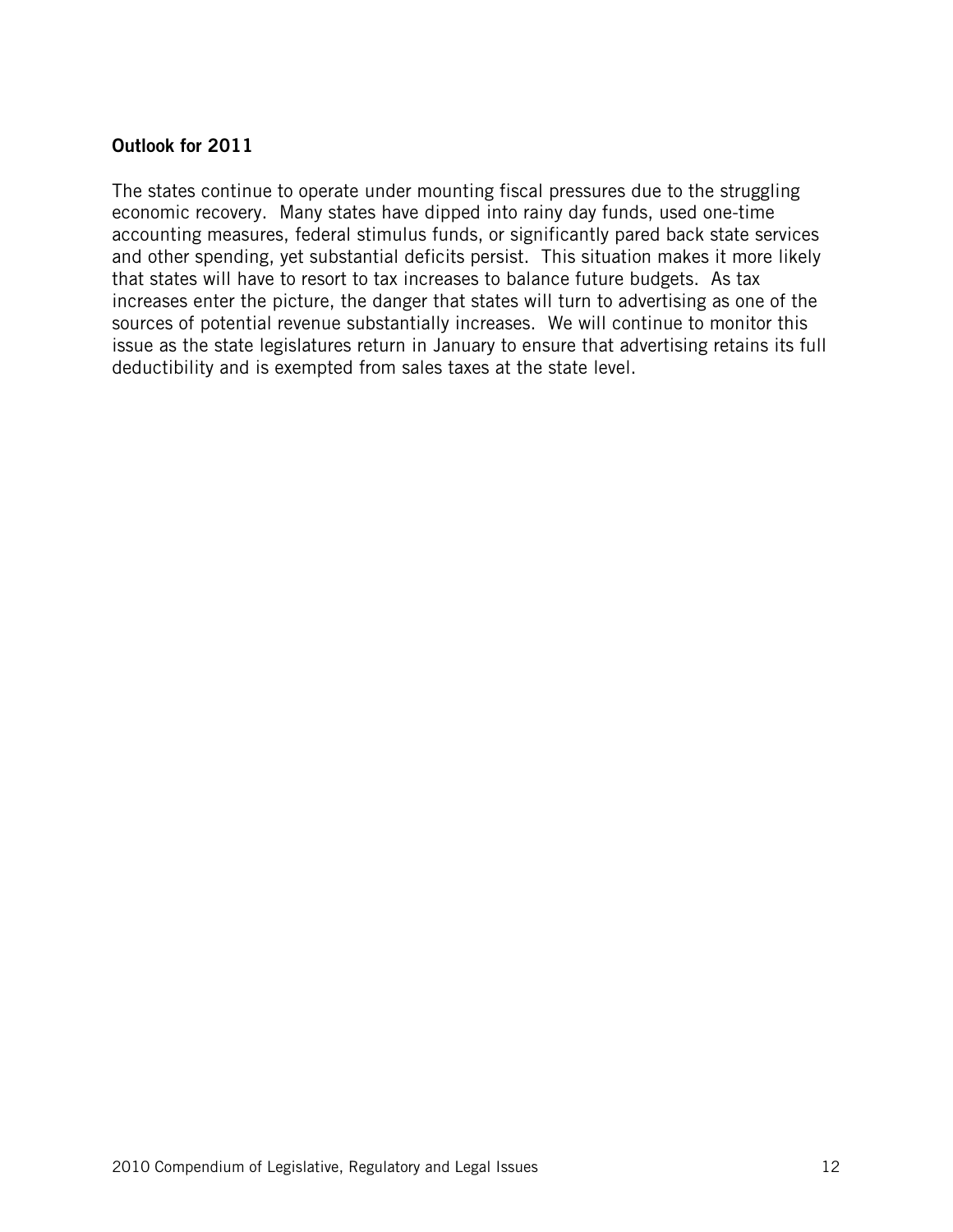# Financial Reform and the Federal Trade Commission

## **Background**

In response to the severe economic crisis of 2008-2009, Congress, with the urging of the Obama Administration, undertook efforts to reform the regulatory structure and policies that were claimed to have allowed for the many abuses that led to the severe economic downturn in the United States, including in the financial products and services industry. This effort, the largest undertaken to reorder regulation of the financial services industry since the Great Depression, played out throughout 2010, culminating in the passage of landmark legislation. Early proposals would also have dramatically changed the regulatory authority of the Federal Trade Commission (FTC), but were ultimately dropped from the bill.

#### Congressional Activity

In July 2009, Barney Frank (D-MA), Chairman of the House Financial Services Committee, introduced a bill to create a new agency, the Consumer Financial Protection Agency (CFPA). This bill would have given the new agency jurisdiction over the marketing of financial products and services, using a broad definition of "unfairness" as its rulemaking authority – much broader than the unfairness authority of the FTC. The bill also allowed the agency to restrict "abusive practices," a broad and basically undefined term. In return for losing its jurisdiction over financial products and services, the bill would have given the FTC broad new powers over every remaining area in its jurisdiction. These new powers included the ability to conduct rapid rulemakings in as little as 180 days, without first identifying a pattern of false, deceptive or unfair activity. In addition, the FTC was not required to provide a "basis and purpose" for the rule which would have required it to first conduct an economic analysis. These proposals would have overturned the so-called "Magnuson-Moss" rulemaking procedures imposed on the FTC in the 1970's that require "substantial evidence" to uphold a rulemaking. It also would have given the FTC expanded authority to immediately impose civil monetary penalties for any violation of the FTC Act without the involvement of the Department of Justice. Instead the FTC in justifying its rulemaking would have to demonstrate that it had not been "arbitrary and capricious," a very low hurdle for the agency to overcome.

A new draft of the bill was released in September 2009, but the FTC provisions were unchanged. It was marked up by both the House Financial Services Committee and the House Energy and Commerce Committees in the fall (with little debate over the FTC portion of the bill), and it passed the full House in December as part of a broader Wall Street reform package (H.R. 4173).

The Senate began its consideration of the bill in early 2010, including consideration of the FTC provisions. The Senate Commerce, Science and Transportation Committee's Subcommittee on Consumer Protection, Product Safety and Insurance began by holding hearings on the role of the FTC in February and March. ANA submitted testimony urging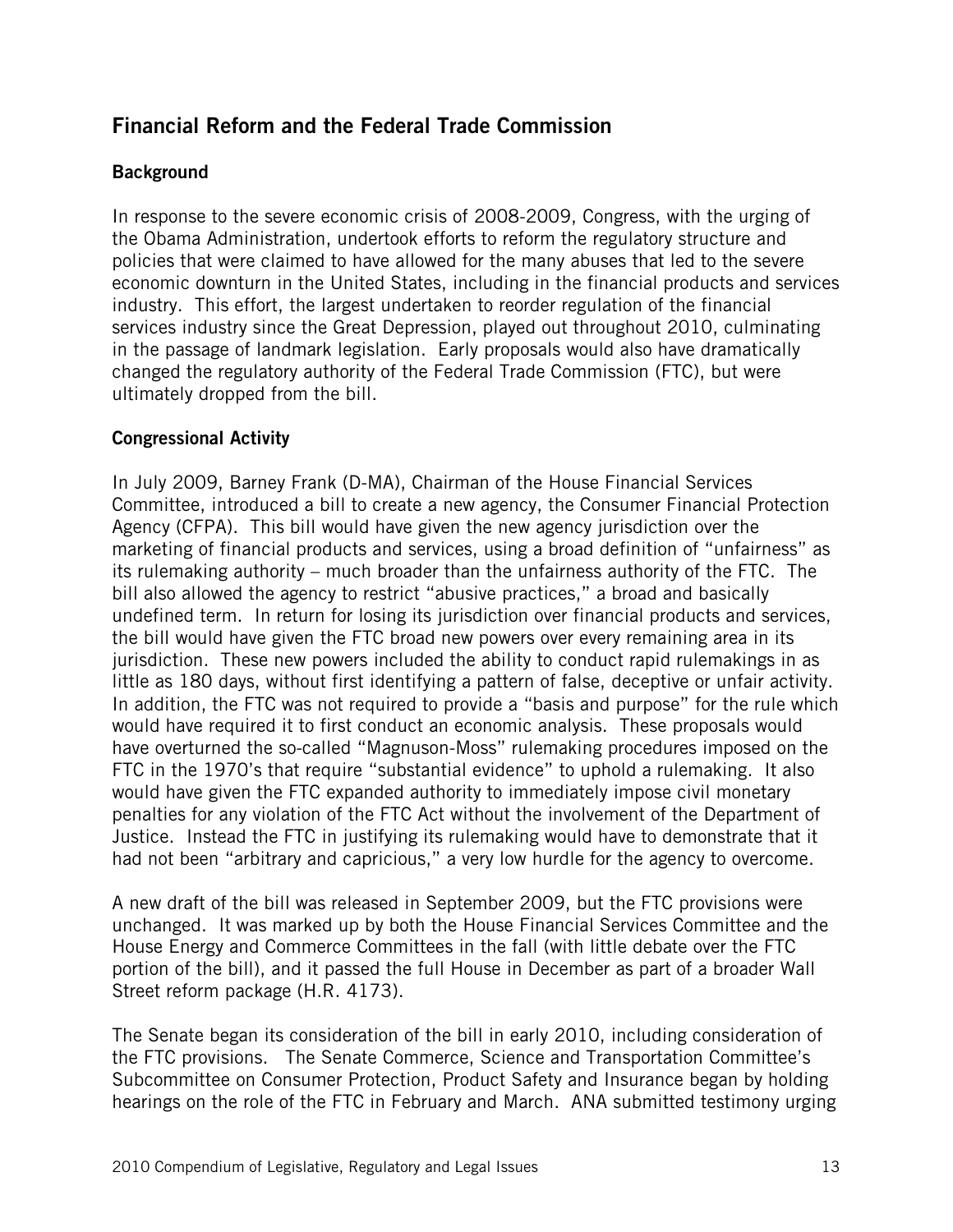the committee to reject the changes in the role of the FTC as unnecessary and counter productive. Our testimony can be viewed at http://www.ana.net/advocacy/getfile/15623. Meanwhile in April, the Senate Banking Committee Chairman, Senator Christopher Dodd (D-CT), introduced legislation (S. 3217) creating a Consumer Financial Protection Bureau (CFPB) housed at the Federal Reserve which would have jurisdiction over the advertising and marketing of financial products, but which did not include the provisions increasing the power of the FTC.

Senate floor consideration of S. 3217 began at the end of April. During floor consideration, Senator Jay Rockefeller (D-WV), the Chairman of the Senate Commerce Committee, introduced an amendment with the ranking member of the Committee, Kay Bailey Hutchison (R-TX) that restored the FTC's authority over financial services and products, giving it joint authority with the CFPB. Senator Rockefeller, in a floor statement, made it clear that the amendment provided no enhanced power to the FTC beyond its existing authority and that the CFPB and the FTC were directed to assure that there would not be dual simultaneous regulation between the FTC and the CFPB of a particular company's activity. The amendment passed on a voice vote and no further changes were made to expand the FTC's authority. The final bill passed the Senate 59- 39 in May, and it headed to a House-Senate conference to be reconciled with H.R. 4173.

During this period, ANA, along with our fellow advertising trade associations and our member companies, was actively involved in meetings with members of the Senate and House, urging them not to include the FTC provisions in the House bill that dramatically expanded the FTC's authority in the final version of the legislation. We argued that the provisions were inserted into the House bill without being given adequate consideration, were too complex, and that they should be considered separately. We especially focused on the House-Senate conferees and the Blue Dog Democratic Caucus (the Blue Dogs are considered the more conservative wing of the Democratic Party) and the New Democratic Caucus in the House. Our letter to the Blue Dogs can be viewed at http://www.ana.net/advocacy/getfile/15729.

The conference took place in June. House Financial Service Committee Chairman Barney Frank chaired the conference. Despite repeated attempts by Chairman Frank and Representative Henry Waxman (D-CA), Chairman of the House Energy and Commerce Committee, to add the House's FTC provisions to the bill, the Senate conferees were able to reject these efforts. The bill, now known as the Dodd-Frank Wall Street Reform and Consumer Protection Act, passed the House on the last day of June and was approved by the Senate by a 60-39 vote on July 14. President Obama signed the bill in a signing ceremony at the Ronald Reagan Building in Washington on July 21.

#### Outlook for 2011

ANA and the entire ad community worked very hard in a concerted effort to keep the FTC provisions out of the bill. We met with over 100 Congressional offices to bring to light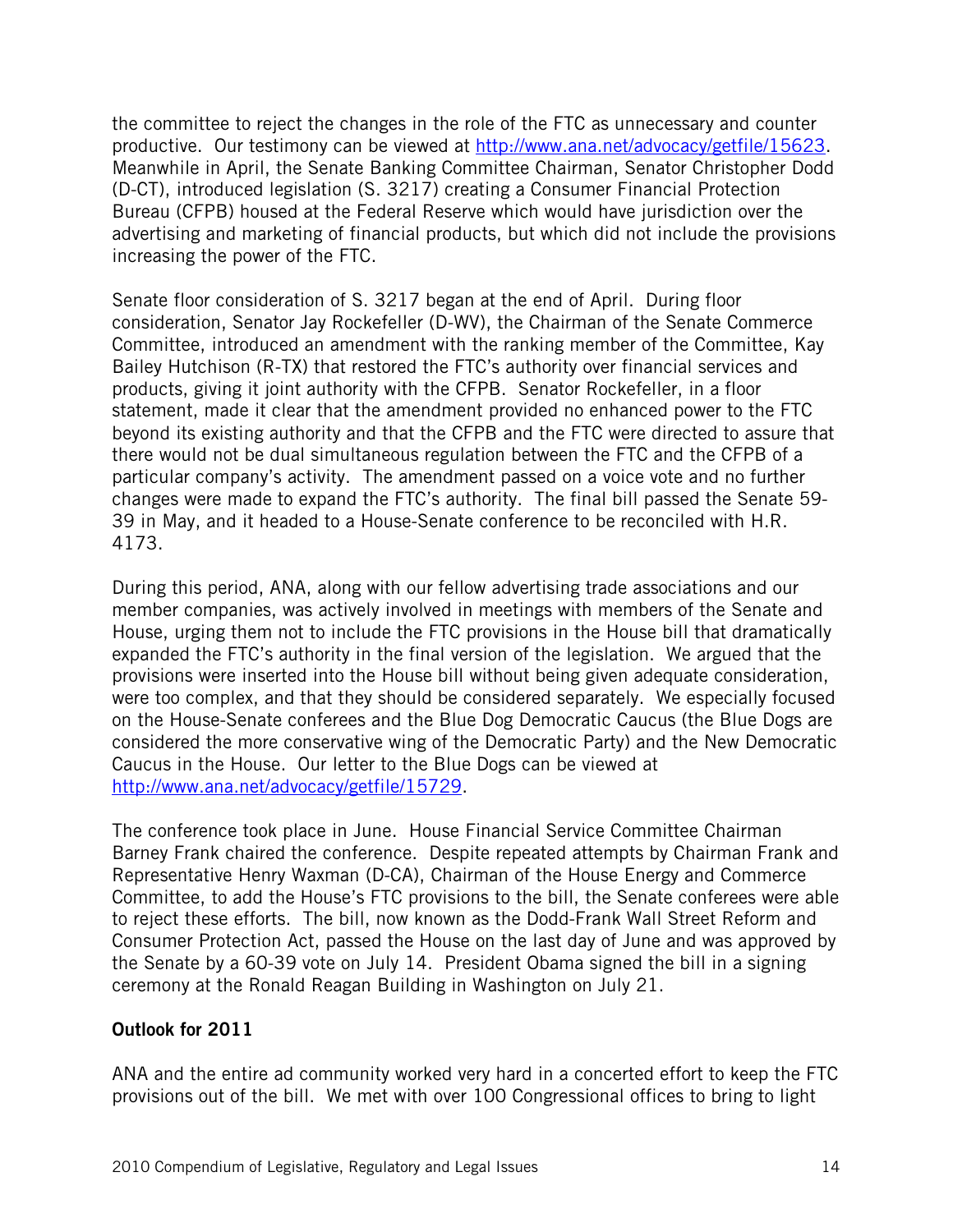the adverse effects the changes to the FTC's power would have on our industry. However, the advertising community still faces numerous challenges. The Dodd-Frank Act requires 243 rulemakings and 67 studies by 11 different agencies. It remains to be seen how the new CFPB, which has yet to take shape, will exert its authority over the marketing of financial products and services. However, it is clear that financial marketing and advertising will be placed under a regulatory microscope for some time to come.

Additionally, while the industry dodged a bullet with the expansion of the FTC's power being left out of the final bill, it is likely these issues will come up again as Congress considers a reauthorization of the FTC. In a meeting with Chairman Rockefeller during the final consideration of the Dodd-Frank Act, he strongly indicated that he will make every effort to push for changes in the Magnuson-Moss rulemaking procedures, and Chairman Waxman also continues to be a major proponent of these proposals. ANA will maintain our efforts to work with our member companies and industry partners to ensure that members of Congress carefully consider any changes to the FTC's authority.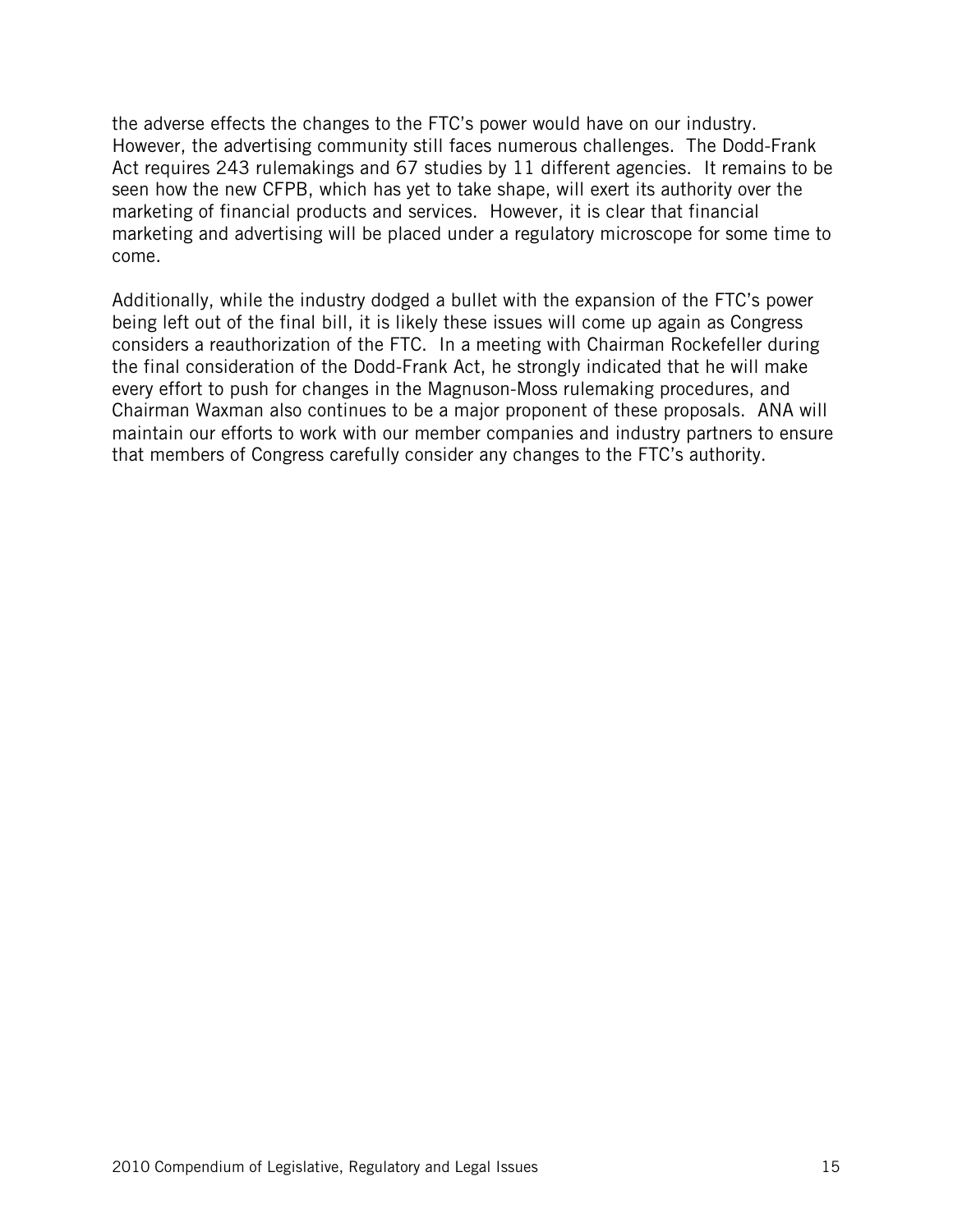# Direct-to-Consumer Prescription Drug Advertising

# **Background**

Since 1997, the FDA has allowed direct-to-consumer (DTC) prescription drug advertising. Despite numerous studies which show that such advertising is an important health resource for consumers, DTC advertising has been the target of many critics in Washington. Some critics claim that DTC advertising serves to drive up the costs of brand name prescriptions, while others claim that the ads do not provide adequate information about the drugs and their side effects. Over the past few years, many proposals have been put forward in order to severely restrict DTC advertising. Such proposals have included an end to the tax deductibility of DTC ads, requirements for greater disclosures of adverse effects of prescription drugs, and the prohibition of advertisements for new prescription drugs for extensive periods of time.

The Pharmaceutical Research and Manufacturers of America (PhRMA) has published self-regulatory guidelines for prescription drug ad placement, FDA voluntary preclearance, a balance between risk and benefit information, and other significant requirements. These guidelines, known as the Guiding Principles, are available at http://www.phrma.org/files/PhRMA Guiding Principles Dec 08 FINAL.pdf.

#### The Health Care Debate and the Deductibility of Advertising Expenses

Like 2009, the first few months of 2010 were consumed with the debate over the Obama Administration's plan to overhaul the country's health care system.

A major topic of debate over health care reform was the question of how to fund it. The tax deductibility of DTC prescription drug ads was severely threatened several times. Representative Charlie Rangel (D-NY), who was at that time the Chairman of the House Ways and Means Committee, claimed that \$37 billion to fund health care reform could be raised by ending the tax deductibility of DTC prescription drug advertising. Rangel, facing strong opposition to this proposal generated by ANA and others in the advertising community, later abandoned these efforts in favor of other funding options.

During the Senate Finance Committee's mark-up of the health care bill in September 2009, committee member Senator Bill Nelson (D-FL) echoed the claim that \$37 billion could be raised by increasing the tax on DTC prescription drug ads. Senator Nelson stated that he would introduce an amendment during the Finance Committee's mark-up to effectuate this proposal, though he ultimately did not do so.

Also, in October 2009, the "Protecting Americans from Drug Marketing Act," (S.1763) was introduced and was co-sponsored by Senators Al Franken (D-MN), Sherrod Brown (D-OH), and Sheldon Whitehouse (D-RI). This bill sought to end the tax deductibility of DTC prescription drug advertising and promotional expenses. These senators stated their intention to add their bill to the health care legislation or to introduce it as an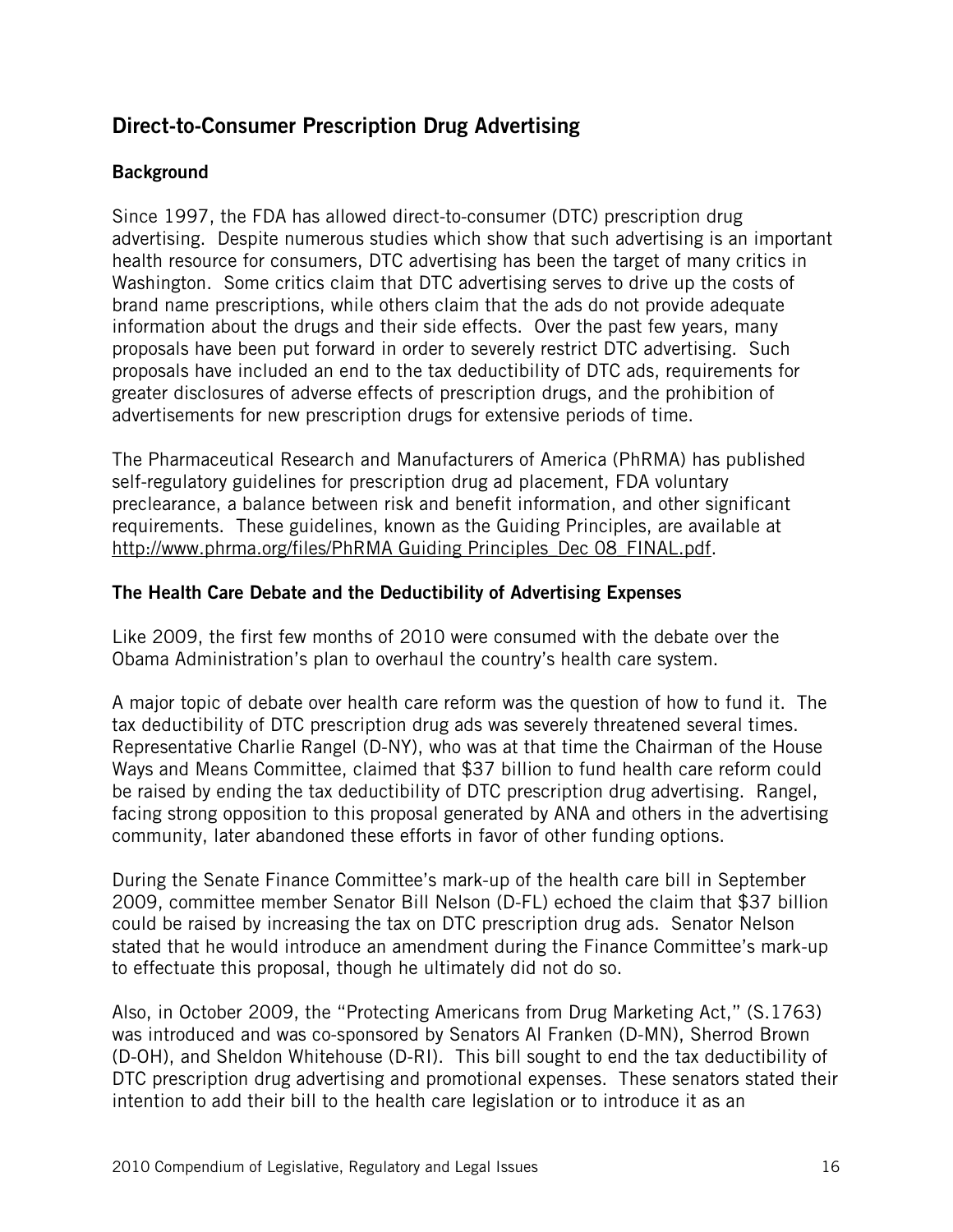amendment during the floor debate. ANA sent a letter to every member of the Senate explaining the far-reaching consequences that this bill could have on the tax deductibility of advertising for other products. That letter can be viewed at http://ww.ana.net/advocacy/getfile/15365. These senators ultimately backed off from this legislative threat, and such a provision did not make it into the final health care reform bill.

## FDA Proposed Rulemaking Amendments

In March, the FDA, in pursuance of a Congressional legislative mandate, promulgated a proposed rule to amend its regulations of DTC prescription drug advertisements. Specifically, the proposed rule would require that the statement about possible side effects of a drug be presented in a "clear, conspicuous, and neutral manner." The proposed new rule can be viewed at http://www.regulations.gov/search/ Regs/home.html#documentDetail?R=0900006480aca825.

The Advertising Coalition, of which ANA is a key member, filed comments on this proposed rulemaking on July 2, 2010. Those comments can be found at http://www.ana.net/advocacy/getfile/15791. In those comments, we argued that an advertisement was inherently "neutral" if it did not understate or overstate the possible side effects of a drug product or deter consumers from using beneficial pharmaceutical products. The comments also dealt with issues concerning "distraction" in DTC commercials, as well as various other topics. The comments were written by Arnie Friede, an expert on FDA legal requirements.

# Moran ED Bill

In April of 2009, Representative Jim Moran (D-VA), reintroduced a bill that would ban ads for drugs that treat erectile dysfunction (ED) or advertisements for "male enhancement" drugs from being aired on broadcast radio or television between the hours of 6:00 am and 10:00 pm. This legislation, in addition, would give the FCC the power to classify these ads as "indecent." The bill was referred to the House Energy and Commerce Committee in late April of 2009, and no further action was taken during the  $111<sup>th</sup>$  Congress. ANA opposed this legislation on the grounds that it was unconstitutionally restrictive by blocking information directed to adults. The Supreme Court has consistently stated that a "child protection rationale" fails to trump the legitimate need for adults to receive information about legal products. The prescription drug industry, as part of the PhRMA Code, has agreed that these ads will only be placed in "programs or publications that are reasonably expected to draw an audience of approximately 90 percent adults (18 years or older)."

# Outlook for 2011

ANA expects issues relating to DTC prescription drug advertising to remain active in the coming year. Congress will be under increasing pressure to find ways to pay for health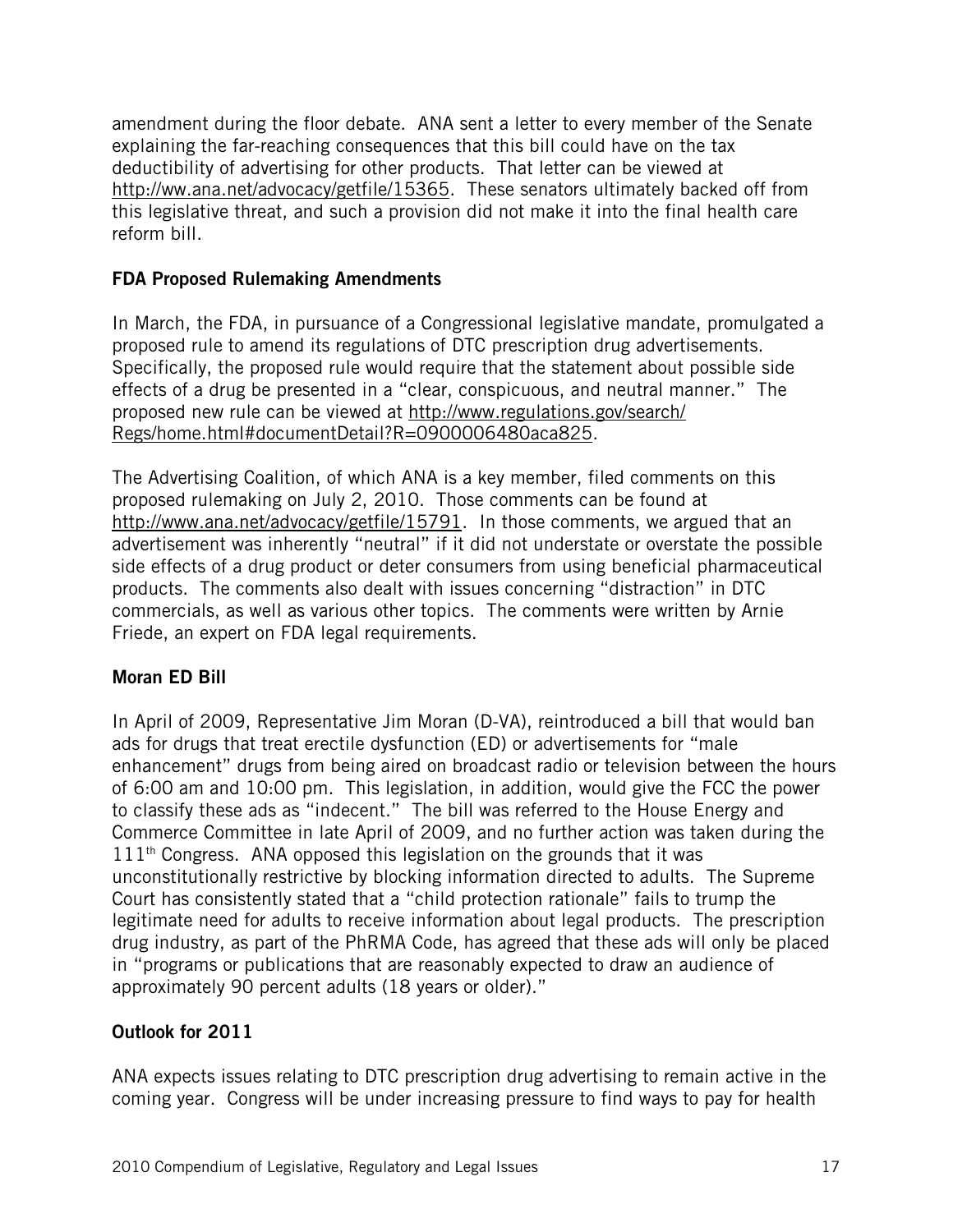care reform and other programs. Proposals concerning DTC drug advertising may be pursued again. In addition, the FDA will likely continue to revise its rulemaking procedures about DTC prescription drug ads. ANA will continue its work, both independently and through The Advertising Coalition, to educate policymakers on Capitol Hill and in federal agencies about the benefits of DTC prescription drug advertising. We will discuss the value that these ads have to consumers' health and the steps that the industry is currently taking to make these ads even more effective and beneficial to consumers.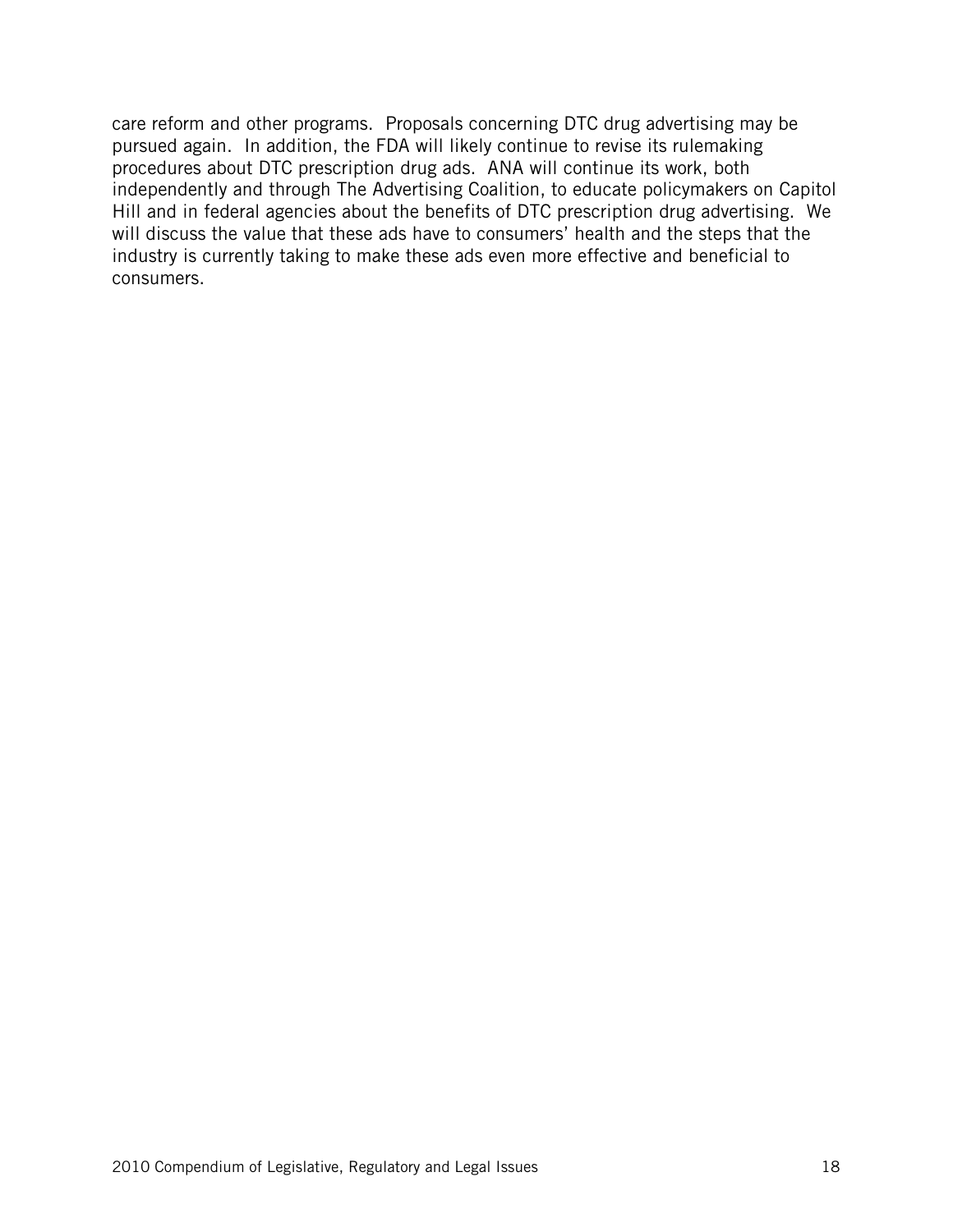# Behavioral Advertising

#### **Background**

Behavioral advertising, also known as behavioral targeting or interest-based advertising, provides marketers with an economically efficient method for reaching consumers. The process involves the collection of information about consumers' browsing habits, search queries, and content viewed on the Internet. Such information is then used to target individual consumers with advertisements based upon individual preferences. This type of information usually does not require the collection of or use of personally identifiable information, and the effective and efficient advertising that it produces helps to maintain free access to the vast array of information and services on the Internet to the mutual benefit of consumers and businesses. Nevertheless, behavioral advertising has weathered an increasing amount of criticism from its critics who claim that the public's privacy rights are being surreptitiously undermined.

#### FTC Principles

In November 2007, just before the FTC held a town hall on behavioral advertising, privacy groups proposed the implementation of a "Do-Not-Track" list that would be modeled on the "Do-Not-Call" list that is currently in force to regulate telephone direct solicitations. In December 2007, the FTC released draft suggested guidelines on behavioral advertising. That set of principles, which can be viewed at http://www.ftc.gov/opa/2007/12/principles.shtm, proposed guidelines for self-regulation of behavioral advertising. These principles called for advertisers to: provide adequate notice when data was being collected for advertising purposes, store collected data in a secure manner, keep collected data for a limited amount of time, and obtain an individual's opt-in consent before "sensitive" data could be used for behavioral advertising purposes.

ANA, along with a number of other trade associations, responded in detail to the proposed FTC guidelines. In those comments, ANA argued that the Commission's definition of behavioral advertising should carefully differentiate between personally identifiable, pseudonymous, and anonymous data collection procedures. Those comments can be found at http://www.ana.net/advocacy/getfile/1364. In February 2009, the FTC refined its online privacy principles in order to clarify many aspects of the original guidelines. That report can be accessed at http://www.ftc.gov/os/2009/02/P085400behavadreport.pdf. At a hearing on consumer online privacy before the Senate Commerce Committee in July of this year, FTC Chairman Jon Leibowitz expressed his support of a "Do Not Track" mechanism, though he did not detail how such a mechanism would operate.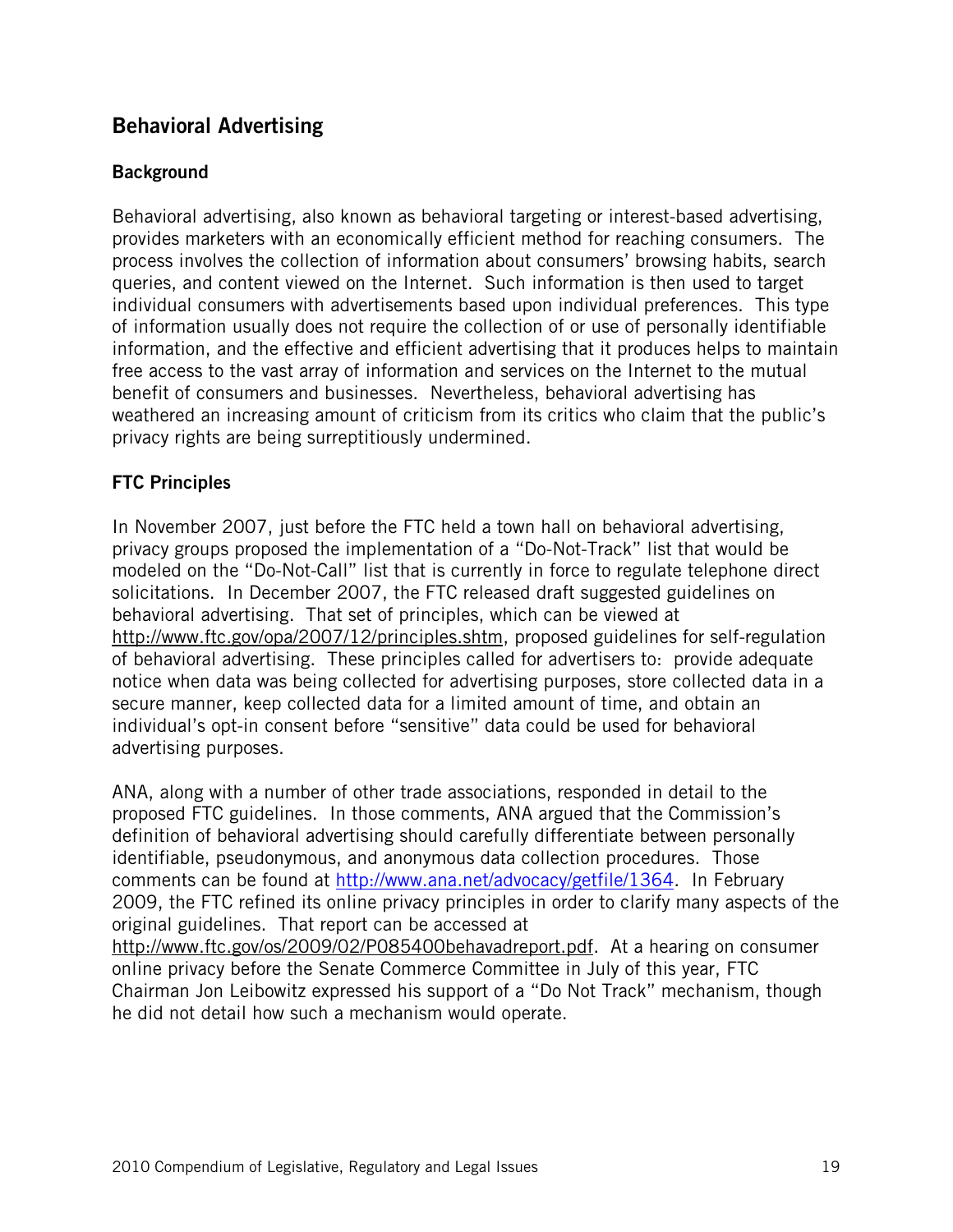#### Self Regulatory Program for Behavioral Advertising

In July 2009, the ANA, in conjunction with the Direct Marketing Association (DMA), the American Association of Advertising Agencies (the 4 A's), the Council of Better Business Bureaus (BBB), and the Interactive Advertising Bureau (IAB), announced and endorsed a "Self-Regulatory Program for Online Behavioral Advertising." This program centers around seven key principles: education, transparency, consumer control, data security, material changes, sensitive data, and accountability. These principles provided the foundation for self-regulatory guidelines for the use of consumer information in behavioral advertising. The document is available at http://www.ana.net/advocacy/getfile/15279.

The implementation proposals for this program were released on October 4, 2010. They can be accessed at http://www.aboutads.info/resource/download/OBA Self-Reg Implementation Guide - Full Text.pdf. ANA, along with its partner trade associations held a series of webinars in the fall of 2010, which provided information about the program and its implementation.

Despite its innovative approach, the program has endured criticism from privacy advocates and government officials. David Vladeck of the FTC's Bureau of Consumer Protection has said that industry self-regulatory initiatives, such as this program, do not go far enough. Privacy advocates have called the program inadequate and have continued the push for a legislative approach to regulation.

#### Congressional Activity

Congressional activity on the subject of behavioral advertising heated up significantly this year. These initiatives included a detailed privacy draft bill put forward by Representatives Rick Boucher (D-VA) and Cliff Stearns (R-FL). In addition, H.R. 5777, the BEST PRACTICES Act, was introduced by Representative Bobby Rush (D-IL), the Chairman of the House Energy and Commerce Committee's Subcommittee on Commerce, Trade, and Consumer Protection. This legislation would have significant implications for behavioral advertising practices. Both bills would require privacy notices and opt-out consent in order to collect data for first party use in behavioral advertising. Congressman Boucher's bill would require opt-in consent for all collection of data for third party use. Representative Rush's bill provides much broader safe harbor provisions, which would exempt companies from many of the bill's requirements if they participate in an FTC-approved self-regulatory system. Congressman Rush's bill, unlike Congressman Boucher's draft bill, allows for a private right of action by consumers. The scope of both bills is unprecedentedly broad, extending to data collection in the offline world as well. ANA filed comments on Congressman Boucher's draft bill in June. The comments are available at http://www.ana.net/advocacy/getfile/15751.

This issue also began to heat up in the Senate this year. On July 27, Chairman Jay Rockefeller (D-WV) of the Senate Committee on Commerce, Science, and Transportation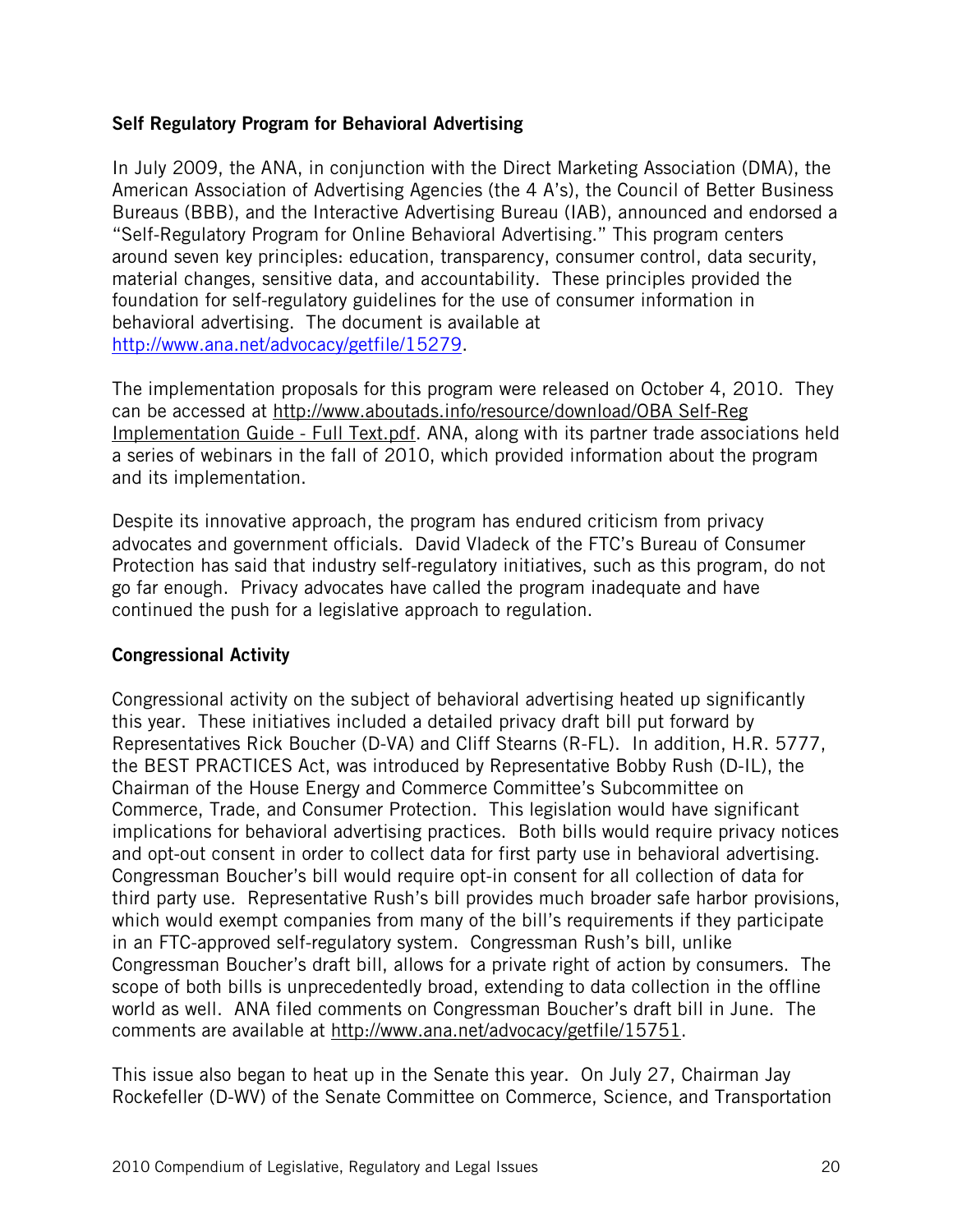convened a hearing on consumer online privacy. At the hearing, Senators from both sides of the aisle lashed out at the advertising industry for their alleged inappropriate use of behavioral advertising. Chairman Rockefeller compared the practice of behavioral advertising to being followed around a shopping mall by a camera-wielding stalker. Comments from other senators on the practice ranged from "invasion of privacy" to "creepy" to "the catalog industry on steroids." FTC Chairman Jon Leibowitz testified at the hearing and expressed interest in implementing a "Do Not Track" mechanism that would allow consumers to exempt themselves from behavioral advertising in a manner similar to the Do-Not-Call list for telemarketers. At the hearing, Senator John Kerry (D-MA), who is the Chairman of the Subcommittee on Communications, Technology, and the Internet, said that he and Senator Mark Pryor (D-AR), the Chairman of the Subcommittee on Consumer Protection, Product Safety, and Insurance, plan to introduce legislation in the relatively near future to regulate behavioral advertising.

The issue also heated up in the lame duck session of the  $111<sup>th</sup>$  Congress. On December 2, 2010, one day after the release of the FTC's privacy report, the Commerce, Trade, and Consumer Protection Subcommittee of the House Energy and Commerce Committee held a hearing on Do-Not-Track legislation. There were witnesses from advocacy groups, the government, and the industry.

Among the witnesses were David Vladeck, the Director of the FTC's Bureau of Consumer Protection and Daniel Weitzner of the National Telecommunications and Information Administration at the Department of Commerce. Vladeck expressed support for a Do-Not-Track regime, and he said such a system was technologically feasible. He also recognized industry self regulation, but said that it was not sufficient and was being implemented too slowly. Weitzner expressed support of self regulation, but also said that it should be stronger and should be implemented more quickly. He stated that the Commerce Department's privacy report would be released within a few weeks.

Witnesses from the industry expressed the sentiments that Do Not Track would be tough to implement and that it may do little more than lead to more advertisements that would have less relevance to users. Advocacy groups attacked current self regulatory programs and compared behavioral advertising to information collection by spy intelligence agencies. Members of the subcommittee asked about the technological feasibility of establishing a Do Not Track system, the means for implementing such a system, and the possible effects of Do Not Track on advertising revenue.

# FTC Privacy Report

On December 1, 2010, the Federal Trade Commission released its long-awaited privacy report, "Protecting Consumer Privacy in an Era of Rapid Change." This report, which can be accessed at http://www.ftc.gov/os/2010/12/101201privacyreport.pdf, is far-ranging in its implications for the online advertising industry. Most importantly, it recommends the implementation of a "Do Not Track" regime based on the already-existent Do-Not-Call Registry, which would block advertising companies from tracking users' browsing in order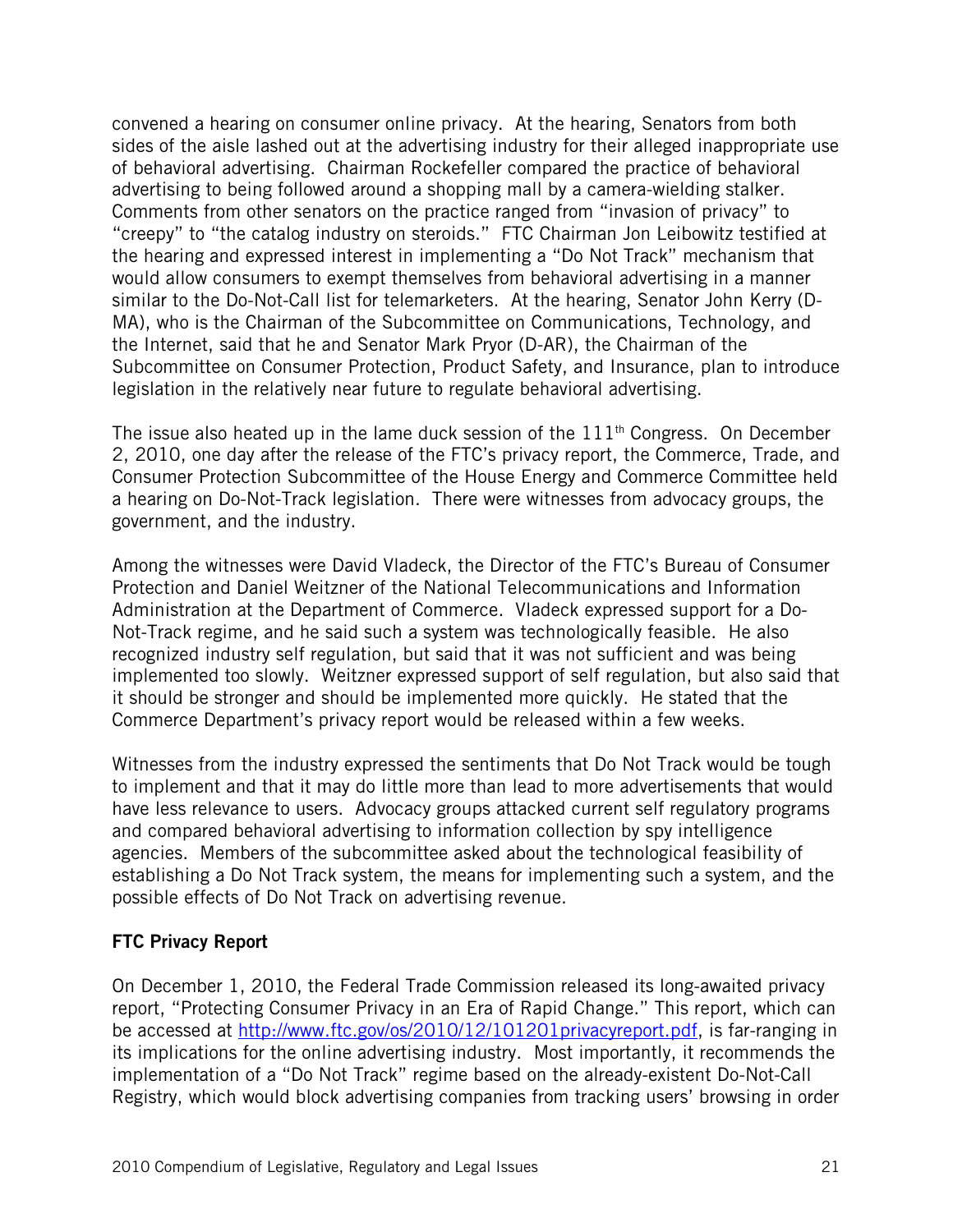to provide them with targeted ads. It also criticized industry self-regulation efforts and the speed at which they have been implemented.

ANA has been critical of the Do Not Track proposal. We argue that such a proposal would be detrimental to the interests of advertisers and consumers. We also point out that "Do Not Track" is a misnomer which provides a false sense of security, as users would actually receive more advertisements that would not be tailored to their interests. ANA published a blog on this topic that can be accessed at http://www.ana.net/blogs/show/id/20772. Comments on the privacy report are due to the FTC on January 31, 2011. ANA will be filing comments on the report.

Due to the vast amount of recommendations and questions in the report, ANA, along with seventeen other trade associations, has asked for an extension of the deadline for submission of comments. That letter is available at http://www.ana.net/getfile/16052. We will need a significant amount of time to properly analyze the recommendations and to gather the appropriate data for sufficient comments from our broad membership. We are hopeful that an extension will be granted.

# Department of Commerce Internet Policy Task Force and Privacy Green Paper

In April, the Department of Commerce's Internet Policy Task Force submitted a Notice of Inquiry (NOI), soliciting comments "on the impact of current privacy laws in the United States and around the world on the pace of innovation in the information economy." The NOI can be viewed at

http://www.ntia.doc.gov/frnotices/2010/FR\_PrivacyNOI\_04232010.pdf.

In June, ANA filed comments, along with the DMA, IAB, and the 4A's. Our comments are available at http://www.ana.net/advocacy/getfile/15767. Those comments detailed the benefits of behavioral advertising, including fostering low-cost products and services to consumers and increasing economic competition. We urged the Department to avoid regulatory approaches that might stifle these and other benefits to consumers, and we discussed the development and progress of our self-regulatory program on behavioral advertising.

The Department of Commerce released its privacy report, "Commercial Data Privacy and Innovation in the Internet Economy: A Dynamic Policy Framework" on December 16, 2010. The report, available at http://www.commerce.gov/sites/default/files/documents/ 2010/december/iptf-privacy-green-paper.pdf called for a "privacy bill of rights." The Commerce Department expressed support for "voluntary, enforceable codes of conduct" that would be based on "fair information practice principles." Support for stronger selfregulatory efforts appeared in the report, as well as support for a so-called "privacy czar" within the Administration. Comments are due to the Commerce Department on January 28, 2011. ANA will be filing comments with the Commerce Department. As with the FTC Privacy Report, ANA and seventeen other trade associations have asked for an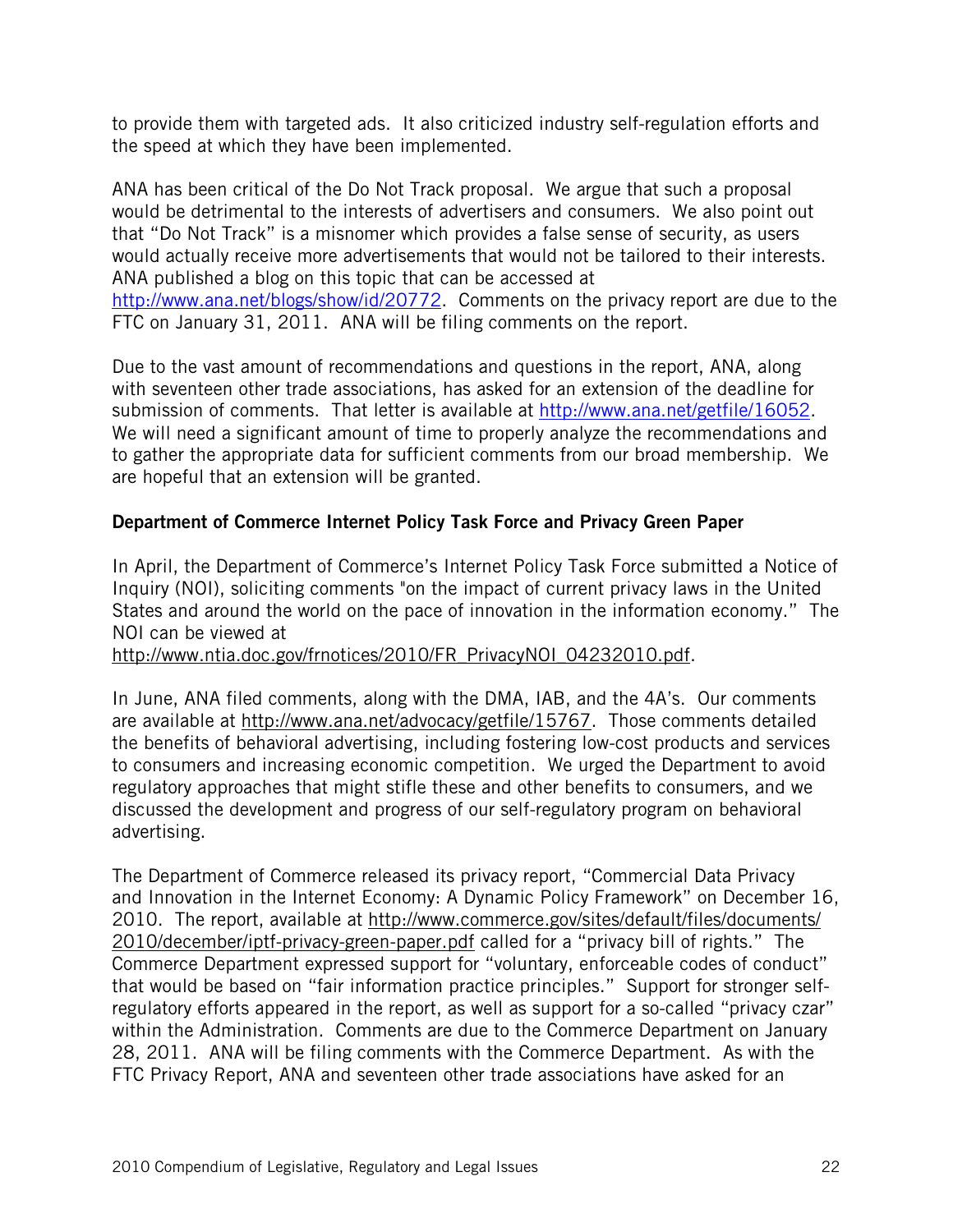extension of the deadline for submission of comments. That letter is available at http://www.ana.net/getfile/16051.

#### Outlook for 2011

The debate over behavioral advertising will likely continue to be a serious issue throughout 2011. The picture painted of the practice by members of Congress, privacy groups, and the recent wide-ranging Wall Street Journal series of articles on behavioral advertising, which can be accessed at http://online.wsj.com/public/page/what-they-knowdigital-privacy.html, will likely keep the issue fresh in the minds of the public and policymakers. In addition, a willingness to regulate these practices seems to be prevalent on both sides of the aisle. ANA will continue to press forward in helping to promote and strengthen our self regulatory program. We believe that self-regulation in this rapidly developing area is a better solution than legislation, as self-regulation can work in a flexible, yet effective and enforceable manner, while legislation must respond to challenges at a specific moment in time and may create rigid practices that will fail to deal with dynamic challenges in the marketplace. We will file comments with regulatory agencies on their proposed new regulations of behavioral advertising, and we will work to ensure that a balance between consumer privacy and effective advertisements is found.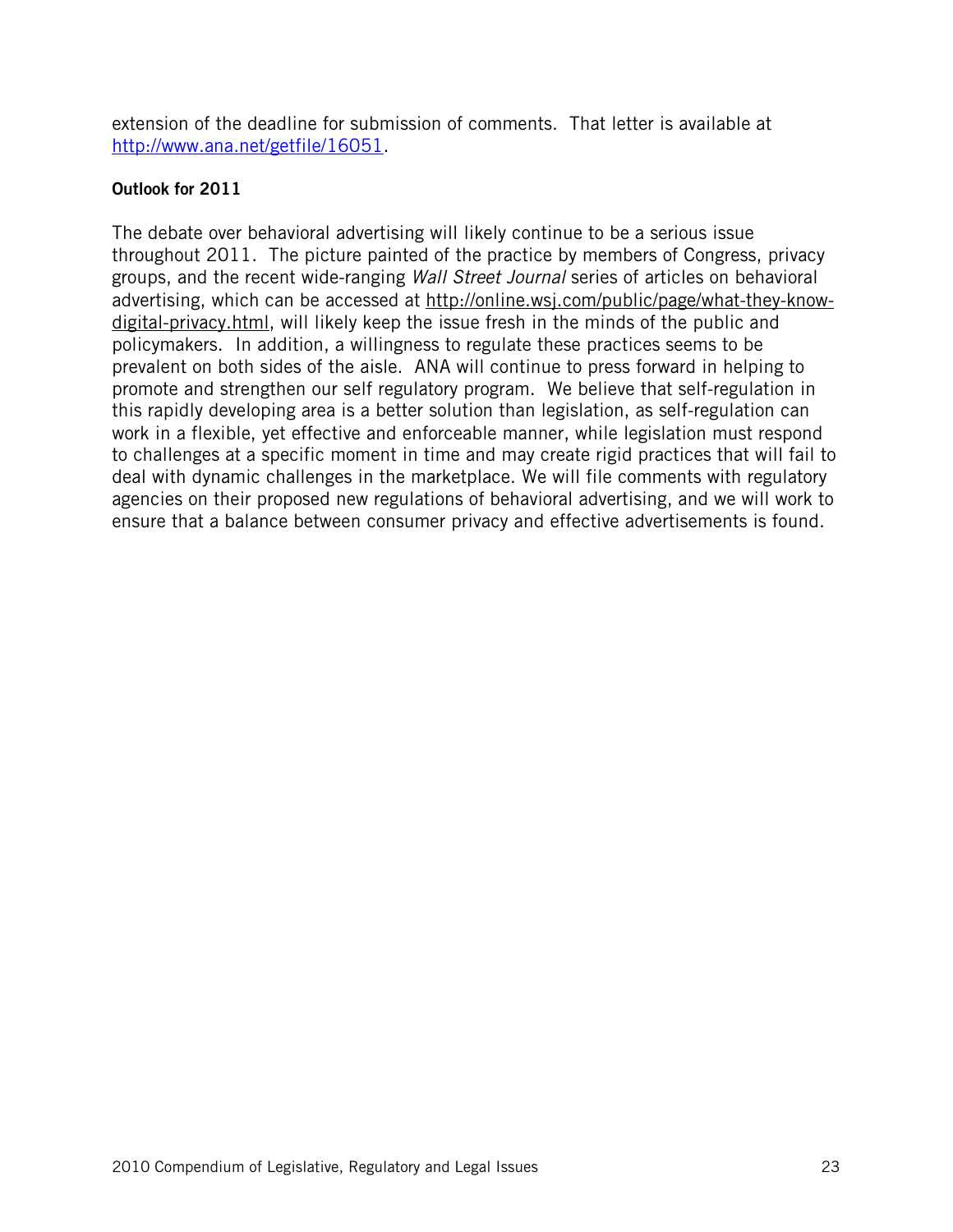# Food Advertising and Obesity

## **Background**

In recent years, the food, beverage, and restaurant industries have endured increasing criticism, due to accelerating obesity rates among children. The Obama Administration has demonstrated major interest in curtailing rates of childhood obesity through the creation of the White House Task Force on Childhood Obesity based around the First Lady's "Let's Move" campaign. More information on the First Lady's campaign can be found at http://www.letsmove.gov.

In May, the Task Force published a report titled "Solving the Problem of Childhood Obesity Within a Generation." There have also been efforts in Congress, as well as in state legislatures, to curtail food advertising in the name of lowering obesity rates. ANA has worked closely with the food, beverage, and restaurant industries to assist efforts to curtail childhood obesity rates by altering marketing practices and substantially strengthening self regulatory initiatives. ANA, along with others in the advertising industry, helped foster the launch of the Children's Food and Beverage Advertising Initiative (CFBAI), which is a voluntary self-regulatory program that works to promote good nutrition and healthy lifestyles for advertising directed to children under the age of 12.

#### Congressional Activity

In November 2009, Representatives Jim Moran (D-VA) and Bill Pascrell (D-NJ) introduced H.R. 4053, known as the Healthy Kids Act. It called for the FCC to strongly restrict many types of food and beverage advertisements that appear during children's programming. The bill divided food products into three tiers. Tier 1 foods and beverages would be those "which are healthful for children and adolescents and the consumption of which is encouraged." Tier 2 foods and beverages would be those that "do not exceed levels of total, saturated, and trans fat, sugars, and sodium that are in a healthful diet for children and adolescents." Finally, Tier 3 foods and beverages would be described as those "which do not contribute to a healthful diet for children and adolescents and the consumption of which is discouraged." The bill mandates the creation of guidelines for advertising covering each category of food to children, and it calls for such guidelines to take children's emotional vulnerability and cognitive abilities into consideration. Advertisements for so-called Tier 2 foods and beverages during children's programming would be limited to two minutes per hour on weekends and three minutes per hour on weekdays. Advertisements for foods and beverages classified as Tier 3 would be completely prohibited during children's programming. In January 2010, the bill was referred to the Subcommittee on Healthy Families and Communities of the House Education and Labor Committee.

In December 2009, Rep. Dennis Kucinich (D-OH) introduced H.R. 4310. This bill would end the tax deductibility of any advertising to children for "fast food" or food of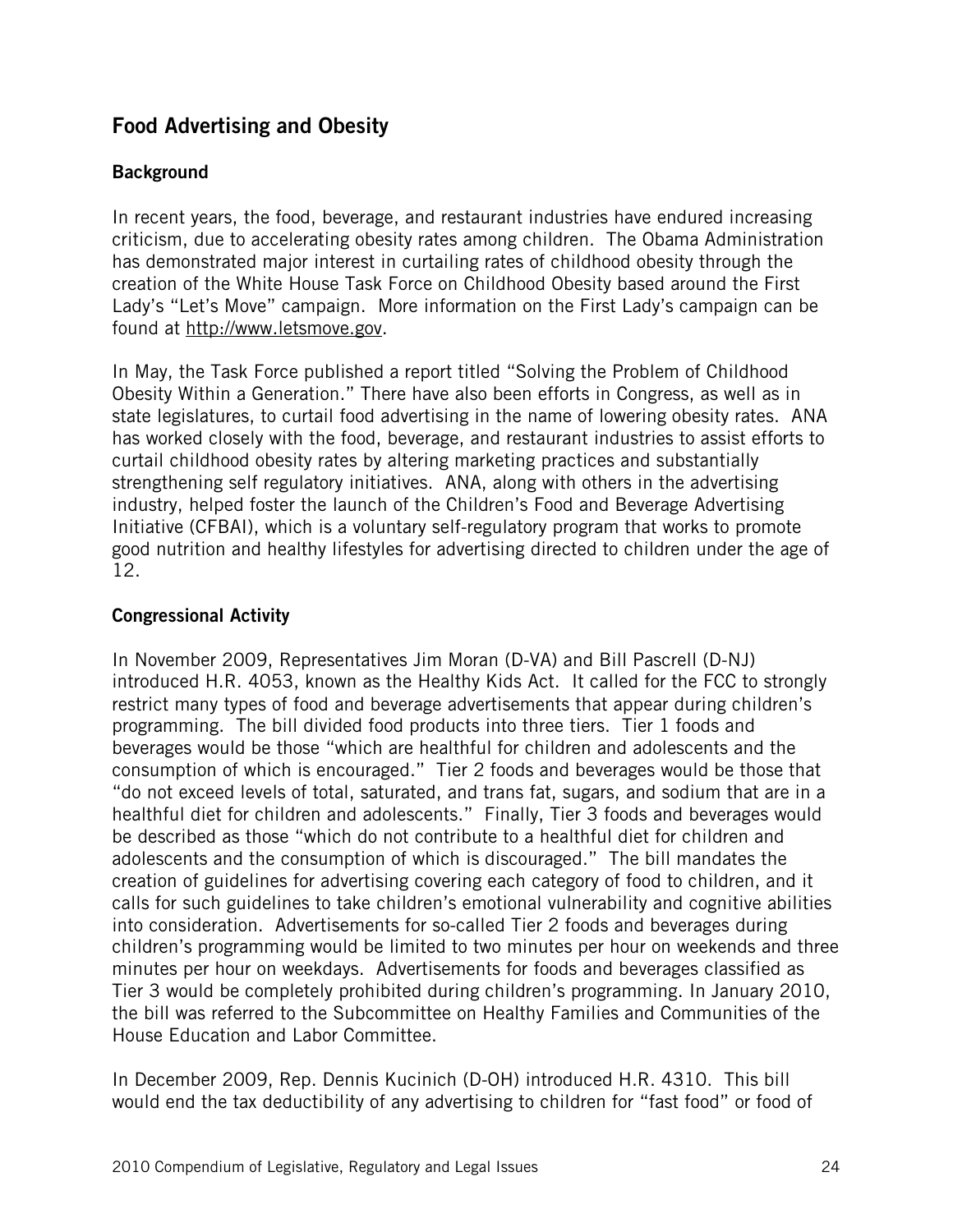"poor nutritional quality." The definition of such foods, laid out by this bill, would be any food determined by the Treasury Department and the Department of Health and Human Services to be one which "provides calories primarily through fats or added sugars" and "has minimal amounts of vitamins and minerals." There were 25 cosponsors of this bill, including Representative John Conyers (D-MI), the Chairman of the House Judiciary Committee, in the 111<sup>th</sup> Congress.

# Federal Interagency Working Group

In March 2009, Congress passed an omnibus appropriations bill which called for the creation of an Inter-Agency Working Group (IWG), consisting of four government agencies, to study the possible need for standards to be established for the marketing of food and beverages to children under 17. The four agencies included in the working group are the FTC, the FDA, the CDC, and the USDA. In December 2009, the IWG published draft guidelines which can be found at http://www.ana.net/advocacy/getfile/15441. ANA's response to these guidelines can be

found at http://ana.blogs.com/jaffe/2009/12/ftc-forum-today-on-food-marketing-andchildhood-obesity.html.

The guidelines were originally set to be released early in 2010 for comment, and a final report to Congress was supposed to be submitted by July. The guidelines and report, however, have been delayed. According to press reports, this is due to the fact that the agencies have had trouble agreeing on a standard. As of this writing, the final report has not yet been released.

# FTC Activity

In 2008, the FTC issued a report titled "Marketing Food to Children and Adolescents: A Review of Industry Expenditures, Activities, and Self-Regulation." The report, which is available at http://www.ftc.gov/opa/2008/07/foodmkting.shtm, called for the food industry "to adopt and adhere to meaningful, nutrition-based standards for marketing their products to children under 12." Information in the report was collected from 44 food companies.

In August, in an effort to amplify the 2008 report, the FTC subpoenaed 48 food companies to provide documents for the follow up report. Carol Jennings, a spokesperson for the FTC, was recently quoted as saying that the new subpoenas were part of an effort to test the effectiveness of self-regulation. She was also quoted as saying that she did not expect new FTC rulemakings as a result of the newly subpoenaed information.

# State Activity

New York State Assemblyman Félix Ortiz, the Chairman of the New York Assembly Committee on Mental Health, has repeatedly introduced legislation which would impose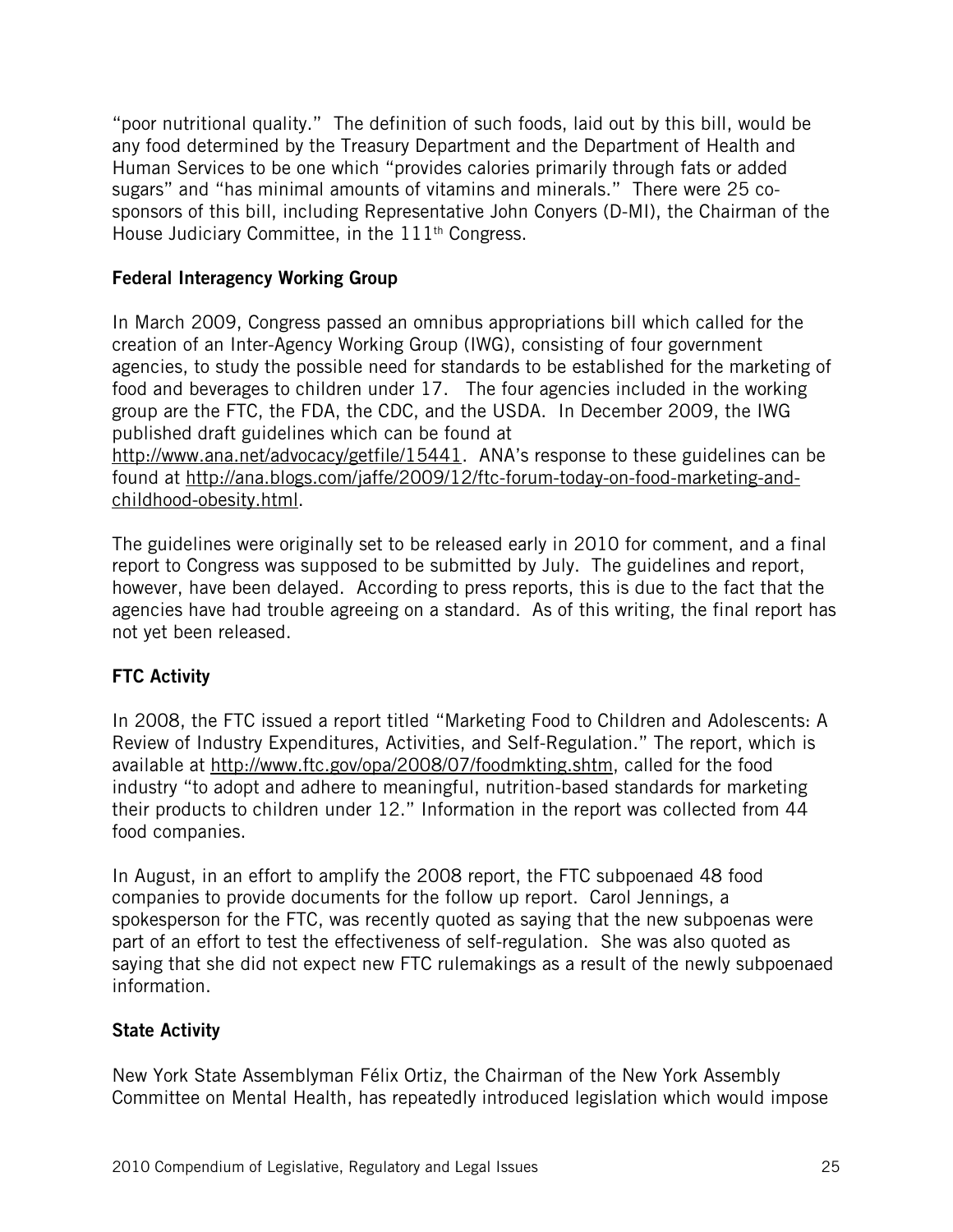additional taxes on sweets and snack foods. This legislation would also place extra taxes on the sales and rentals of video games, computer games, CDs, DVDs, and video cassettes. Television advertisements for any of these products that air in New York during programs determined to have audiences composed primarily of children would also be subjected to taxation. These taxes would be used to create a program aimed at reducing obesity in children.

#### Studies on Food Advertising

Creating a heated political environment, a growing number of studies have been published on allegedly significant effects of food advertising on obesity rates in the United States. The Rudd Center for Food Policy and Obesity at Yale, for example, released a study in October 2009 that examined the marketing of cereals to children. Professor Kelly Brownell, the Director of the Rudd Center, and his co-authors argue that the self-regulation efforts of the food industry through the CFBAI are a failure. They acknowledge that many CFBAI member companies are in compliance with its selfregulatory requirements, but they claim that such compliance is meaningless due to the fact that many of the "least nutritious" cereals are still being marketed to children. The authors allege that marketing messages about these cereals were misleading and deceptive, and they propose that the government should implement tougher limits on the amounts of sugars in foods that could be advertised to children. This study can be viewed at http://www.cerealfacts.org/media/Cereal\_FACTS\_Report.pdf. The study ignores, among other things, however, the fact that many of CFBAI's member companies meet the HHS/USDA standards for healthy foods. The Rudd Center released another report in February 2010, which also looks at food advertising to children on television. Much like the Rudd Report of October 2009, this study argues that although companies are in compliance with the self-regulatory program prescribed by CFBAI, the number of food ads seen on television by children has largely remained static. However, a study carried out by the ANA, in conjunction with the Grocery Manufacturers Association (GMA), demonstrated that food advertising directed to children has substantially decreased in the last several years. A study carried out by the FTC staff also confirmed these results. These studies are available at http://www.ana.net/advocacy/getfile/14761 and http://www.ftc.gov/os/2008/07/P064504foodmktingreport.pdf, respectively.

The Center for Science in the Public Interest (CSPI) has also published several reports in recent years which criticize food advertising and claim that these ads have a direct link to childhood obesity. In the fall of 2009, the CSPI published "Better for Who? Revisiting Company Promises on Food Advertising." This study criticized the CFBAI selfregulatory program, saying that more than 70 percent of CFBAI member companies were still advertising food of poor nutritional quality to children. That document can be viewed at http://cspinet.org/new/pdf/pledgereport.pdf.

In November 2008, a study authored by Dr. Ezekiel Emanuel (the brother of Rahm Emanuel, who was at that time the President's Chief of Staff) and others, reported a link between food advertising and obesity rates. The study called for limits on advertising of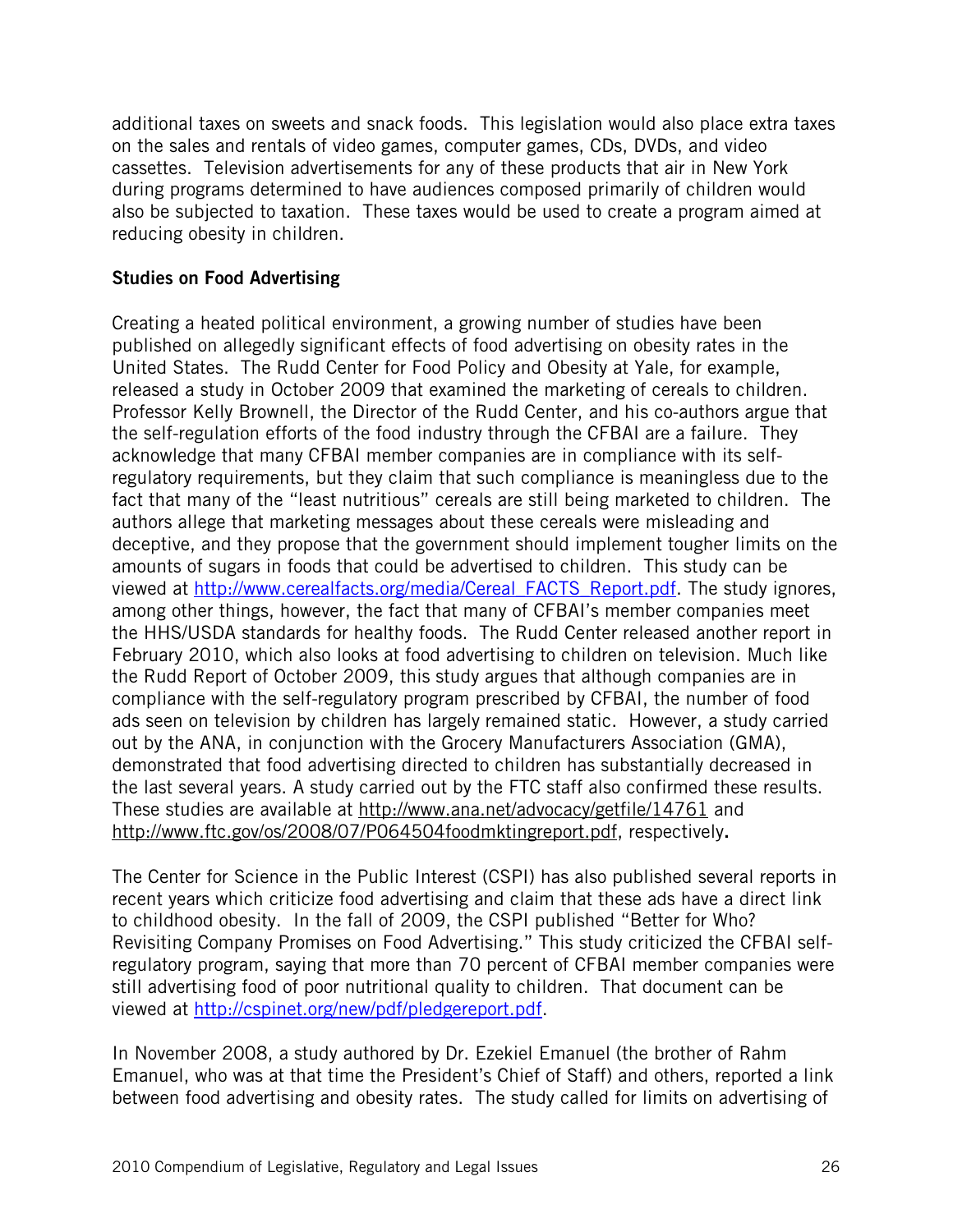"junk food" in order to cut down on obesity rates. This study is available at http://www.commonsensemedia.org/sites/default/files/CSM\_media+health v2c 110708.pdf.

In February 2009, the National Bureau of Economic Research published a study which claimed that children and pregnant women had higher rates of obesity when they went to school or lived within 0.1 to 0.5 of a mile from fast-food restaurants. The authors argue that the government should take steps to limit fast food advertising and access to fast food near schools in order to lower obesity levels or impose restrictions on the advertising tax deductions for such advertisements. This report is available at http://www.econ.berkeley.edu/~sdellavi/wp/fastfoodJan09.pdf.

In October 2010, a report was published by Professor Howard Beales of the George Washington University School of Business, which reviewed studies on the relationship between food advertisements on television and obesity that have been published since the 2006 IOM review of the existing research. Beales' report found that the new studies still suggest that any link between television food advertising and obesity in children ages 12-18 is very weak. This report also suggests that the new research still does not conclusively rule out other causes of the link between television viewership and obesity. The report claims that studies which use direct measurements of advertising often use data that is not sufficient. Overall, Beales concludes that studies published since 2006 still do not show a causal link between television food advertising and obesity. This report is available at http://www.gmaonline.org/file-manager/Health\_Nutrition/Beales-Review-of-Recent-Studies.pdf.

A number of other studies also strongly promote the connection between food advertising and obesity rates. Many of the more recent studies admit that there is no conclusive causal link between food advertising and obesity, yet many of them still press for a stringent increase in the regulation of food advertising. Nevertheless, the most comprehensive and definitive review of food advertising carried out by the Institute of Medicine (IOM), though it called for more governmental attention to food advertising to children, concluded that there was not a causal link that could be demonstrated between food advertising and obesity. That report is available at http://www.iom.edu/Reports/ 2005/Food-Marketing-to-Children-and-Youth-Threat-or-Opportunity.aspx.

#### White House Task Force on Obesity

The White House Task Force on Obesity released its report, "Solving the Problem of Childhood Obesity Within a Generation," in May. The report can be viewed at http://www.letsmove.gov/pdf/TaskForce\_on\_Childhood\_Obesity\_May2010\_FullReport.pdf. It calls for the strengthening of self-regulatory standards by the industry on advertising food to children. If self-regulatory standards are not improved, the report recommends that the FCC should impose stronger regulations on food advertising during children's television programming, including the potential rating of food advertisements so that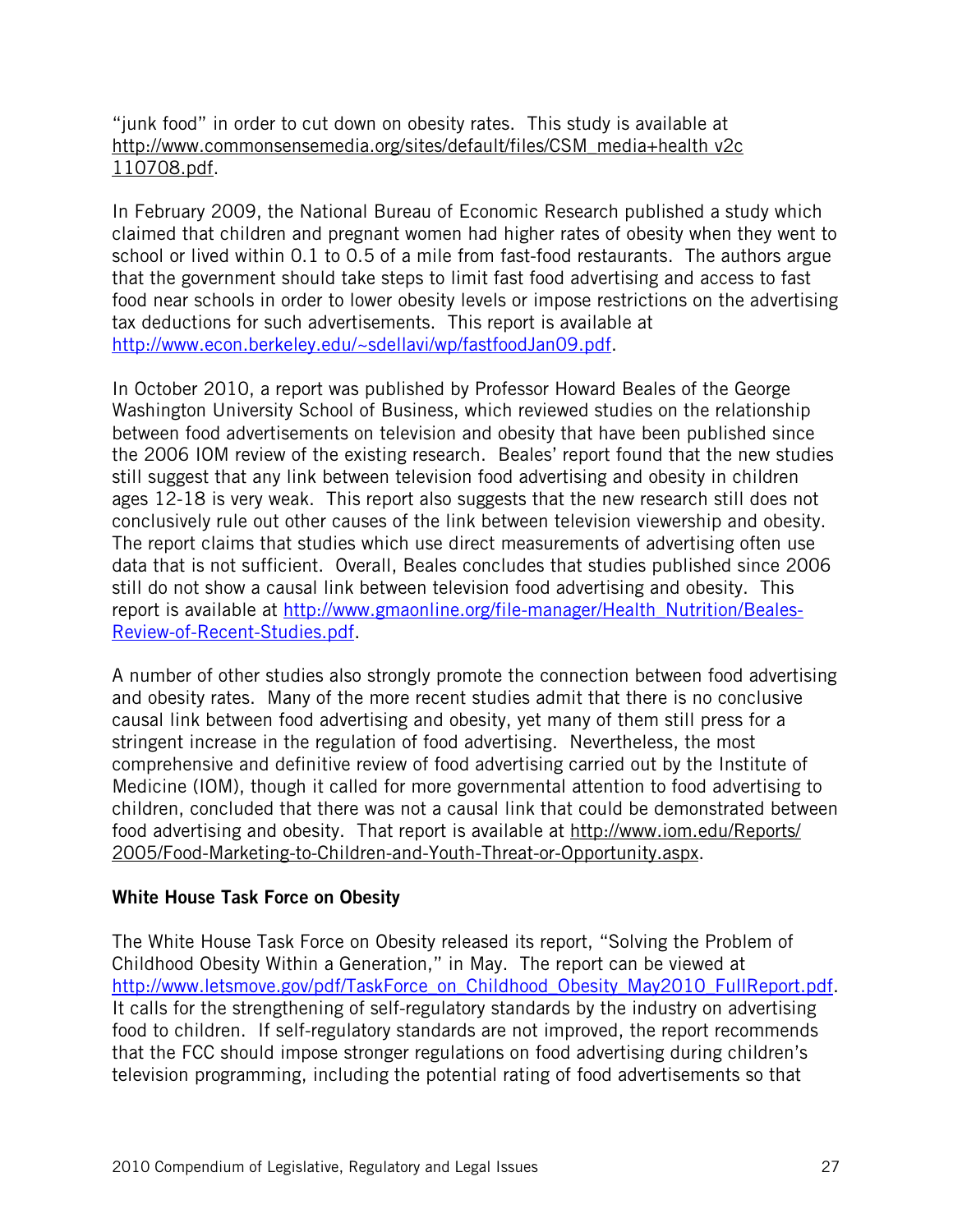they can be blocked by parents in the same way that broadcast programming is presently rated.

# Children's Food and Beverage Advertising Initiative (CFBAI)

In November 2006, the Council of Better Business Bureaus (BBB) launched the Children's Food and Beverage Advertising Initiative (CFBAI). Under the original initiative, companies who participated in the program had to target at least 50 percent of all of their food and beverage advertising directed toward children under the age of 12 to foods and beverages that were healthier or "better for you." In order to qualify as healthier or "better for you," the foods were required to meet established scientific and government standards, such as those set by the USDA. Participants also agreed to reduce the use of third-party licensed characters in promoting foods and to not utilize product placement of foods and beverages in programs directed to children under 12. Finally, the participating companies agreed not to advertise foods and beverages in elementary schools.

As of January 2010, participants are required to target 100 percent of their food and beverage advertisements to children under 12 to foods and beverages that promote healthier lifestyles. In addition, CFBAI expanded the initiative to include marketing in video games directed to children, as well as cell phone and word-of-mouth advertising that targets children.

Seventeen companies currently participate in CFBAI. Those seventeen companies carry out almost 80 percent of all food and beverage advertising that is directed to children ages 12 and under. These companies have now agreed to make 100 percent of their advertising directed to children meet these standards. More information about this effective self-regulatory program is available at http://www.bbb.org/children-foodbeverage-advertising-initiative.

# Outlook for 2011

We expect this issue to remain highly active in the coming year. Senator Tom Harkin (D-IA), the Chairman of the Senate Health, Education, Labor, and Pensions Committee (HELP) has long focused on food advertising issues as a means to curb childhood obesity. With the First Lady actively declaring this a primary issue, we expect that discussions will remain focused on this topic. The Interagency Working Group's forthcoming publication of its guidelines and report to Congress will need to be carefully evaluated. A review of the food advertising practices of 48 companies that is presently being carried out by the FTC will also keep a spotlight on this issue. ANA will continue to work on strengthening self-regulatory programs such as CFBAI. We will continue to monitor congressional activity on food advertising and will remain vigilant in regard to any attempts to restrict or ban the advertising of foods and beverages.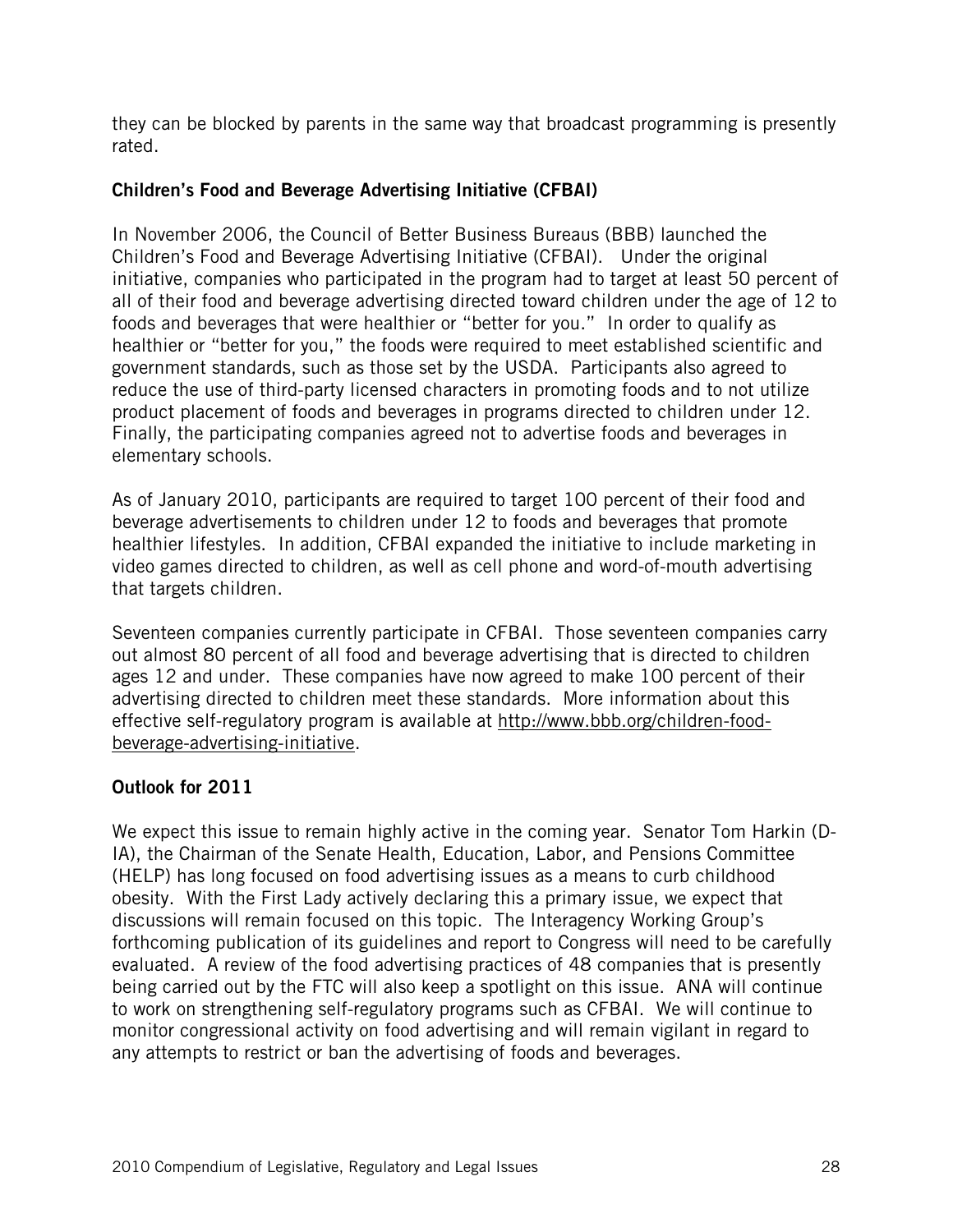# FCC, Children and Media

# **Background**

Congress placed limits on advertising content that can be aired during children's programming on television (both on broadcast and cable) under the Children's Television Act of 1990 (CTA). Commercial time is limited to no more than 10.5 minutes per hour on weekends and 12 minutes per hour on weekdays. Additionally, broadcast stations must air 3 hours of educational children's programming per week. Children interact with many more forms of media than they did when the CTA was first conceived, so recently the FCC, which is tasked with enforcing the Act, has debated whether to extend its requirements to other forms of media. As concerns about the content of the commercials themselves has grown, some have urged that the FCC should begin regulating content of commercials as well, or to allow parents to block ads altogether.

# FCC Activity

# Children's NOI

In October 2009, the FCC issued a Notice of Inquiry (NOI) entitled "Empowering Parents and Protecting Children in an Evolving Media Landscape (available at http://hraunfoss.fcc.gov/edocs\_public/attachmatch/FCC-09-94A1.pdf). It asked for comment on a broad range of issues relating to advertising and children in the digital age. The questions for comment included:

- The harms that may arise from advertising directed specifically to children and the risks of exposure to ads promoting "unhealthy foods" or containing "inappropriate content"
- The impact advertising in the digital media has on children including interactive advertising, advergames, and embedded advertising
- The effectiveness of the CTA limits on commercial matter during children's programming and whether they should be extended to other platforms
- Whether voluntary efforts such as the Children's Food and Beverage Advertising Initiative (CFBAI) have proven effective
- Whether current parental control tools are effective and whether it would be feasible to use them to block ads (and the economic effects of such a step)

Comments were due by the end of January 2010. Because of the breadth and depth of questions posed by the NOI, ANA and the 4A's, AAF, DMA, IAB and PMA asked for an extension. Our extension letter can be viewed at http://www.ana.net/advocacy/getfile/15486. The FCC agreed and extended the deadline by one month. We also decided to file reply comments in anticipation that critics of marketing to children would come up with a "wish list" of ads and content in various media that they would like to see blocked or eliminated. Our 90-page reply comments, filed in March, urge the FCC to tread carefully in this area. We note that industry is responding through self-regulation and the creation of ratings and filtering options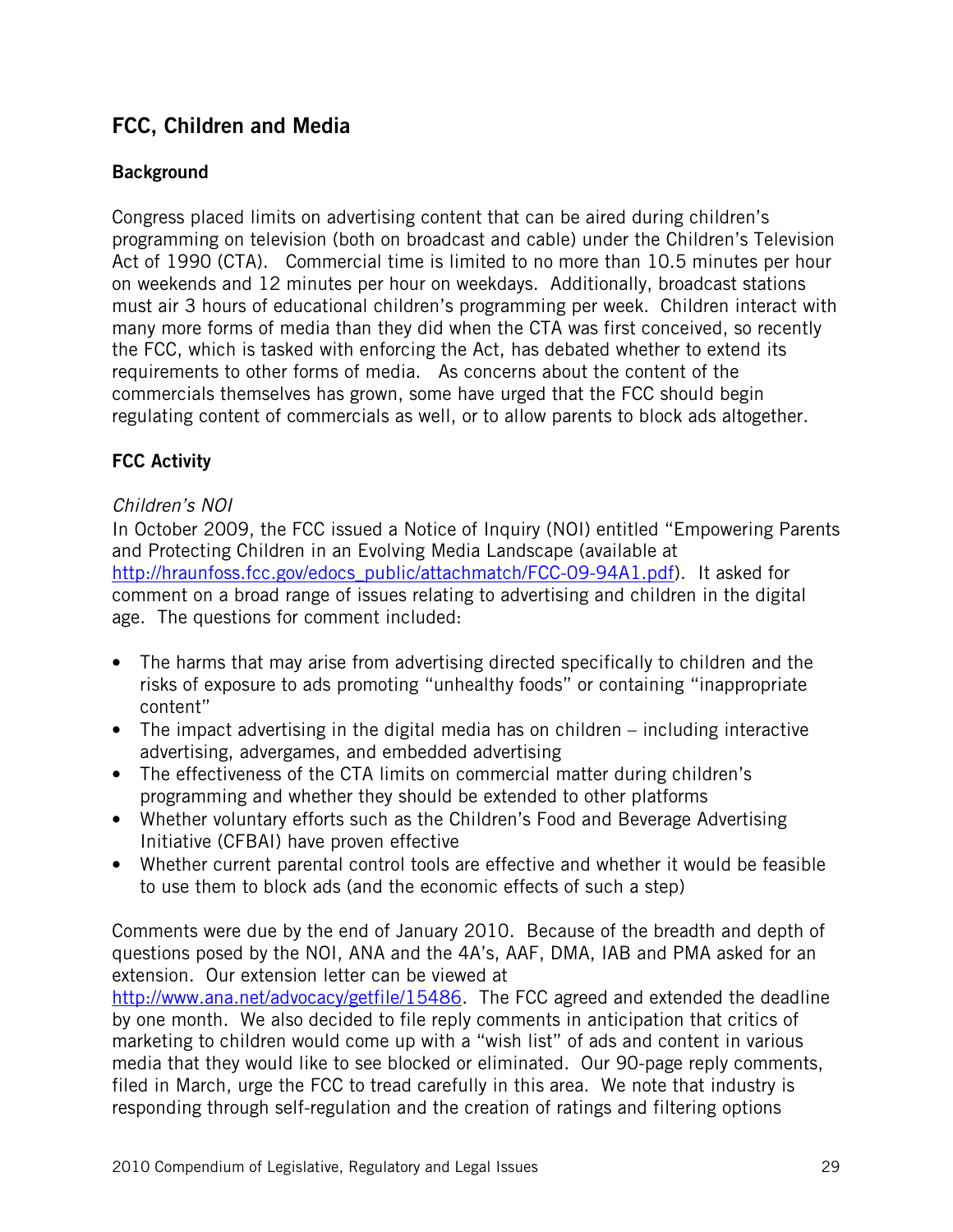parents can use to shield children from certain types of content. We urged the FCC to take the economic underpinnings of media, the impact of media on children, and the constitutional limits of its authority into account before making policy changes in this area. These comments can be viewed at http://www.ana.net/advocacy/getfile/15664.

#### Interactivity and Children's Television

Apart from the Children's NOI, FCC Chairman Julius Genachowski has repeatedly stated that he wants to restart the FCC's stalled rulemaking on interactive advertising during children's programming. The rulemaking, which stalled in 2004, tentatively concluded that interactive advertising to children and in particular connections from broadcasting to the internet in children's programming and advertising should be severely limited.

#### Broadband Plan for Children and Families

In a speech on the FCC's broadband plan in March at the National Museum of American History, FCC Chairman Genachowski said that children need to be taught to "evaluate media content and recognize advertising for what it is." Later on in his speech, he twice raised a question regarding the number of healthy food ads aired during children's programming and then answered with statistics from a report by Professor Dale Kunkel of the University of Arizona that purports to find that "a child has to watch ten hours of children's television programs to find one truly healthy food ad. In that same time period, he or she would have seen 75 other foods ads, 55 for unhealthy foods." These statistics unfortunately are highly problematic and in our view, inaccurate.

The Chairman also mentioned the reevaluation of the CTA and the status of ratings and blocking technologies, both of which are part of the ongoing Children's NOI.

#### Outlook for 2011

As indicated by the Chairman of the FCC, children's issues will continue to be a priority for the Commission. Whether the information received by the FCC in response to the NOI prompts it to undertake a rulemaking remains to be seen. We will participate in any future attempts by the FCC to limit ad content or to block ads entirely. We believe that self-regulation is effective and is the only way that these types of ads can be limited without running afoul of the Constitution.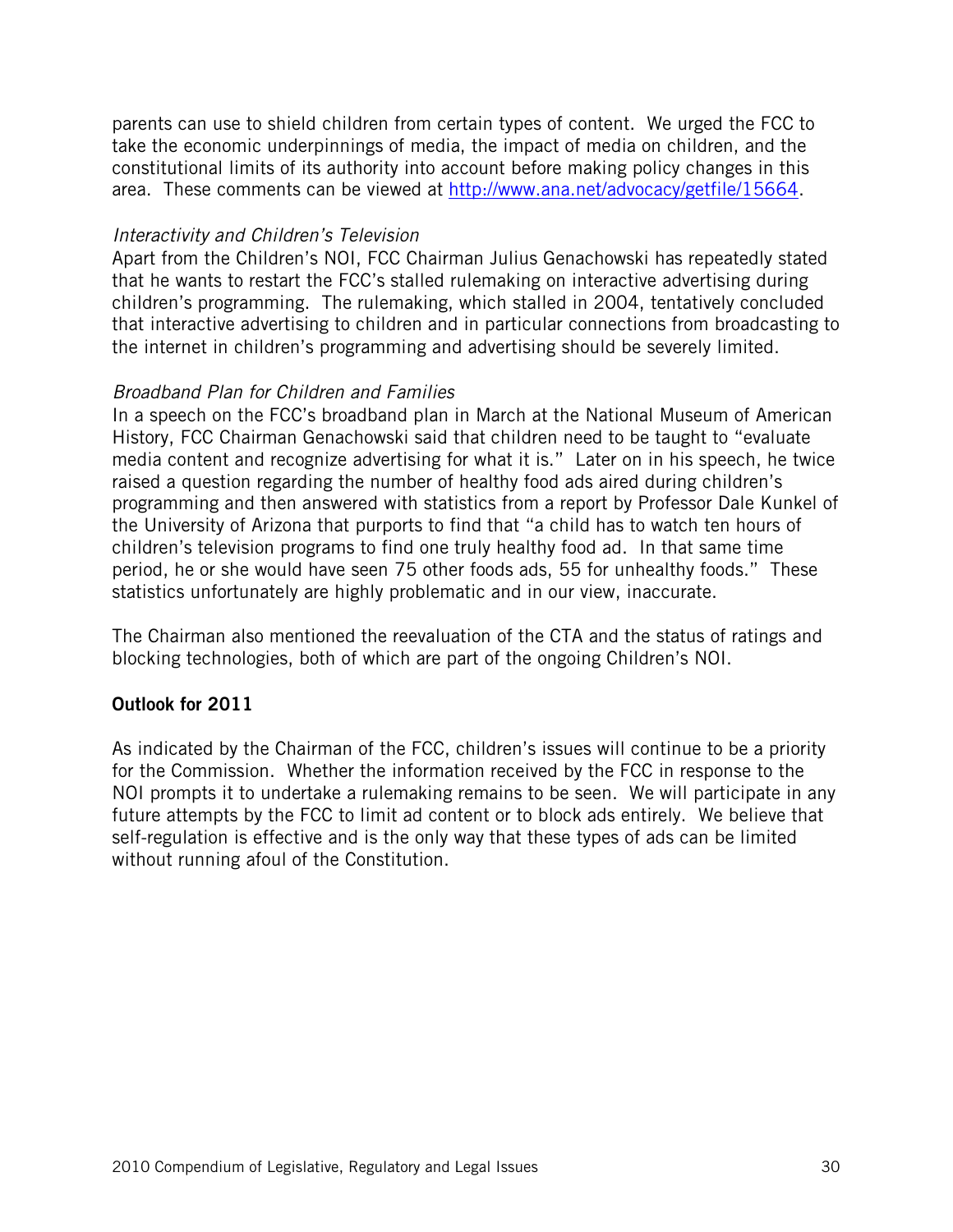# FCC Commercial Ratings and Blocking Review

# **Background**

The Telecommunications Act of 1996 required television manufacturers to insert "vchips" in any television set 13 inches or larger sold after the year 2000. These v-chips allow parents to block children from viewing television programs with certain ratings, in order to prevent children from seeing programming which their parents find objectionable. At present, the ratings system only covers programming. In recent years, however, increasing concern has been raised about commercial content.

# FCC Notice of Inquiry

In March 2009, the FCC issued a Notice of Inquiry (NOI) in regard to a report that it was required to submit to Congress by August 2009. That report, which was required under the Child Safe Viewing Act of 2007, was intended to detail the availability of content blocking technologies available to parents on different communications platforms. The FCC solicited comments on whether or not the television rating system should be altered to include commercials, which are not currently covered by ratings guidelines. The FCC and advocacy groups had expressed interest in including commercials in the ratings system, due to violent, sexual, or other controversial content in some commercials. If the FCC were to include commercials under the ratings system, this policy alteration would make it possible to block them via v-chips or other blocking technologies.

ANA submitted comments along with a number of other groups, written by First Amendment attorney Robert Corn-Revere, to the FCC in April 2009. They can be viewed at http://www.ana.net/advocacy/getfile/15125. In our comments, we argued that commercial ratings would seriously damage the value of broadcast media, which is largely supported by advertising revenue. ANA stated that allowing consumers to block ads while still receiving the content that those ads paid for would greatly damage the value of television advertising and programming. We pointed out that almost two thirds of television households do not include children, so that such a proposal would be overly extensive. We also noted that an ad rating system would amount to regulatory overkill, as very few ads cause great controversy. We pointed out that, due to the large volume of television advertisements, such a system would lead to an administrative nightmare. ANA finally questioned the constitutionality of such a system.

Several advocacy groups simultaneously filed comments that contained a "wish list" of types of commercials they would like to block. These included, among other things, advertisements for violent video games, violent movies, certain food ads, ads for alcoholic beverages, and programs with product placements. ANA, along with the American Association of Advertising Agencies (4A's) and American Advertising Federation (AAF), filed reply comments in May 2009, which argued that the poor economic situation being faced by the media industry would only be made far worse by a rating system like the one proposed, as such a system would seriously undermine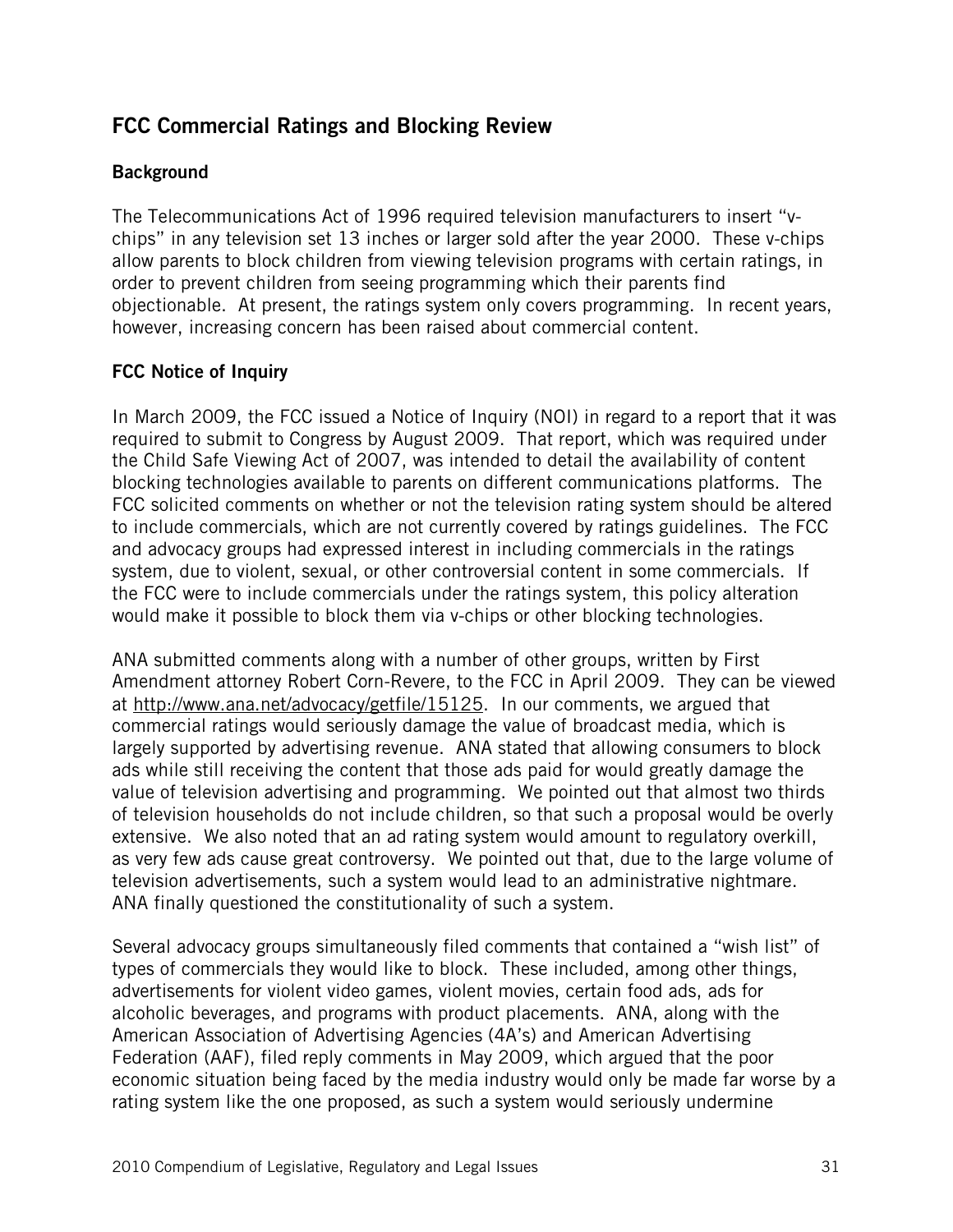television advertising. Those comments can be found at http://www.ana.net/advocacy/getfile/15197.

A final report was issued by the FCC in August 2009, which said that the Commission was not satisfied with the record established in the initial inquiry and that they would pursue the issue further. That report can be accessed at http://hraunfoss.fcc.gov/edocs\_public/attachmatch/FCC-09-69A1.pdf.

## White House Task Force on Obesity

The White House Task Force on Obesity released its report, "Solving the Problem of Childhood Obesity Within a Generation," in May of this year. It pushed for selfregulation of food advertising to children. The report suggests, however, that if selfregulatory programs do not work, the FCC should pursue revisions to television commercials directed to children. Such revisions, the report suggested, might include the rating of television commercials.

#### Outlook for 2011

ANA is a long-time supporter of self-regulatory programs and private sector initiatives, which allow parents the ability to control television programming that is viewed in their homes. ANA remains opposed, however, to attempts to rate or block commercials based upon their content. We believe that such an action would be disastrous for television programming that is supported by advertising. ANA will continue to monitor the FCC's actions and will strongly respond to any Notice of Inquiry that it may publish in this area.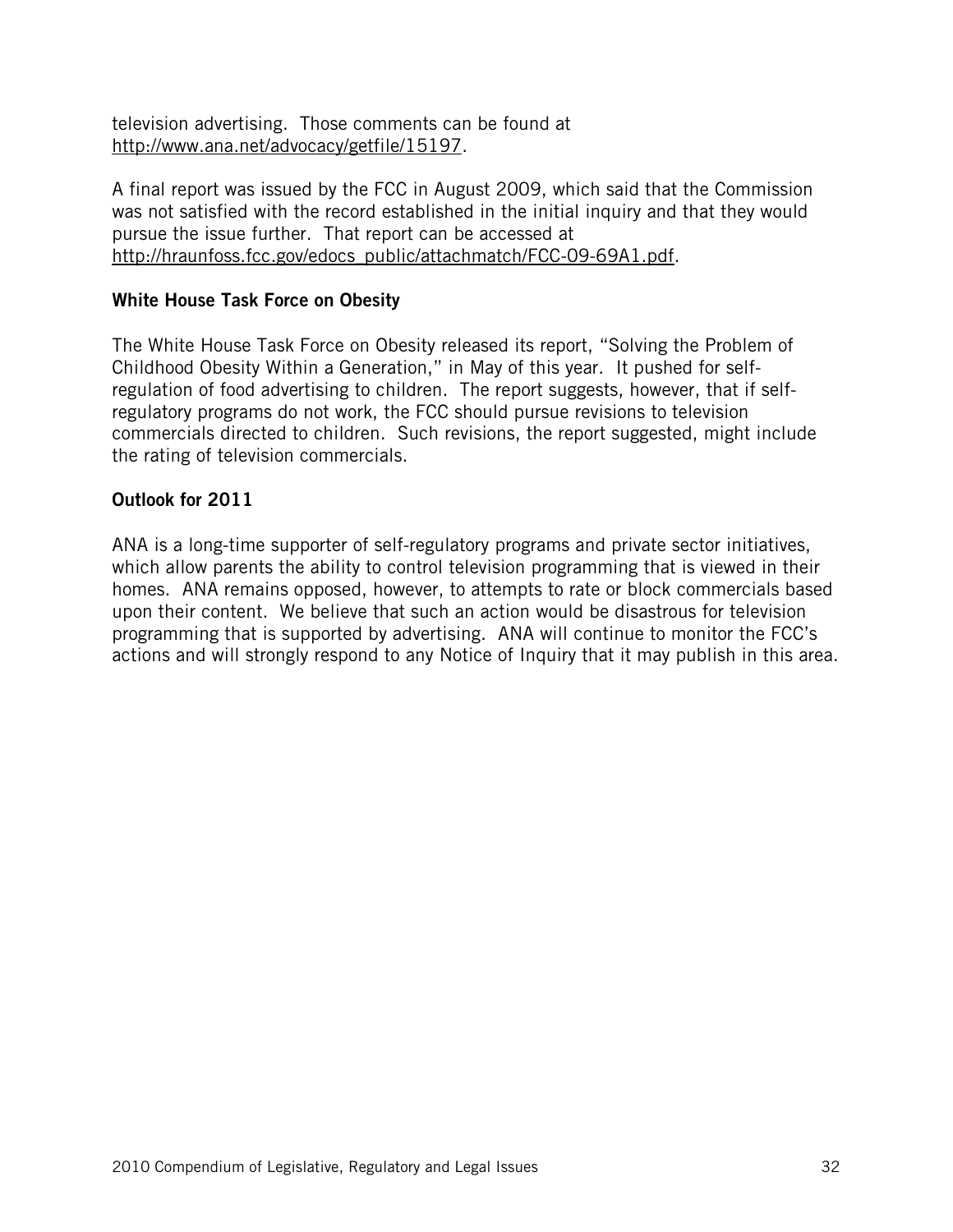# Green Marketing

# **Background**

With the substantially increased concerns about climate change and other significant environmental issues in recent years, "green marketing" has received far more attention from consumers, regulators, and the media. "Green marketing" refers to the advertising of products which are supposed to either improve or be less harmful to the environment than traditional products. Green marketing advertisements tend to focus on methods of production, packaging methods, and the makeup of products. The increase in green marketing has prompted regulatory agencies to examine so-called "greenwashing," where marketers are accused of making inaccurate or insufficiently supported claims about the environmental benefits of products. The FTC recently released proposed updates to the "Green Guides," which could potentially have far-reaching consequences for advertisers.

#### FTC Green Marketing Guidelines

In 1992, the FTC published "Environmental Marketing Guides," which were supposed to help prevent deceptive or misleading green marketing by companies. These guides are not laws or regulations, but they provide marketers with important insight on how the FTC will evaluate the acceptability of the use of green marketing terms such as biodegradable, compostable, recyclable, recycled content, and ozone safe. The FTC updated the guides in 1996 and again in 1998. The updates were designed to provide marketers with additional guidance about how to substantiate adequately any claims about their products' impacts on the environment. The updated guidelines also provide advice on third party endorsements of products which were advertised as "green." The 1998 Environmental Marketing Guides can be viewed at http://www.ftc.gov/bcp/grnrule/guide980427.htm.

# FTC Workshop

Due to a rapid increase in green marketing claims, the FTC held several public workshops in 2008 in order to study green marketing claims and began reviewing its green marketing guidelines. These workshops were designed to evaluate the effectiveness of current green marketing guidelines and determine if changes to current guidelines were needed.

As a result of being unsatisfied with the information gathered at the workshops, the FTC decided to pursue its own research on consumer perception of green marketing terms such as "eco-friendly," "sustainable," and "carbon neutral." New proposed guidelines were released in October 2010.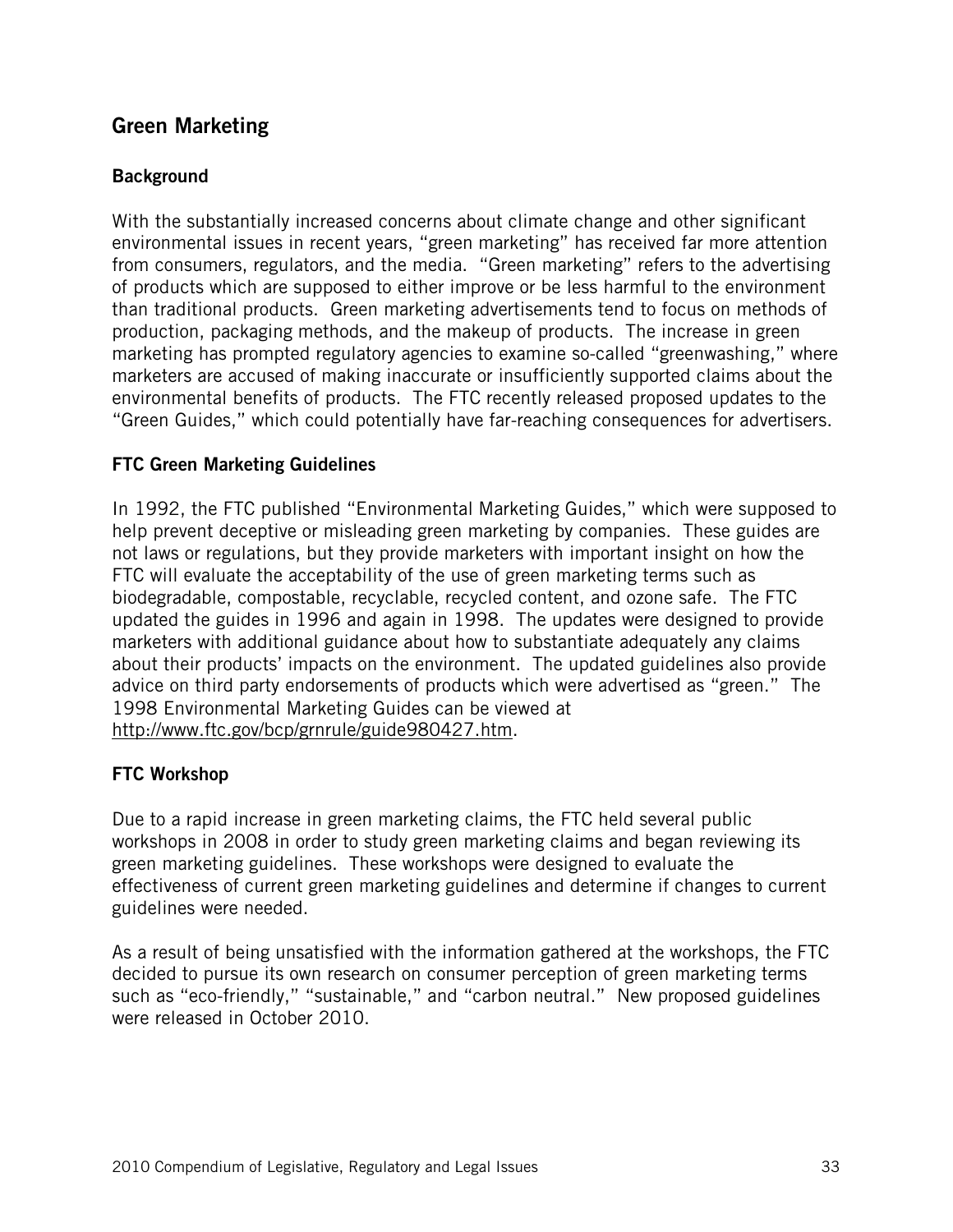#### 2010 Updates to the Green Guides

On October 6, 2010, the FTC released proposed updates to green marketing guidelines. The proposed revisions, which can be accessed at http://www.ftc.gov/opa/ 2010/10/greenguide.shtm, address certain claims already covered by the existing guides. For example, on the subject of general environmental benefit claims, marketers are advised under these revisions not to make such claims because they are hard to substantiate. Certifications and Seals of Approval, under these proposed revisions, will be classified as endorsements under the FTC's Endorsement Guides. On "degradable" products, the proposed revisions state that a "reasonably short period of time" for total decomposition of a product shall be defined as a period of one year or less. The definition of "compostable" is clarified, and definitions of the availability of recycling are spelled out in more detail. The new guidelines also clarify "free of substance" claims, as well as "non-toxic" claims.

Several new terms have been added to the proposed revisions. In a "Made With Renewable Materials" claim, a marketer is expected to provide specific information about what the renewable material is, why it is renewable, and whether or not any nonrenewable materials may be included in the product. Claims of "Made With Renewable Energy" should be used only for products which did not involve the use of fossil fuels for power used in manufacturing. Marketers are also advised to specify the sources of renewable energy used. If marketers produce renewable energy but sell renewable energy certificates for the energy they produce, they are advised not to claim that they use renewable energy. Marketers who claim "carbon offsets" in their manufacturing processes are supposed to have reliable scientific evidence of such claims, and they are not supposed to advertise carbon offset efforts if the efforts are ones which are required by law.

ANA filed comments on the Green Guide updates on December 10, 2010. Those comments are available at http://www.ana.net/getfile/16033. We expressed concern in our comments about the FTC's proposed guidance on the substantiation of claims concerning general environmental benefits. We also noted concerns we have with the guides' certification and seal programs approach. ANA also asked the FTC to reevaluate its guidance on terms such as compostable, degradable, and renewable material. Our comments were drafted by John Feldman of the Reed Smith law firm. We received input from a number of our member companies before submitting our comments.

# Outlook for 2011

These new guidelines are more stringent and wide-ranging than previous ones. In light of rumblings about bills concerning energy, climate change, and the environment, it is reasonable to expect that the focus on environmental marketing will continue to be a major factor, both legislatively and at the regulatory agency level. ANA played an important role in the development of the FTC's Green Guides in the past. ANA will need to continue to remain vigilant concerning the new modifications to the guidelines and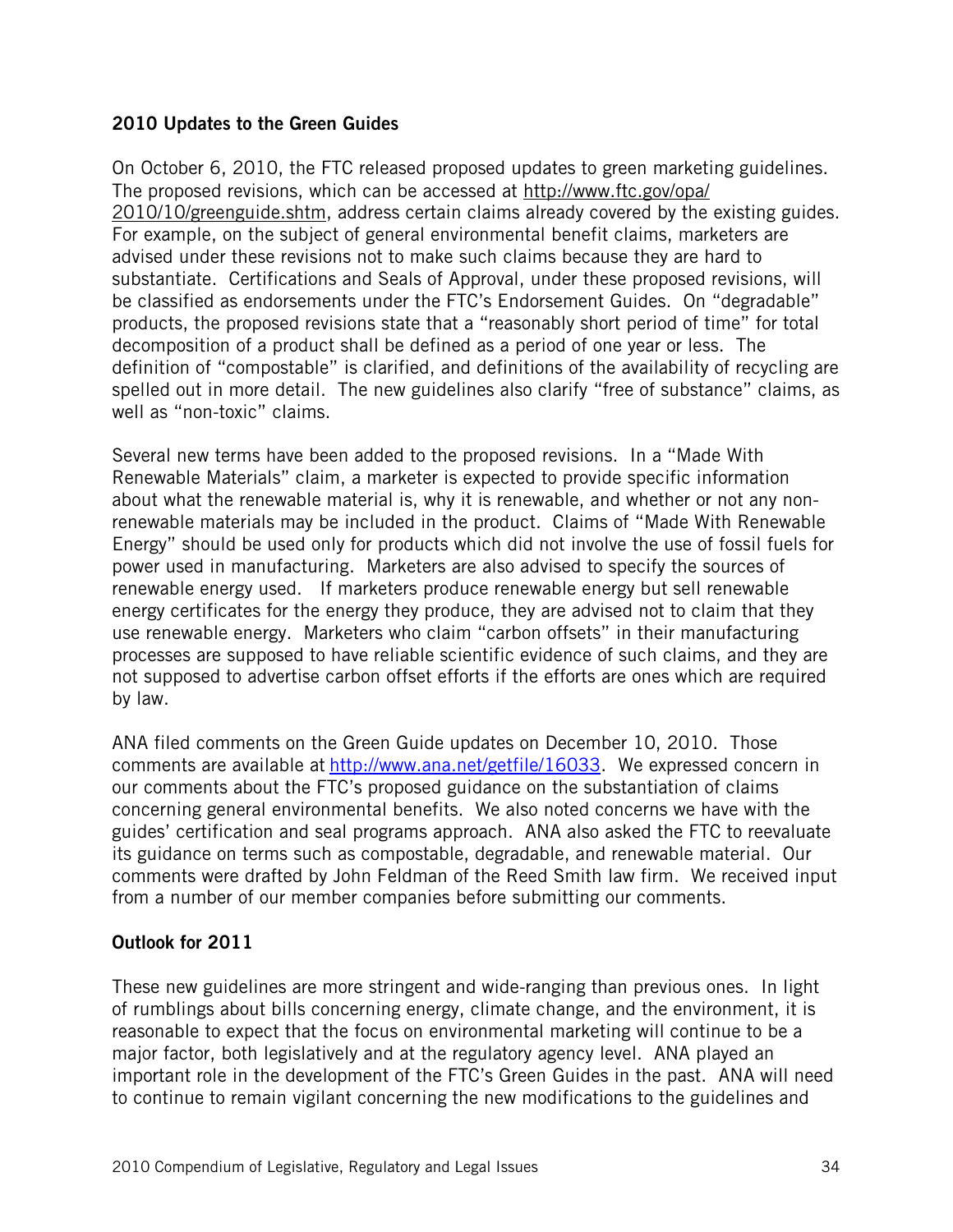will work to ensure that appropriate guidance is put forward to assist advertisers, while also being watchful to assure that First Amendment commercial speech rights are not infringed upon by the new guidelines.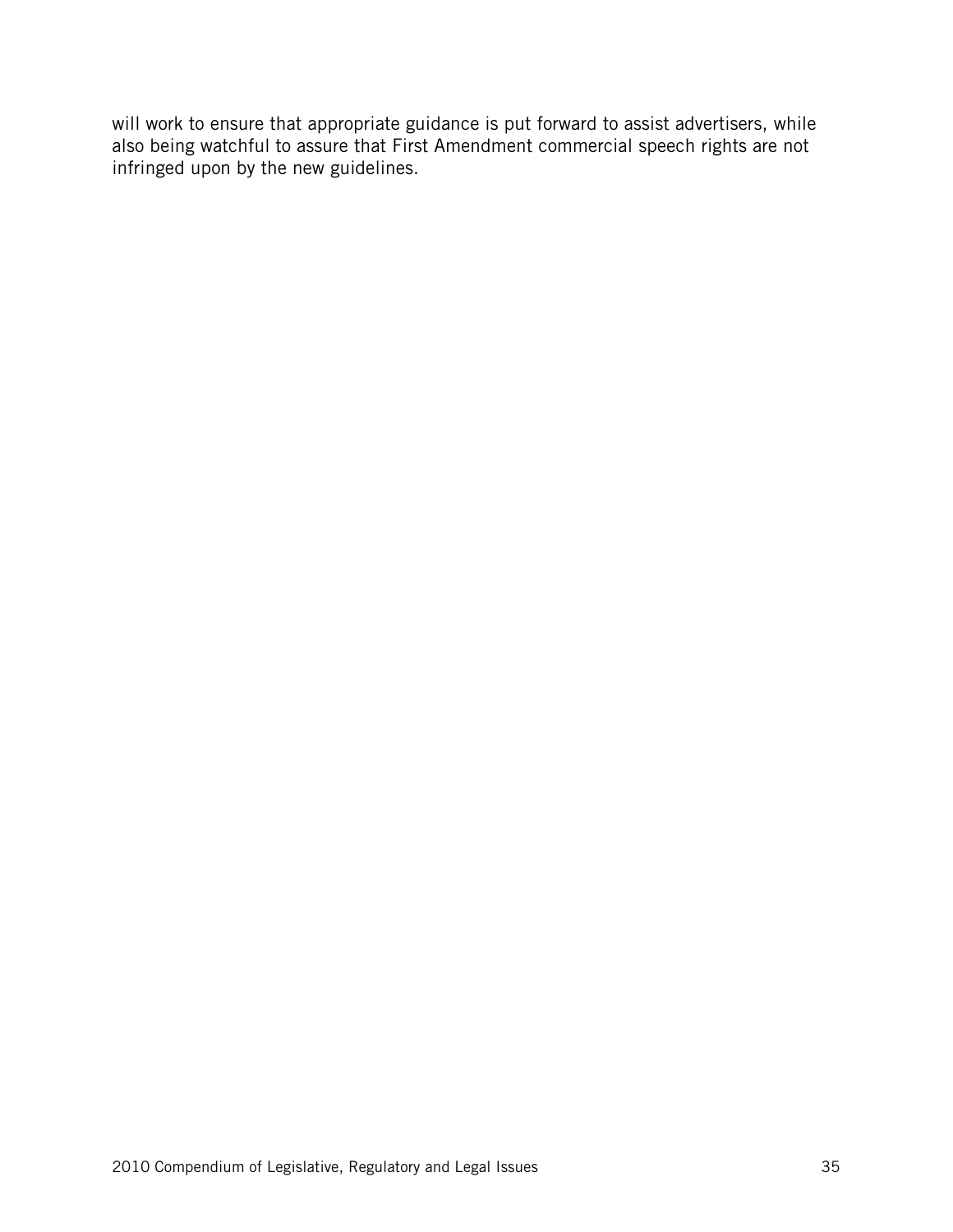# Maine Online Marketing Bill

#### **Background**

In 2009, the Maine Legislature passed legislation (LD 1183) that prohibited marketers from knowingly collecting, receiving or using personal or health-related information from children without obtaining verifiable parental consent. Personal information was defined to include an individual's name, physical address, or anything else that could be used to individually identify a person. Even with parental consent, LD 1183 prohibited the use of personal or health-related information regarding a minor to market products or services to them. The law described these practices as "predatory marketing." It also allowed for a private right of action for consumers and recovery of actual damages for each violation, with civil fines over \$20,000 for repeat offenses.

Many of our member companies that conduct business in Maine were alarmed at the sweeping scope of the law. Minors would no longer be able to receive information about a wide variety of products and services, including educational institutions and testing services. We immediately sought to inform lawmakers about the serious issues raised by the law, which included both First Amendment and dormant commerce clause concerns. We also supported a suit by a broad coalition of industry groups for a preliminary injunction against enforcement of the law. Before the suit was decided, the Maine Attorney General's office stepped in, and noting the serious First Amendment issues involved, stated it would not carry out any prosecutions under the law. The court, while not granting the injunction, noted the agreement in its order and held that any private suit filed, which were provided for under this new law, would face the same constitutional issues.

#### **Status**

The Maine Legislature reacted by trying to work around the constitutional issues inherent in the law. In January, new legislation (LD 1677; http://www.mainelegislature.org/LawMakerWeb/summary.asp?ID=280035235) was introduced that prohibited the collection of personal information from minors (defined as up to 17 years old) for the use of pharmaceutical marketing. It would have created a new unfair trade practice called "unlawful pharmaceutical marketing to minors" and directed the state attorney general to adopt rules governing this area. The bill also would have repealed LD 1183.

At a hearing of the legislature's Business, Research and Economic Development (BRED) Committee, we submitted a letter urging the legislature to simply repeal LD 1183. That letter can be viewed at http://www.ana.net/advocacy/getfile/15561. After an attempt by the sponsor of the bill to limit it to prescription drug products while expanding it to cover all media and not just the internet, the BRED Committee voted for a "clean" repeal of the law.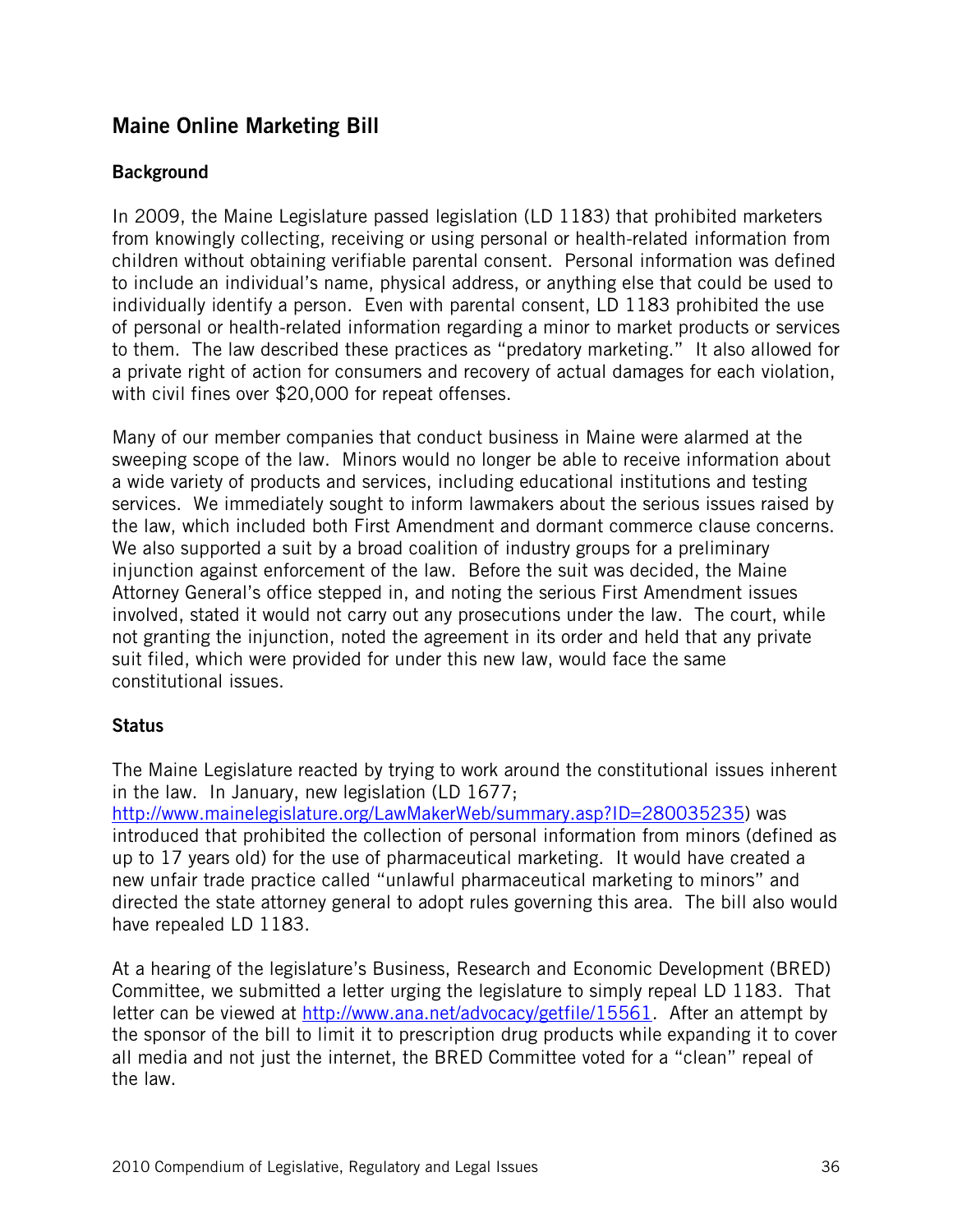Governor John Baldacci (D) signed the legislation repealing LD 1183 into law on March 29. The new law had an emergency clause, so the repeal took effect immediately.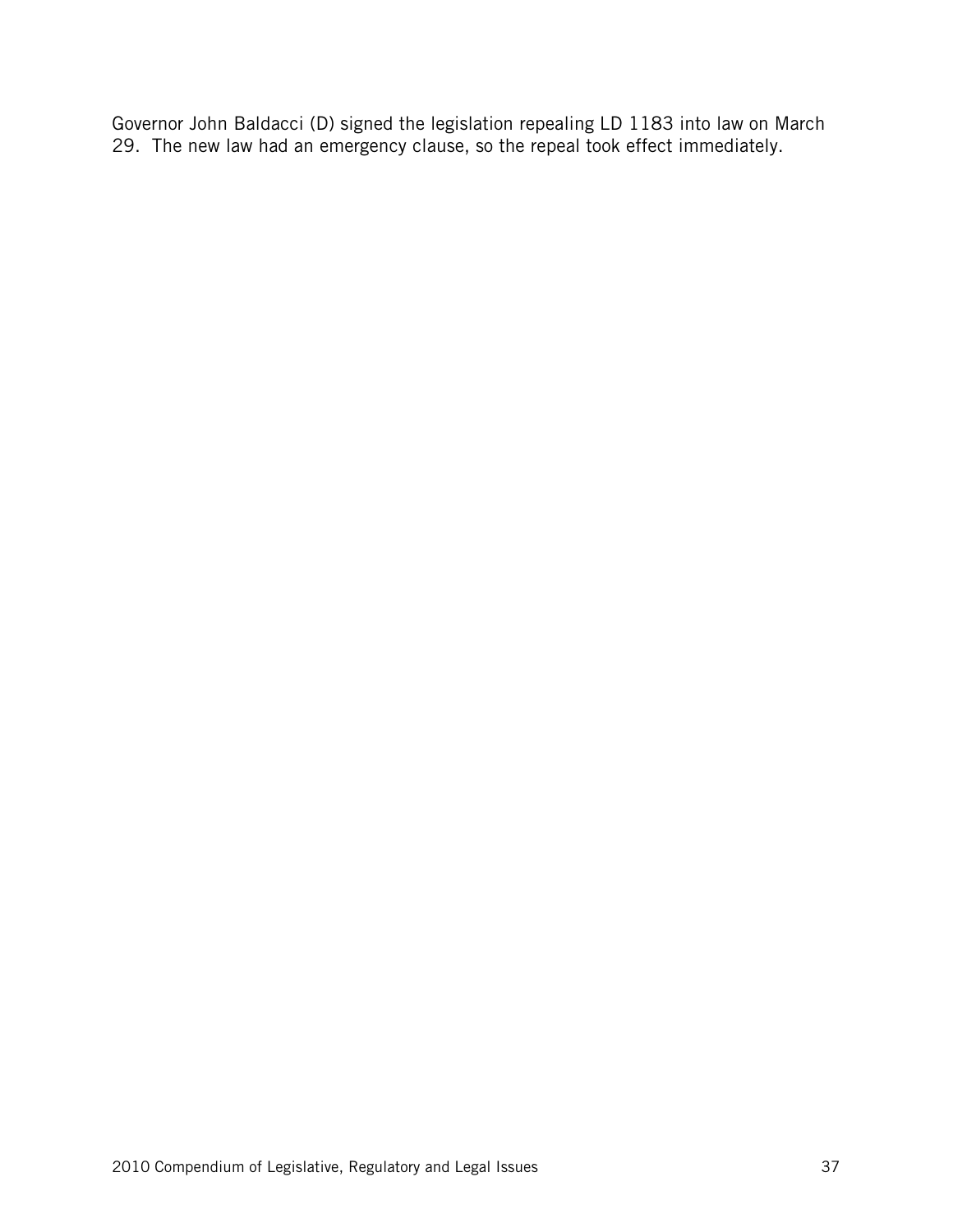# Product Placement

Product placement is a popular form of advertising in which a branded product or service is presented in a television program, movie, or video game. It can add realism to fiction or reality programs, and it may help launch a product into mainstream popularity. The increasing popularity of DVR systems, which allow viewers to skip advertisements, has helped increase the use of product placement due to companies trying to find more creative ways of marketing products. The FCC requires television programmers to disclose paid product placements either at the beginning or end of the programs in which they are featured. Some consumer groups and members of Congress have stated that current rules are not strict enough. These same parties are pushing for additional disclosures with some arguing for a disclosure to come at the end of the product placement itself during the program.

#### FCC Activity

In June 2008, 23 consumer and media advocacy groups sent a letter to the FCC urging it to conduct a Notice of Proposed Rulemaking on product placement. This letter coincided with a letter sent by Representatives Ed Markey (D-MA) and Henry Waxman (D-CA) asking the FCC to conduct an inquiry into the issue. In response, ANA and several other trade associations sent a letter to the Commission urging it to conduct a Notice of Inquiry instead. This issue continues to be pending before the Commission and has come up in the context of other FCC initiatives, such as the FCC NOI on Empowering Parents and Protecting Children in an Evolving Media Landscape. Therefore, we will continue to be very vigilant in regards to any movement on this issue.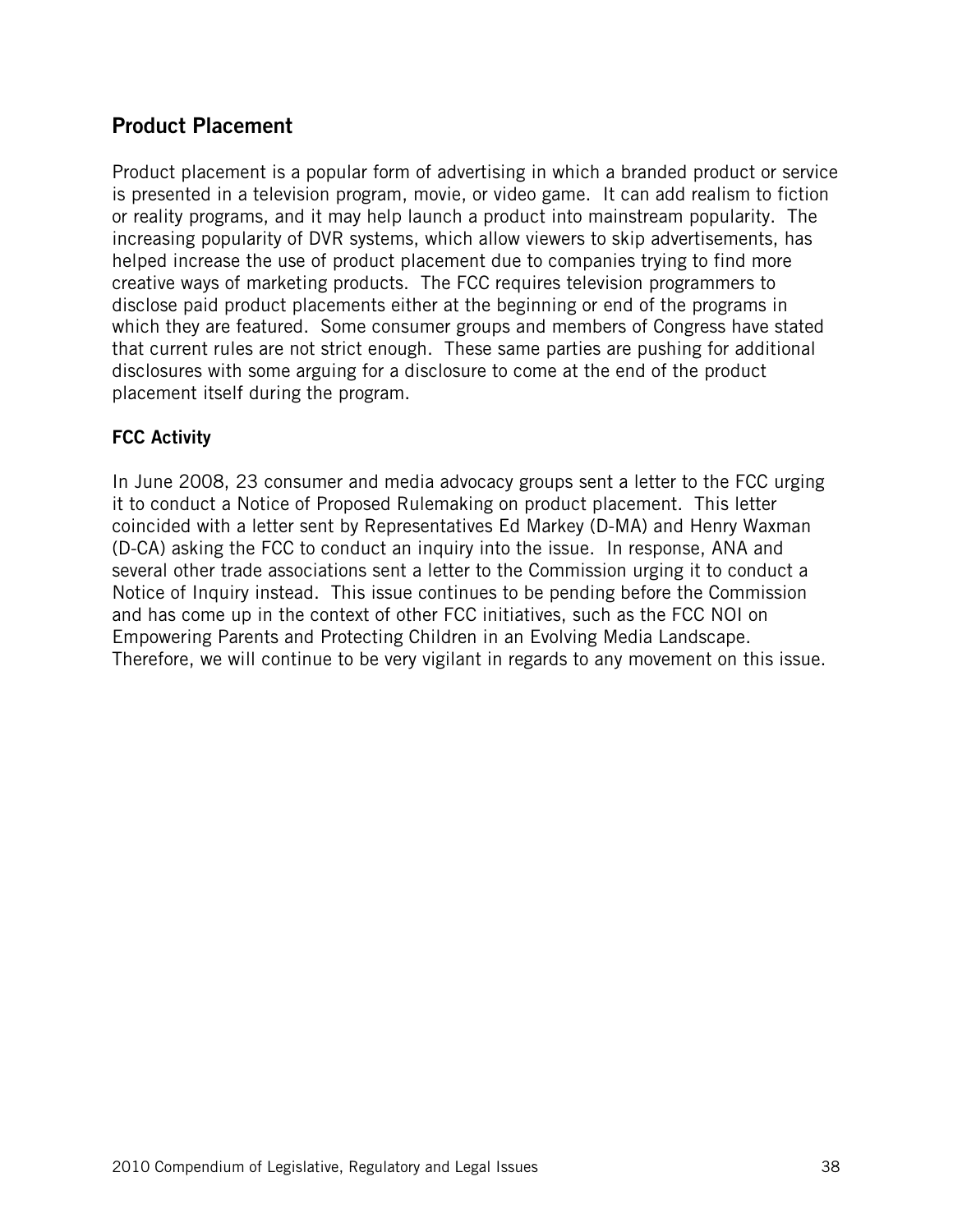# Tobacco Advertising

# **Background**

Since the 1998 Master Settlement Agreement (MSA) between tobacco companies and 46 state attorneys general, there have been stringent consensual restrictions on tobacco advertising. The MSA settled most lawsuits at the state level against tobacco companies in exchange for the agreed upon advertising restrictions, which include limits on ad placement, ad content, and sponsorships. As a result, tobacco advertising is now one of the most restricted advertising categories in the United States.

# Family Smoking Prevention and Tobacco Control Act

In March 2009, Chairman Henry Waxman (D-CA) of the House Energy and Commerce Committee introduced H.R. 1256, the Family Smoking Prevention and Tobacco Control Act. Concurrently, the late Senator Ted Kennedy (D-MA), who was at that time the Chairman of the Senate Health, Education, Labor, and Pensions (HELP) Committee, introduced S. 982, an identical bill, in May 2009. That bill required the FDA to ban all outdoor advertising of tobacco within 1,000 feet of a school or playground. The bill also mandated that tobacco ads which appear in publications whose readership is less than 85 % adult would consist of only black text on white backgrounds, otherwise known as "tombstone ads." Such ads would not be allowed to feature other colors, illustrations, or pictures. Promotional items and brand name sponsorships were prohibited under this bill. The bill also lifts federal preemption of tobacco advertising laws and allows states and localities to impose even tougher restrictions on tobacco advertisements than those contained in the federal law.

ANA, along with the American Association of Advertising Agencies (4A's) and the American Advertising Federation (AAF), expressed serious concerns about this bill to the committees in both chambers of Congress that were considering the bill. That letter can be accessed at http://www.ana.net/advocacy/getfile/15175. We argued that while the protection of children was a substantial governmental goal, the bill limited the ability of companies to communicate effectively with adults about a legal product. We also argued that the bill allowed for local governments to impose inconsistent restrictions on advertising, making national advertising virtually impossible. ANA also expressed the view that the provisions of the bill were severe restrictions on truthful and non-deceptive speech concerning a legal product and its advertisement directed to adults, violating the First Amendment. We noted that the Supreme Court had struck down similar restrictions in Lorillard v. Reilly (2001) and the Zauderer case (1985).

Despite a strong lobbying effort by ANA and others in the ad community, the bill passed the House in April 2009 and the Senate in June 2009. The President signed the bill into law in June.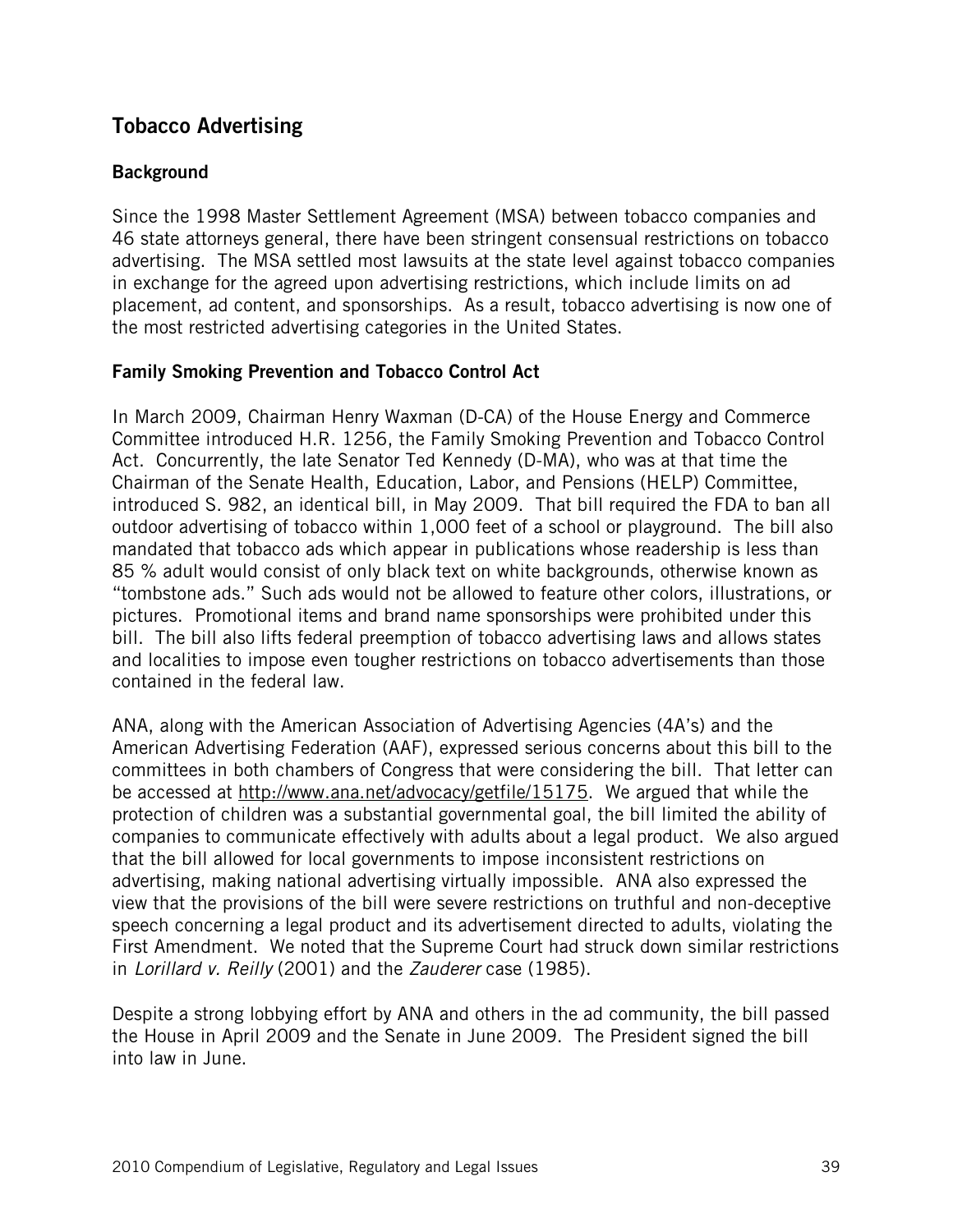ANA signed on to an amicus (friend-of-the-court) brief with other members of the advertising community in November 2009, which detailed the First Amendment issues with the bill. The brief, submitted in regard to the *Commonwealth Brands, et.al. v.* United States of America case, discussed the First Amendment advertising rights infringed upon by the provisions of the new tobacco legislation. That brief can be accessed at http://www.ana.net/advocacy/getfile/15431. A decision in the case was handed down by the U.S. District Court for the Western District of Kentucky in January. The court struck down the provisions concerning colors and image in tobacco advertisements, but it upheld other provisions of the law such as restrictions on sponsorships, brand-name merchandise, as well as the size and graphics requirements of warning labels.

The ruling was appealed to the United States Court of Appeals for the Sixth Circuit as . In June, ANA, along with the 4A's and the AAF, filed another amicus brief in the case. That brief, which was written by First Amendment attorney Robert Corn-Revere, can be found at http://www.ana.net/advocacy/getfile/15753.

We expect this case to go all the way to the U.S. Supreme Court. ANA will continue to participate in this case, which would create very broad and significant precedents for many segments of the advertising community.

# FDA Proposed Graphic Warning Labels

On November 10, 2010, the Department of Health and Human Services and the FDA released 36 proposed new images for use as warning labels on cigarette packs and in tobacco advertisements. These proposed new warning labels, which can be accessed at http://www.fda.gov/downloads/TobaccoProducts/Labeling/CigaretteProductWarningLabels/ UCM232425.pdf, feature color graphic images and large text. The labels feature autopsy photos, cancer patients, gravestones, a mother blowing smoke into her child's face, and other depictions of the negative effects of smoking. The FDA has proposed a rulemaking on this matter and is soliciting comments from the public, which are due by January 9, 2011. The FDA will ultimately select nine of the labels by June 22, 2011 for use as mandated graphic warning labels. By October 2012, it is expected that all tobacco companies will be required to feature one of these labels on all packages of tobacco sold in the United States. ANA published an editorial response in USA Today on this matter, which can be seen at http://www.usatoday.com/news/opinion/editorials/ 2010-11-26-editorial26 ST1 N.htm. We plan to file comments on these proposed warning labels.

# Outlook for 2011

We expect the *Discount Tobacco City & Lottery* case to go all the way to the U.S. Supreme Court. ANA will continue to participate in this case, which would create very broad and significant adverse precedents for many segments of the advertising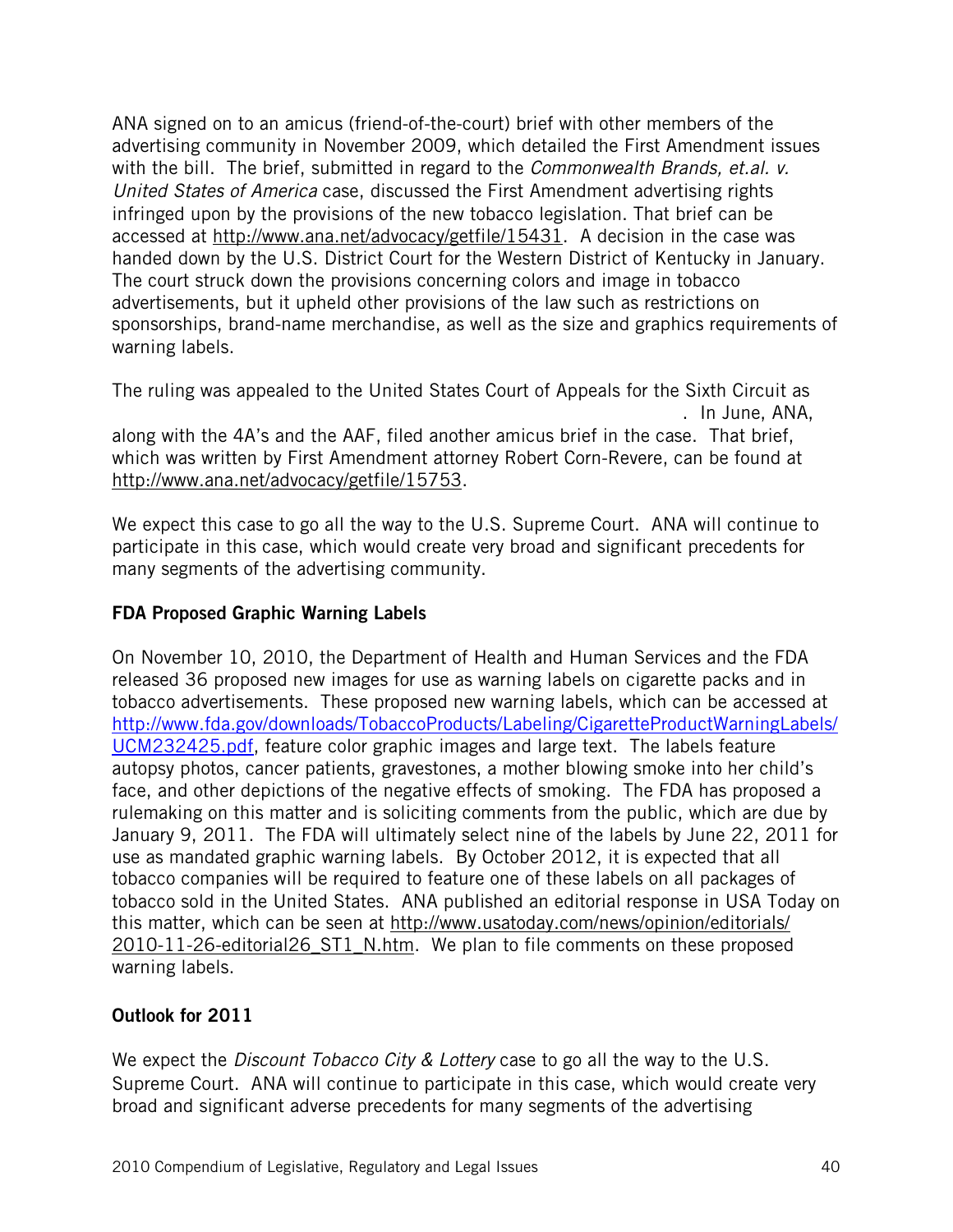community. In addition, we will closely monitor the warning labels rulemaking as it progresses.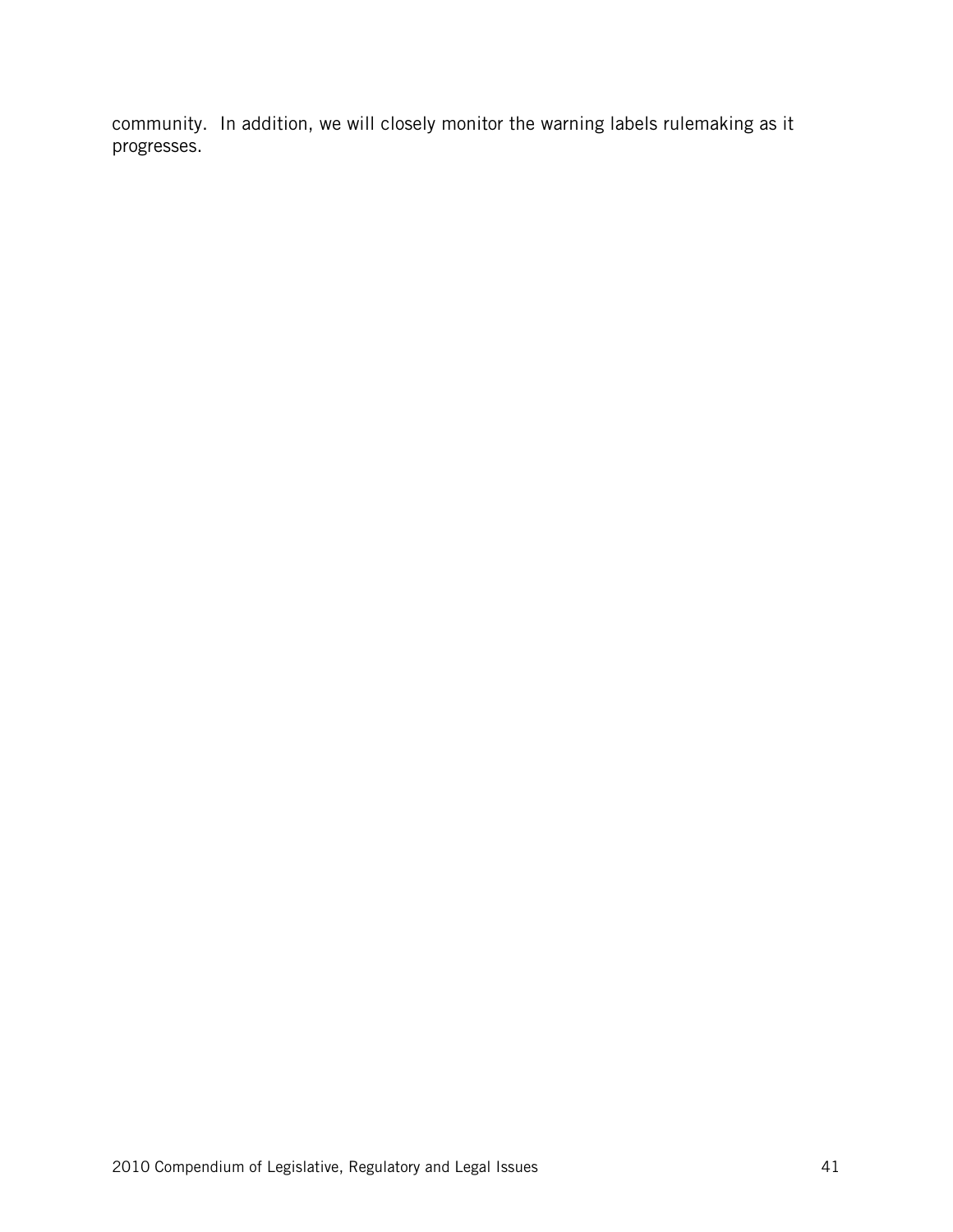# Loud Commercials Legislation

#### **Background**

Congresswoman Anna Eshoo (D-CA), a member of the House Energy and Commerce Committee, introduced legislation in 2008, H.R. 6209, also known as the Commercial Advertisement Loudness Mitigation Act (CALM Act) that would require the FCC to regulate the sound level in television commercials. The regulations would require that a commercial's volume not substantially exceed the volume of the programs in which they are aired. ANA's DC office received a substantial number of communications from members of the public supporting the legislation. In response, we began actively working with ANA's Television Advertising and Production Management Committees, as well as with a broad range of industry partners on a solution to this problem.

#### Congressional Activity

Congresswoman Eshoo (D-CA) reintroduced the legislation, this time as H.R. 1084, in February 2009 with 90 co-sponsors, including three chairmen of Energy and Commerce subcommittees: Congressman Rick Boucher (D-VA), Congressman Ed Markey (D-CA), and Congressman Bart Stupak (D-MI). The Energy and Commerce Committee's Subcommittee on Telecommunications and the Internet held a hearing on it in June 2009. Representatives from the broadcast industry, speaking on behalf of the Advanced Television Systems Committee (ATSC), recommended at the hearing that legislative solutions be delayed while the industry developed a self-regulatory program. The ATSC approved a set of self-regulatory principles in September 2009, and at the bill's markup in October 2009, Representative Eshoo introduced a substitute to her legislation that would require the FCC, as part of a rulemaking, to implement the ATSC's standards.

Congresswoman Eshoo's substitute gave the industry one year to comply with the regulations after they are enacted by the FCC, and it also gave the FCC the power to grant up to two one-year waivers in the event of a severe financial hardship. The bill passed the House in December 2009. Similar legislation, S.2847, introduced by Senator Sheldon Whitehouse (D-RI), was also moved through the Senate. On June 9, 2010, the Senate Commerce Committee held a markup at which the bill was considered. At that markup, Senator Claire McCaskill (D-MO), one of the bill's co-sponsors, called the legislation necessary and joked that its passage may boost Congress' approval rating substantially among the public. The bill was favorably reported with an amendment in the nature of a substitute.

On September 29, 2010, the Senate passed S. 2847 unanimously. On December 2, 2010, the House of Representatives passed the bill by voice vote. It was signed into law by President Obama on December 15, 2010.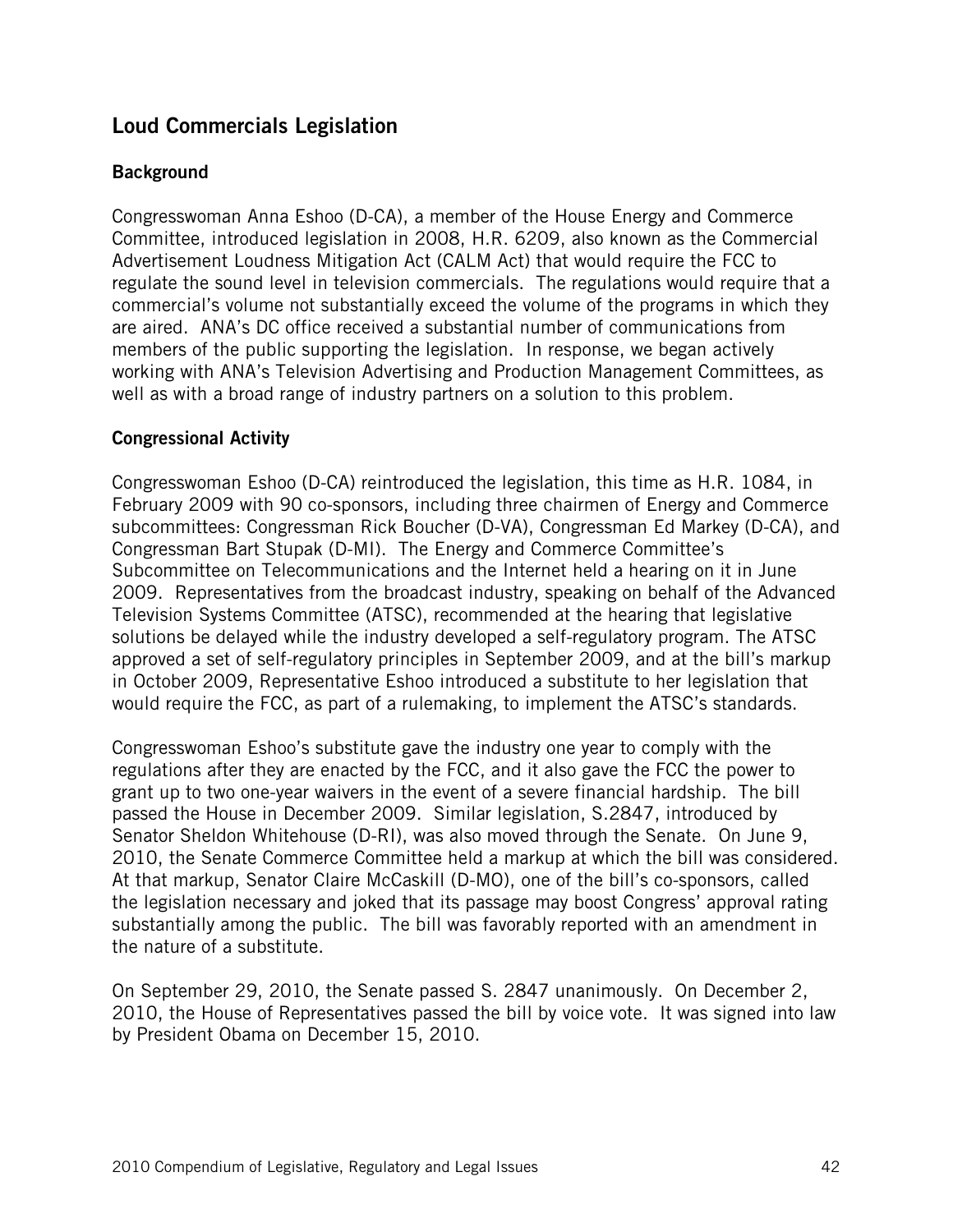## Outlook for 2011

ANA was pleased that the House and Senate decided to implement the voluntary standards created by the industry as a framework for regulation. We will monitor the implementation of these new regulations.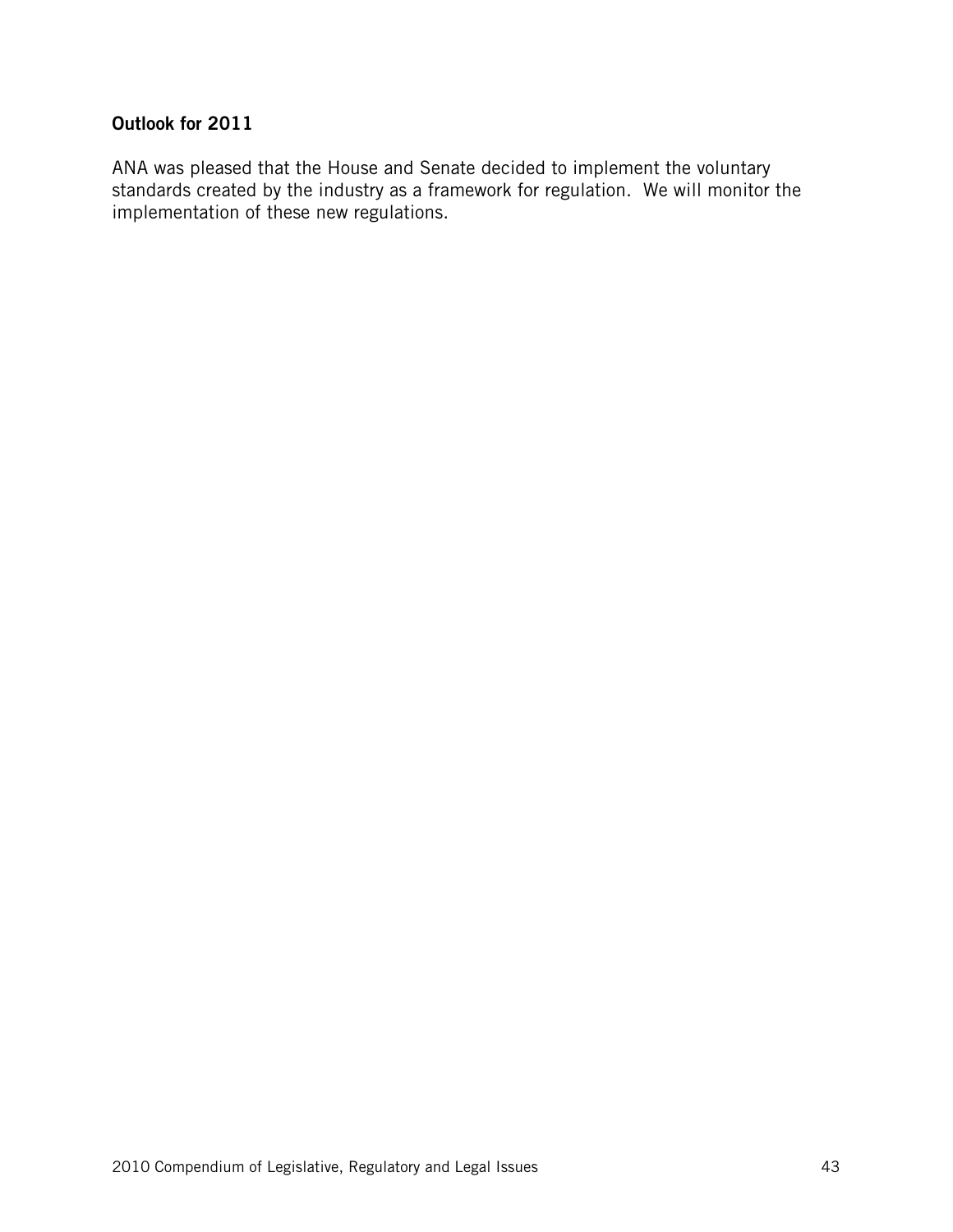# Rulemakings and Guidelines

#### **Background**

The U.S. Congress passed a sweeping reform of the country's financial system in the summer of 2010, which mandated numerous rulemakings and studies. The FTC is currently in the process of updating its green marketing guidelines. The FCC will be mandated by law to conduct a rulemaking on the "loudness" of television commercials. In addition, federal agencies also may be granted new rulemaking powers in the areas of behavioral advertising, advertising to children, DTC prescription drug advertising, and food advertising.

#### Dodd-Frank Wall Street Reform and Consumer Protection Act

In response to the severe economic recession and the near collapse of several major banks in 2008, Congress passed a sweeping reform of the financial system in 2010. The bill is named the Dodd-Frank Act after the two chairmen largely responsible for shepherding it through Congress, Senator Chris Dodd (D-CT, the Chairman of the Senate Banking Committee, and Congressman Barney Frank (D-MA), the Chairman of the House Financial Services Committee. The act created the Consumer Financial Protection Bureau, which will work alongside the FTC in carrying out oversight of marketing of financial services and products.

As the legislation was debated, there were attempts by lawmakers to broadly expand the rulemaking power of the FTC, and the initial legislation would have repealed the FTC rulemaking powers established under Magnuson-Moss in the 1970's. Such proposals would have allowed the FTC to create rulemakings rapidly without many procedural requirements and would have permitted the FTC to impose multi-million dollar civil penalties for violations of the FTC Act without the advice of the Justice Department. These proposed rulemaking powers were ultimately defeated and were not included in the final passage of the bill. ANA, along with its partner associations, worked to prevent the inclusion of these provisions, which we believed were ill-conceived. Two key chairmen, Representative Henry Waxman (D-CA) of the House Energy and Commerce Committee and Senator John D. Rockefeller (D-WV) of the Senate Commerce Committee, have pledged to keep pushing for these changes.

The final bill, which was signed into law in July, requires 243 rulemakings, as well as 67 studies. These rulemakings and studies fall under the jurisdiction of 11 different federal agencies. The ultimate results of this large number of rulemakings remain unclear, but it is assured that they will shine a continuing spotlight on financial marketing for some time to come. ANA will closely monitor the rulemakings which may affect the interests of the advertising community and will be vigilant to any rulemakings which may adversely affect advertisers.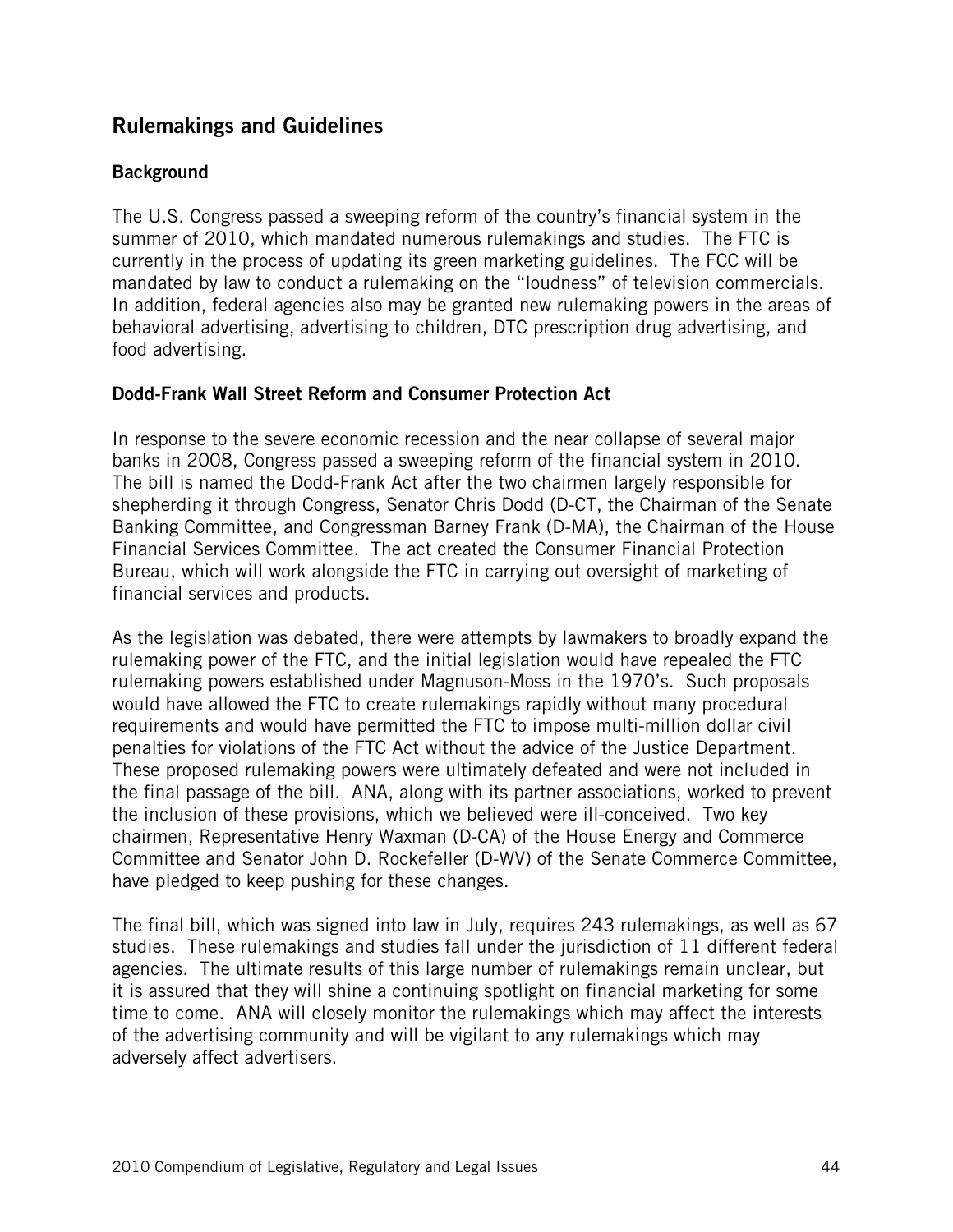#### Green Marketing Guidelines

In 1992, the FTC published "Environmental Marketing Guides," which provide companies with guidance about standards for green marketing terms like biodegradable and recycled content. These guides were updated in 1996 and 1998. Due to a rapid increase in green marketing claims in recent years, the FTC began holding a series of workshops on green marketing guidelines in 2008. The FTC, on October 6, 2010, announced wide-ranging proposed updates to the guidelines. The proposed updates, which can be found at http://www.ftc.gov/opa/2010/10/greenguide.shtm, include the descriptions of how the FTC will treat new green marketing terms such as renewable energy. Though these guidelines do not have the force of regulations or laws, they do provide important insight to companies about how the FTC will scrutinize green marketing claims. ANA filed comments on the proposed updates to the guidelines, which can be accessed at http://www.ana.net/getfile/16033.

# Food Advertising

As a result of the appropriations bill passed by Congress in 2009, an Interagency Working Group (IWG) composed of the FDA, the FTC, the CDC, and the USDA was created to study the possible need for standards regarding the marketing of foods and beverages to children. Draft guidelines were published in December 2009. If they had been followed by the food and beverage industry, they would have ended a vast amount of food advertising to children under the age of 18. The release of final guidelines, as well as a subsequent report to Congress, has been delayed. Depending on the language of the guidelines, new rulemakings may be enacted on food advertising to children in one or more federal agencies. ANA has worked on self-regulatory principles for food advertising to children, such as the Children's Food and Beverage Advertising Initiative. We will be very mindful of any new rulemakings in the food advertising arena which may have adverse effects on our industry.

#### Food and Drug Administration Proposed Rulemaking Amendments

The FDA issued a proposed rule in March which would alter its current DTC prescription drug advertisement regulations. The proposed new rule would require that the warning statement about possible side effects from prescription drugs during advertisements to be "clear, conspicuous, and neutral." The Advertising Coalition, of which ANA is a key member, filed comments on this topic in early July, which argued that an advertisement was inherently neutral if the possible side effects were not overstated or understated. Our comments can be accessed at http://www.ana.net/advocacy/getfile/15791. ANA will continue to monitor the progress of this proposed rulemaking and will be vigilant of any threat to the interests of DTC prescription drug advertising which may emerge as a result.

There were six other FDA notices in the Federal Register concerning prescription drug and over-the-counter drug advertising. In January, the FDA invited comments on a study it was conducting on consumers' understanding of the efficacy of drugs in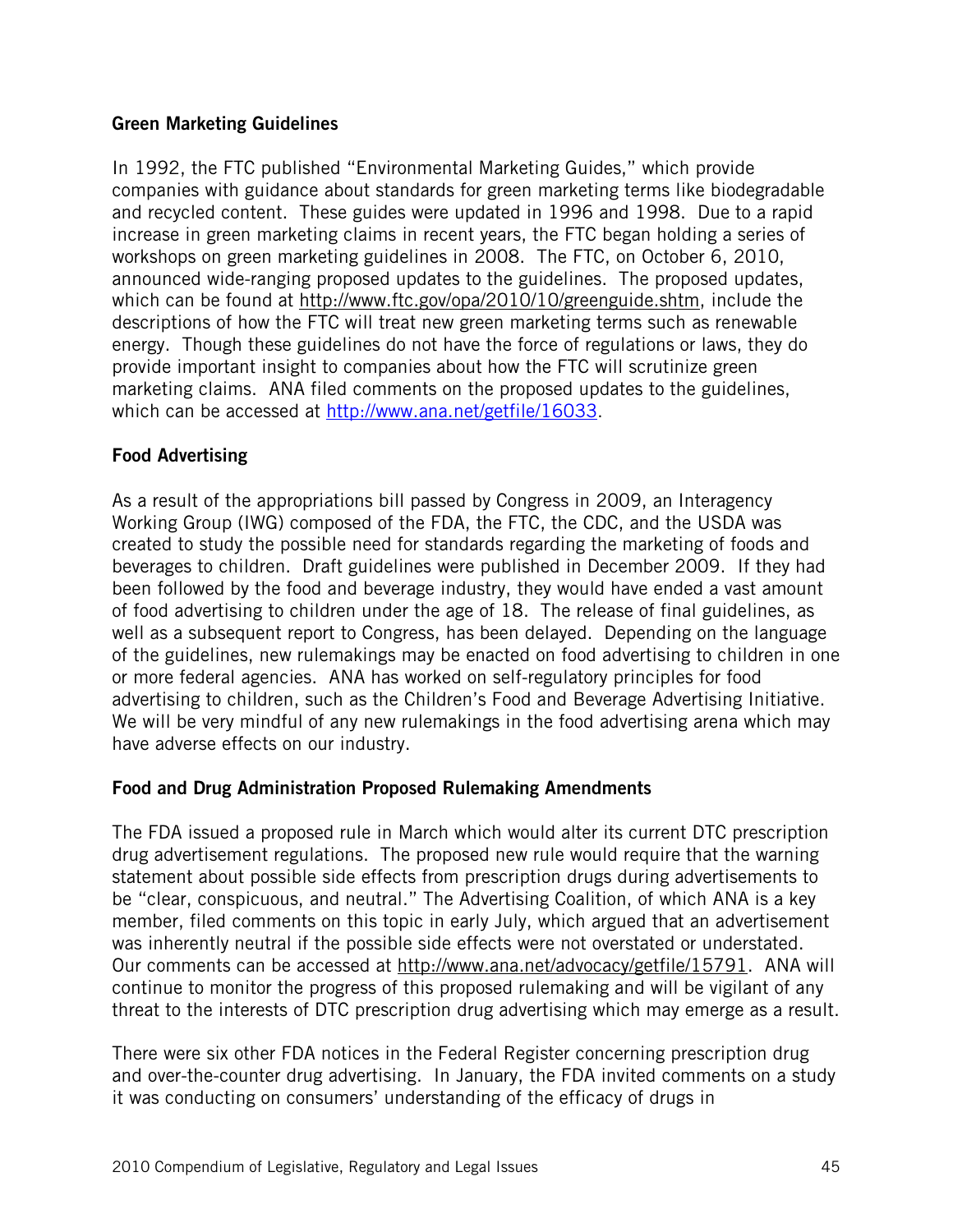advertisements. In March, the FDA asked for comments on the necessity of using focus groups in carrying out its regulatory functions. The FDA, in June of this year, submitted a notice for comments on a study it planned to conduct concerning the risk assessments made by physicians and consumers in response to print DTC prescription drug advertisements. Along a similar track, the FDA asked for comments on a study concerning different methods of presenting information about risks and benefits of a drug in print DTC advertisements. In August, the FDA published guidance to the drug industry on methods to use when conducting studies on label comprehension of over-thecounter drugs. Finally, the FDA requested comments in September of this year on a study it plans to conduct concerning the impacts that coupons and purchase incentives have on consumers' perceptions of risks and benefits in prescription drug advertisements. All of these requests for comments, and any subsequent studies produced, may lead to new rulemakings that could affect the interests of advertisers. In addition, as part of the Food and Drug Administration Amendments Act (FDAAA) of 2007, the FDA was instructed to study the effects of DTC prescription drug advertising on the elderly, children, and racial and ethnic minorities. Any report issued in response to this requirement may lead to further FDA rulemakings that also could impact the interests of DTC prescription drug advertising.

#### CALM Act

Congresswoman Anna Eshoo (D-CA) introduced the Commercial Advertisement Loudness Mitigation Act (CALM Act) in 2008. This legislation called on the FCC to regulate the volume of television commercials. After fielding numerous complaints from the public, ANA worked with a broad range of industry partners on a solution. The Advanced Television Systems Committee recommended at a markup hearing on the legislation in June 2009 that legislative activity be delayed until the industry developed self regulatory standards. In September 2009, the ATSC released a set of self-regulatory principles. In response, Congresswoman Eshoo introduced a substitute amendment to her legislation in October 2009, which required an FCC rulemaking that would implement the ATSC standards. The House of Representatives passed the bill in December 2009, and nearly identical legislation passed the Senate in September. The House passed the bill by voice vote in December, and the bill was signed into law by the President. The FCC will now be tasked with implementing the rulemaking.

#### FCC Advertising to Children Notice of Inquiry

Despite existing limits on advertising that can be aired during children's programming on television, the FCC issued a Notice of Inquiry (NOI) in October 2009, entitled "Empowering Parents and Protecting Children in an Evolving Media Landscape." It asked for comments on potential harms and risks of exposure to children in ads, impacts on children of advertising in digital media, the effectiveness of current restrictions on children's advertising, the effectiveness of self-regulatory efforts such as the Children's Food and Beverage Advertising Initiative, and the potential necessity and feasibility of allowing parents to block advertisements to children. ANA filed comments on this NOI,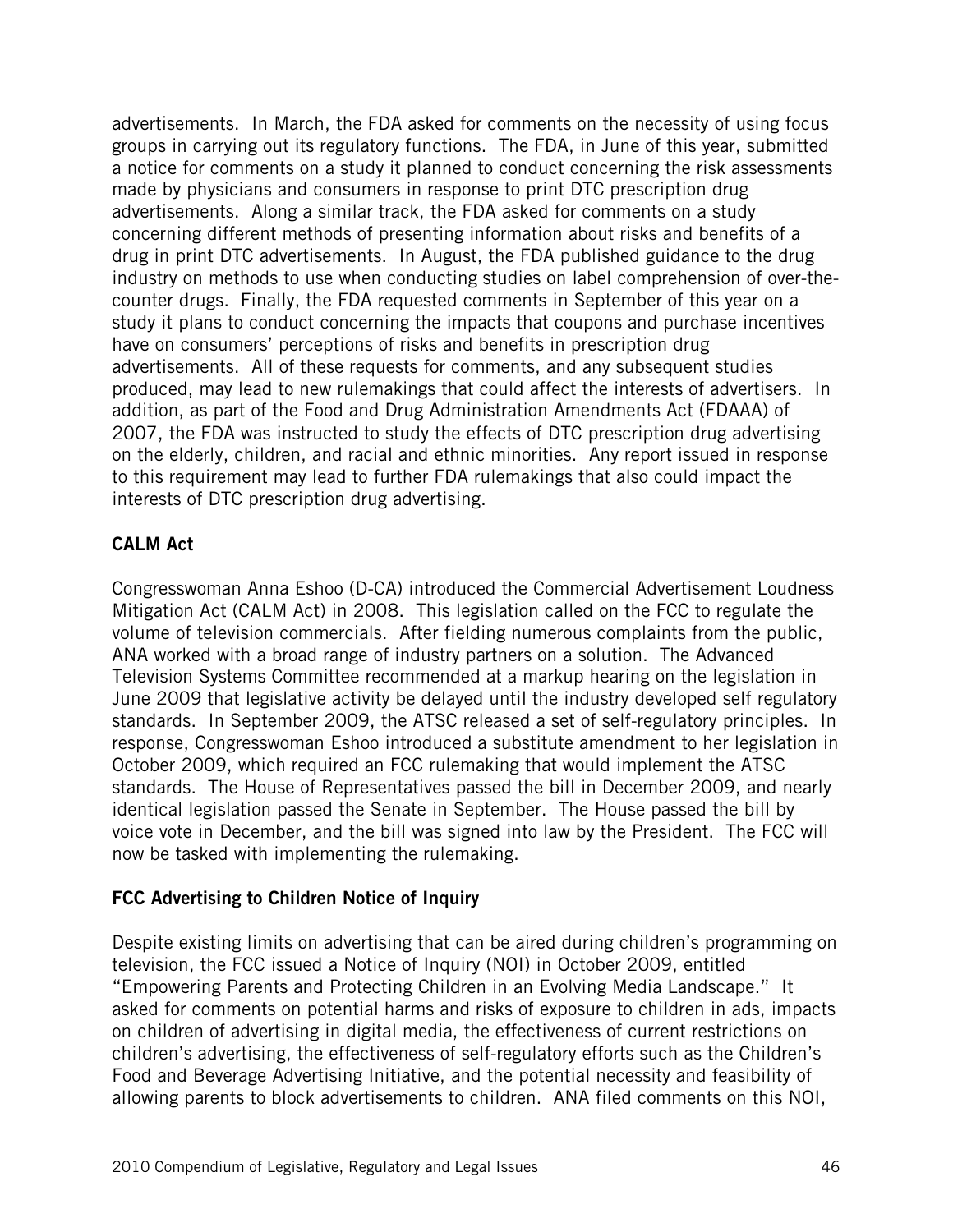which can be found at http://www.ana.net/advocacy/getfile/15664. Our comments urged caution on the part of the FCC and noted the steps taken by the industry to self-regulate advertising to children. It remains possible that the FCC may pursue a rulemaking in response to the NOI. ANA will carefully monitor any possible rulemaking in this area that may threaten the interests of advertisers.

## Behavioral Advertising

The practice of behavioral advertising has come under intense scrutiny in the past year as concerns about online privacy have heated up in the Congress. Two bills were introduced in the House of Representatives, which both provide a broad scope of authority over data collection in the online and offline worlds. In addition, the Chairman of the FTC, Jon Leibowitz, has expressed interest in implementing a "Do-Not-Track Mechanism" for behavioral advertising, which would be similar to the "Do-Not-Call" registry already in place. Senator Mark Pryor (D-AR) has strongly supported an FTC rulemaking which would allow for a "Do-Not-Track Mechanism." ANA, in conjunction with other advertising trade associations, introduced a self-regulatory program for behavioral advertising in October. In December, both the FTC and the Department of Commerce released separate privacy reports. The FTC recommended the implementation of a "Do-Not-Track" mechanism, while the Commerce Department's report called for a "privacy bill of rights" and for "voluntary, enforceable privacy codes of conduct" that would be based on "fair information practice principles." Both reports issued in December have potentially far-reaching recommendations, and ANA is working on comments to both agencies. These comments may determine whether the future of privacy regulation is pursued through industry self-regulation or legislation.

#### Outlook for 2011

Despite the changes in power in Congress that have resulted because of the 2010 midterm elections, there exist mandates for a virtually unprecedented number of rulemakings at the regulatory agencies which could affect advertising. These rulemakings will likely continue to move forward. Therefore, ANA will need to closely monitor any forthcoming rulemakings or proposals for regulatory agency rulemakings in order to protect the interests of the advertising community.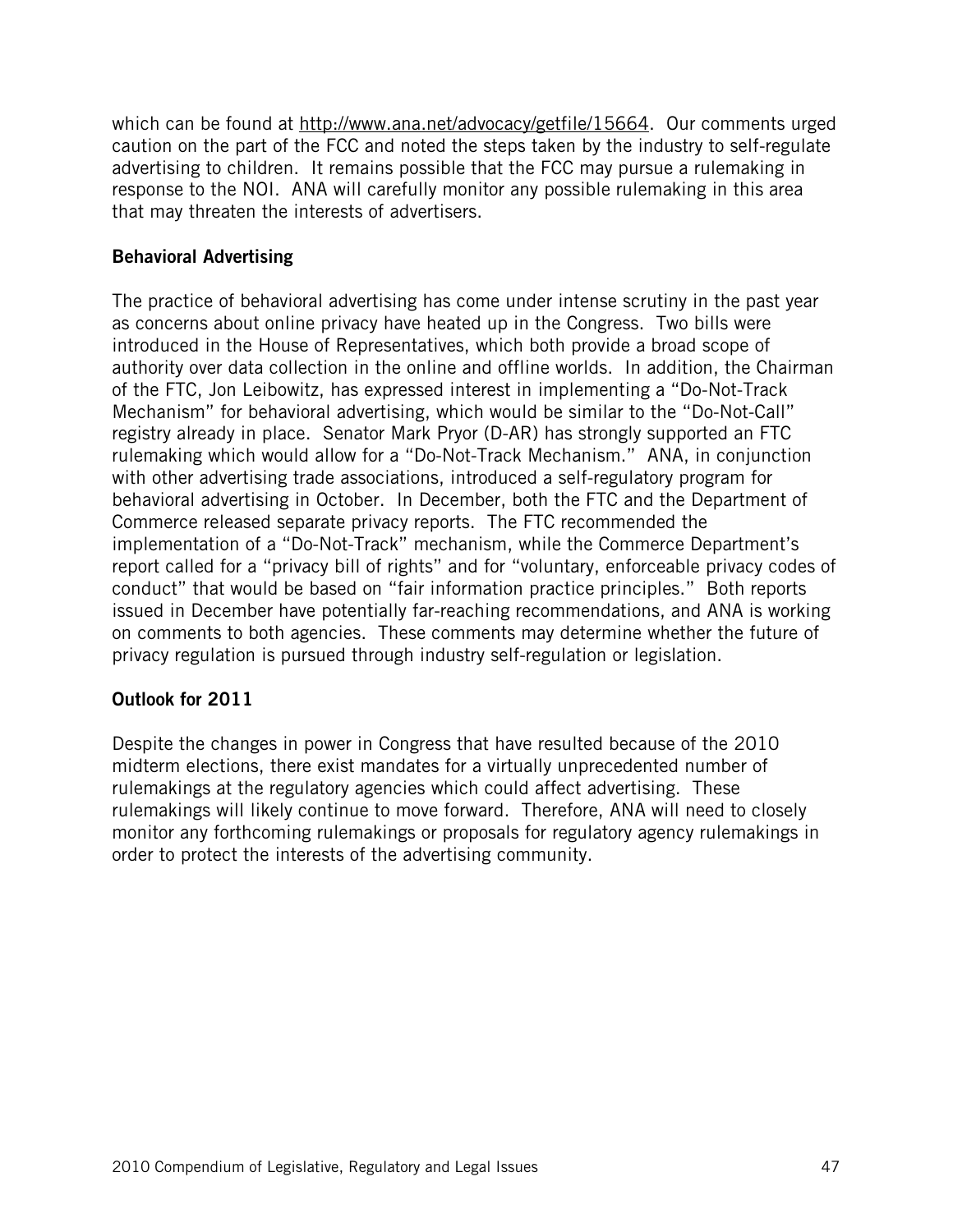# Legal Developments

# **Background**

ANA tracks numerous court cases at both the federal and state level each year that deal with commercial speech issues. We also participate in many of these cases, through the filing of "friend-of-the-court" briefs. Over the past 40 years, the courts have granted increased protection to commercial speech under the First Amendment. The Court's current level of protection for commercial speech can be summed up in this quote from Justice Sandra Day O'Connor speaking for the majority of the Court in the 2002 Thompson v. Western States Medical Center case: "If the First Amendment means anything, it means that regulating speech must be a last – not first – resort."

# Pending and Recently Decided Advertising Cases

Discount Tobacco City & Lottery, Inc et al v. United States of America In 2009, President Obama signed the Family Smoking Prevention and Tobacco Control Act into law, giving the Food and Drug Administration for the first time authority over tobacco products and their marketing and advertising. Soon after, a challenge against the advertising provisions contained in the law was initiated by six major tobacco companies in the U.S. District Court for the Western District of Kentucky (as Commonwealth Brands, Inc. v. United States of America). These advertising provisions, that were under review were the most stringent ever passed into law by Congress. They include bans on color and graphics in ads, mandated warning text and images, and a ban on outdoor advertising and point-of-sale communications. The suit contended that the government goes too far in restricting speech directed at a legal audience in advancing its legitimate interest in reducing youth tobacco use, and is thus unconstitutional.

ANA joined in a "friend-of-the-court" brief with the 4As and AAF. We believe if allowed to stand, these restrictions would serve as a template for limiting many other controversial categories of advertising. Our brief argued that Congress overlooked a number of less restrictive alternatives that could have achieved the objectives of discouraging smoking and protecting minors without restricting speech – and that these alternatives would in fact be more effective. Our brief is available at http://www.ana.net/advocacy/getfile/15431.

In January, the District Court held that the ban on colors and images in ads was too broad and unconstitutional. However, the court upheld other speech restrictions, including those on sponsorships, outdoor advertising, and the language and graphics required in warning labels. Both sides in this case cross-appealed to the U.S. Court of Appeals for the Sixth Circuit. We have filed a further "friend-of-the-court" brief in this case as well, arguing that the lower court seriously erred in upholding most of the Act's marketing restrictions. We contend that the District Court should have struck down all of the marketing restrictions as overly broad and unconstitutional. This brief can be found at http://www.ana.net/getfile/15753.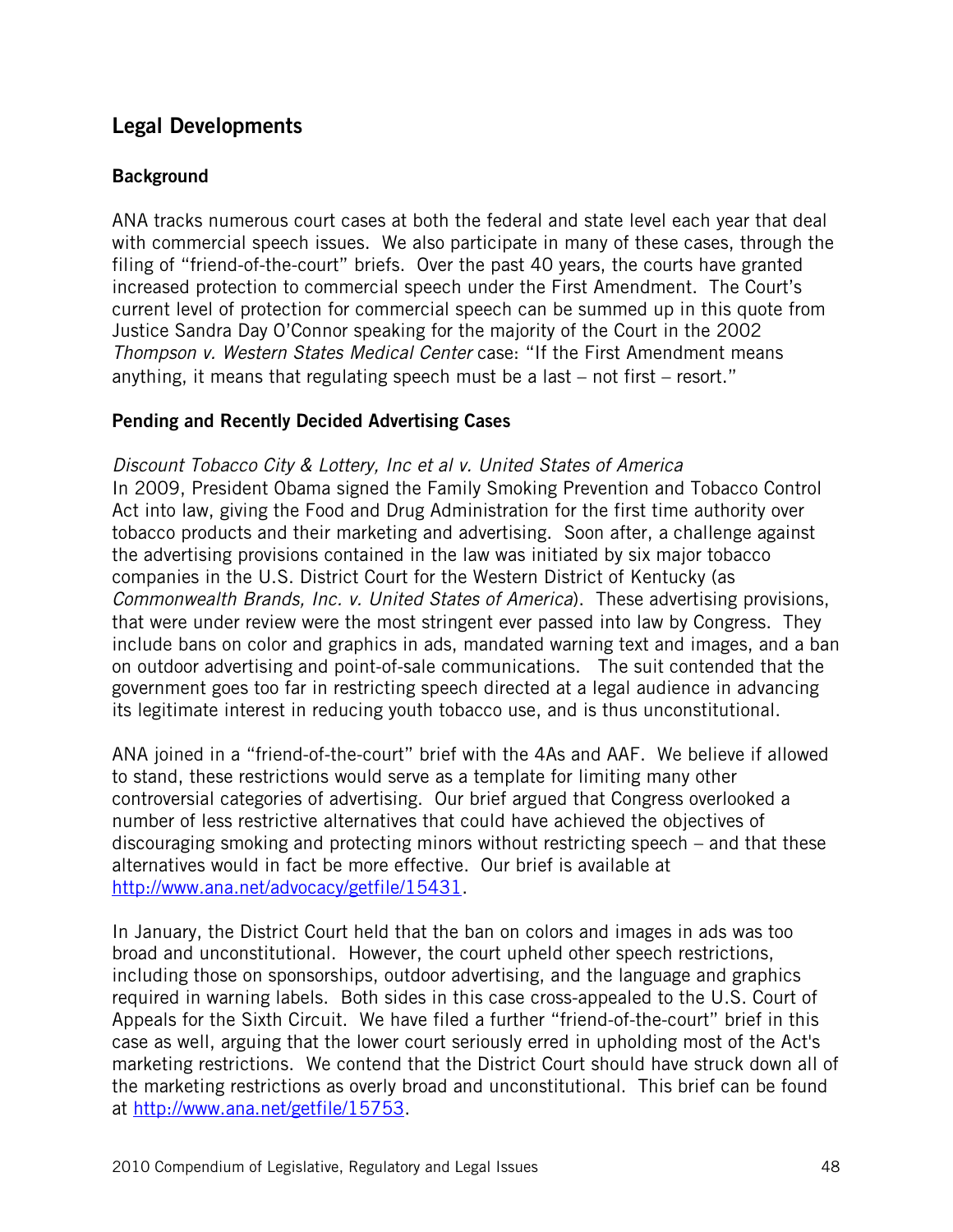We are awaiting a decision from the Sixth Circuit Court of Appeals.

#### Educational Media Co. at Va. Tech, Inc. v. Swecker

The Commonwealth of Virginia prohibits advertisements for alcohol beverage products in college student publications, such as student-edited newspapers and other publications intended to be distributed primarily to persons under 21 years of age. The student newspapers at Virginia Tech and the University of Virginia challenged the ban, claiming it violates the First Amendment. The U.S. District Court for the Eastern District of Virginia struck down the ban, holding that it did violate the newspapers' First Amendment rights. On appeal, the U.S. Court of Appeals for the Fourth Circuit reversed in a 2-1 decision. It held, using the test laid out in the U.S. Supreme Court's Central Hudson case, that the law materially advanced the government's interest in decreasing demand for alcohol beverage products among college students and preventing underage drinking. It also found that the law was sufficiently narrowly tailored in that it was limited to certain types of ads and in publications targeted at a readership under 21. The Court of Appeals admitted, however, that the majority of students of the college were above the legal drinking age but still upheld the ban. The student newspapers appealed the decision.

In a similar challenge heard by the Third Circuit in 2004, *Pitt News v. Pappert*, then-Appeals Court Judge Samuel Alito (now a Justice on the U.S. Supreme Court) found that the ban at issue there violated the First Amendment, also applying the Central Hudson test. ANA, with the 4A's and AAF, filed a cert petition requesting review of the Educational Media Company decision by the U.S. Supreme Court. ANA and our sister associations argued that the Court has given increasing protection to commercial speech and has repeatedly refused to let stand restrictions on speech to general audiences based on such a sweeping child protection rationale. The brief can be viewed at http://www.ana.net/getfile/15868. Unfortunately, in November, the Supreme Court refused to take review of the case, leaving the two inconsistent Court of Appeals decisions in this area. Hopefully, the Supreme Court will resolve this issue in favor of commercial speech in the future.

#### Schwarzenegger v. Entertainment Merchants Association et al.

California passed a law in 2005 that prohibits the sale or rental of "violent video game[s]" to persons under 18 years of age. A "violent video game" is defined in the law as a game including killing, maiming, dismembering or sexually assaulting an image of a person, if depicted in a way that a reasonable person would find appeals to a morbid interest to minors, is offensive to prevailing community standards, or causes the game to lack serious literary, artistic, political or scientific value for minors. Parents and guardians were still permitted to rent or purchase games on a minor's behalf. Suit was filed in the U.S. District Court for the Northern District of California alleging the law violated the First Amendment and seeking an injunction against enforcement.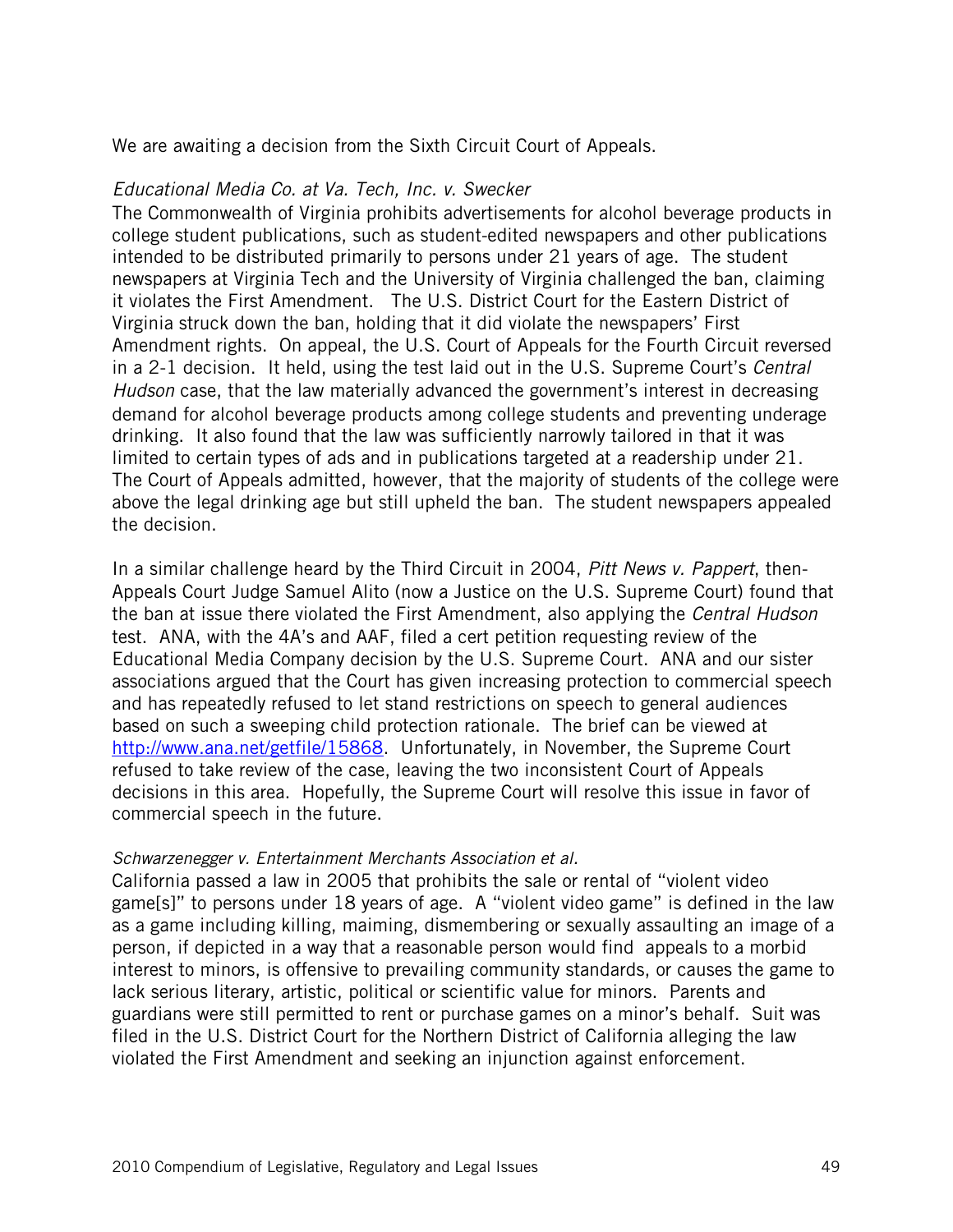The District Court found that the law did violate the First Amendment. The court held that while the government has a compelling interest in protecting minors, it did not prove that video games were any different from other media or that they led to violent behavior, which was the main justification propounded for the law. The U.S. Court of Appeals for the Ninth Circuit agreed, and California filed a petition for cert with the U.S. Supreme Court. The Supreme Court heard the case on November 2. ANA has joined a "friend-ofthe-court" brief field in conjunction with various publishers and recording groups to the Supreme Court. The brief argues that the Supreme Court has long refused to carve out a distinction under the First Amendment for violent materials and discussed the long history of textual and visual depictions of violence in art and literature. The brief contends that the justifications California made for the law are not sufficient to withstand Constitutional scrutiny. This case is particularly ironic as California Governor Arnold Schwarzenegger's movie career was propelled by a number of movies containing substantial violent content and that spawned a number of related video games. The brief can be viewed at http://www.ana.net/getfile/15862.

#### IMS Health cases

Vermont, New Hampshire and Maine have passed similar legislation banning the use of physician histories for commercial purposes, including their use in marketing prescription drugs to doctors, which is known as "detailing." New Hampshire, which passed its law first, claimed in response to a challenge to the law in federal court (IMS Health v. Ayotte) that the law did not regulate speech, and even if a court determined that it did, the state has an interest in promoting public health and protecting patient privacy. The U.S. District Court for the District of New Hampshire disagreed, finding the law violated the First Amendment under the U.S. Supreme Court's Central Hudson test. New Hampshire appealed to the U.S. Court of Appeals for the First Circuit, which held in late 2008 that the law was constitutional as it regulated "conduct" and not "speech," and thus the higher level of scrutiny given commercial speech restrictions under Central Hudson did not apply. Under the lowest level of constitutional scrutiny, known as rational basis, the state merely needed to show its actions were rationally related to a legitimate government interest, and the court would be required to uphold the law.

The U.S. Supreme Court declined to hear the case in 2009. ANA previously had filed a brief with the Supreme Court arguing that whole categories of speech would be found to be impermissible if judged under the lesser level of scrutiny used by the First Circuit in Ayotte and that defining speech activity as conduct severely undermines First Amendment values. Our brief can be viewed at http://www.ana.net/advocacy/getfile/ 15130. The First Circuit also upheld the challenge to the Maine law (IMS Health v. Mills) on similar grounds.

In the Vermont case (IMS Health v. Sorrell), the U.S. District Court for the District of Vermont held that the law violated the First Amendment. The U.S. Court of Appeals for the Second Circuit heard arguments in October 2009 and reached a decision in November 2010. The Second Circuit agreed with the District Court and upheld its ruling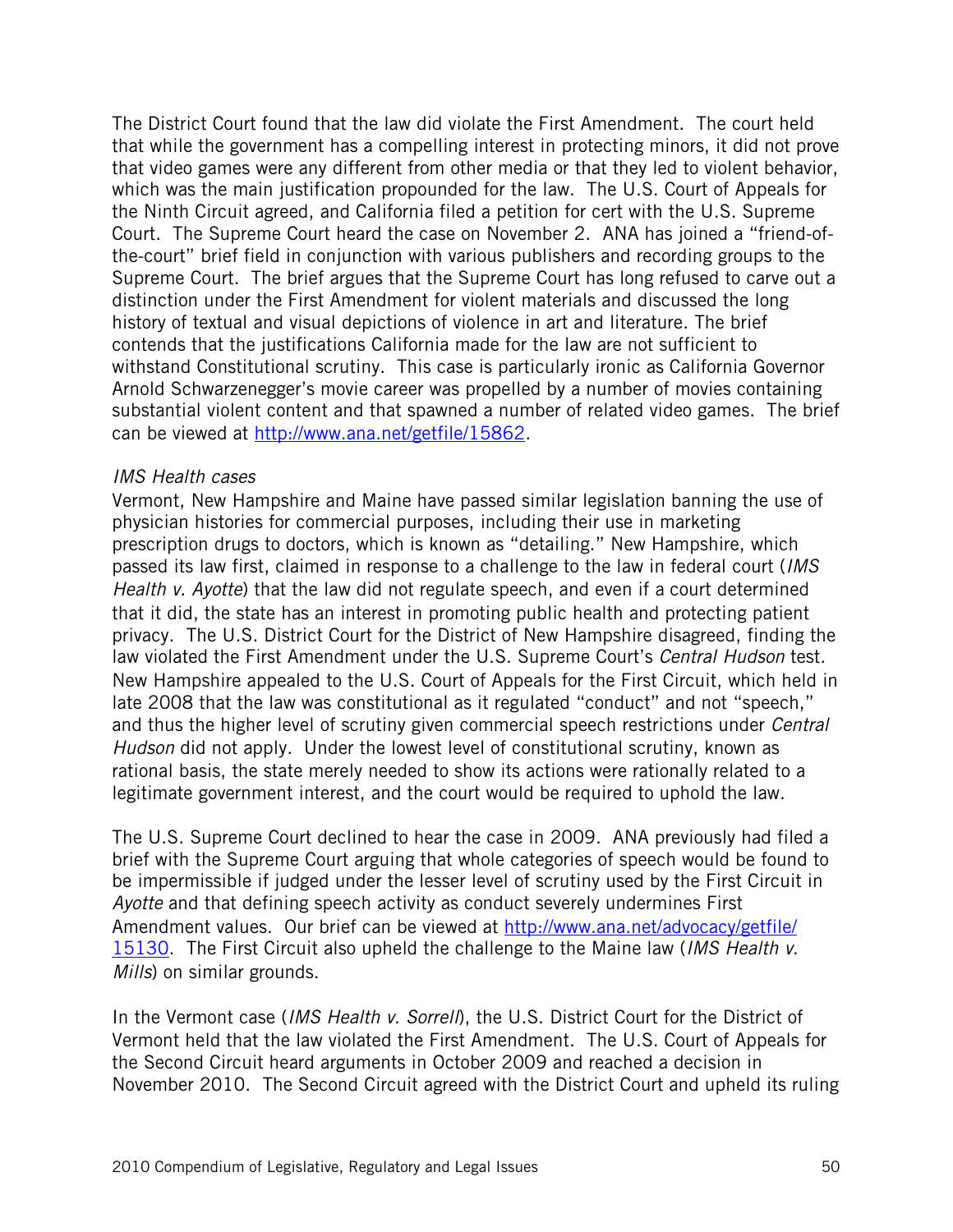that the law violated the First Amendment. The state has appealed to the U,S, Supreme Court, which announced in January 2011 that it will hear the case.

## FCC v. Fox Television Stations et al.

In 2004, the FCC changed its policy on "fleeting expletives," making even a single, inadvertent airing of an expletive a violation of its rules against broadcast indecency. The previous policy, in place since the U.S. Supreme Court's 1978 Pacifica case (the "seven dirty words" case), subjected broadcasters to fines after repeated indecency violations. After changing the indecency rules in this area, the FCC proceeded to impose substantial fines on broadcasters for violations where fleeting expletives were aired during live television broadcasts. The U.S. Court of Appeals for the Second Circuit overturned the fines and raised questions about the FCC's actions on First Amendment grounds. On appeal to the U.S. Supreme Court, the Court upheld the FCC policy on other grounds and did not reach the First Amendment issues. The court did indicate, however, that the policy might not withstand further constitutional scrutiny.

The case was remanded to the Second Circuit, which struck down the fleeting expletives policy again in July, finding them too vague to withstand First Amendment scrutiny. The FCC is appealing to the full Second Circuit, which agreed with the panel's decision in early January 2011. While advertisers generally do not face these types of indecency issues, the court's analysis of the FCC's authority to regulate broadcasting more stringently than other media under the First Amendment is likely to affect other issues of key importance to advertisers.

# Outlook for 2011

It has been a number of years since there were this many important and wide-ranging cases pending at the federal level dealing with commercial speech. Many of these cases will decide whether advertising continues to receive the increased First Amendment protection established by the past 40 years of Supreme Court jurisprudence or whether a new, more restrictive commercial speech regime emerges. With two new members joining the court in the past two years, some important signals for the future are likely to emerge. ANA has been very active in participating in "friend-of-the court" briefs in 2010 and will participate where appropriate in 2011. It is critically important for all advertisers that their rights provided by the First Amendment remain fully protected, and ANA will continue to ensure our arguments are heard by the courts.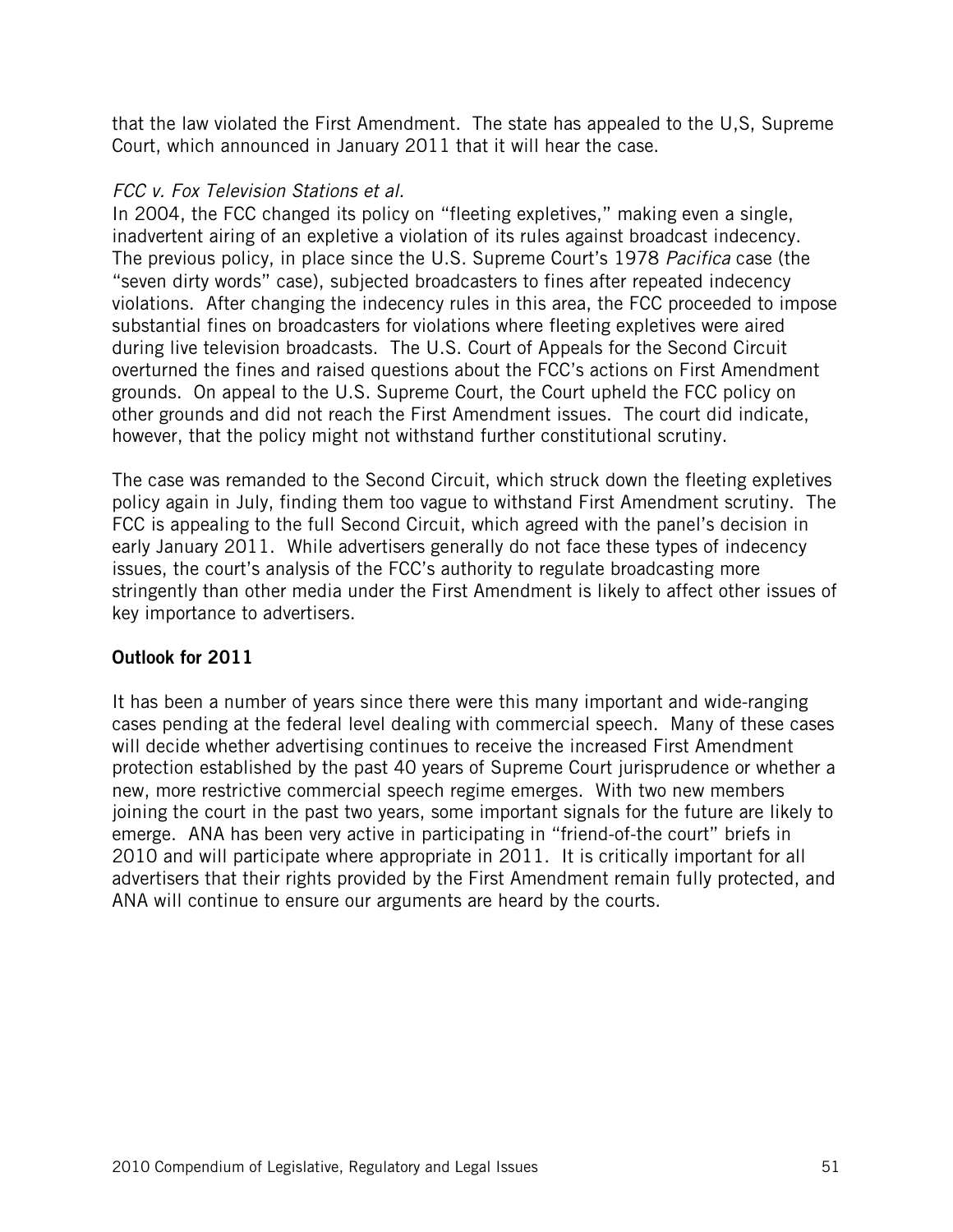# International Developments

# **Background**

ANA closely follows advertising developments and issues that occur internationally. ANA is a member of the board of the World Federation of Advertisers (WFA), which is a global federation of multinational companies and national trade associations that advocate responsible and effective advertising practices around the world. This year has seen several important developments in advertising issues internationally. As in the US, the privacy issue has heated up significantly in the EU. In addition, food advertising to children was a topic of debate in other countries.

#### Article 29 Working Party Opinion on Behavioral Advertising

In October 1995, the EU instituted the Data Protection Directive (95/46/EC) in order to protect an individual's right to know personal data was being collected and to ensure the security of that collected data. Under Article 29 of the Directive, a "Working Party on the Protection of Individuals With Regard to the Processing of Personal Data" was established. This Working Party is comprised of representatives from each member state.

In June, the Working Party released an opinion on online behavioral advertising. The opinion noted the benefits of behavioral advertising, but it also expressed concern about individual privacy. The Working Party called for opt-in consent by individuals before cookies could be used for the purposes of behavioral advertising. The Working Party's Opinion can be viewed at http://ec.europa.eu/justice/policies/privacy/ docs/wpdocs/ 2010/wp171 en.pdf. The World Federation of Advertising (WFA), of which ANA is a member, responded to the recommendations put forth by the Working Party and noted that such recommendations would undermine both the efficiency and the potential economic benefits of the Internet. The WFA's response can be viewed at http://www.wfanet.org/press\_releases.cfm?id=49. Opinions put forward by the Working Party are not legally binding. Nonetheless, this issue will need to be monitored by the ANA, as any privacy regulation in the European Union could affect our member's interests. In addition, any new regulatory action seen in EU member states could serve as a model for future regulatory models in the US.

#### The World Health Assembly

The World Health Assembly (WHA), which is the governing body of the World Health Organization (WHO), adopted new recommendations for advertising food to children. These recommendations are available at

http://apps.who.int/gb/ebwha/pdf\_files/WHA63/A63\_12-en.pdf. Among them are calls for the reduction of children's exposure to ads for foods with high fat and sodium content, standardization of terms such as the age of a child and "high fat foods, and making locations frequented by children free of ads for unhealthy foods. The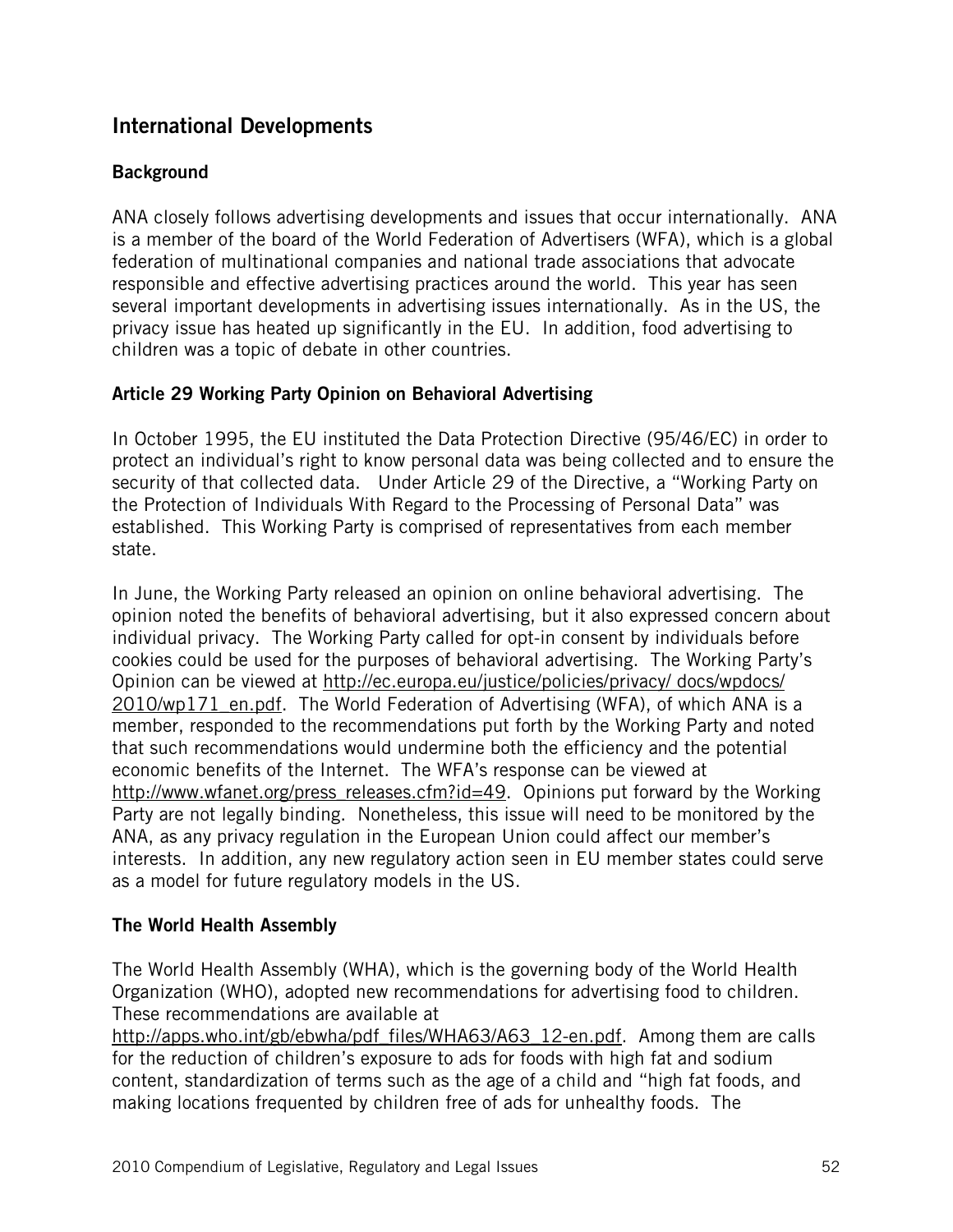recommendations also call for governments to take the lead in policies aimed at reducing food advertising to children. Finally, the recommendations call for policies that can be made meaningful through enforcement and review of effectiveness.

# EU Platform for Action on Diet, Physical Activity, and Health

In 2005, the European Commission established the EU Platform for Action on Diet, Physical Activity, and Health. Its stated purpose was to find a way to combat the growing rates of obesity in Europe. It brought together representatives from governments of EU member states, the food and beverage industry, and NGOs. In 2010, an evaluation of the Platform's success and effectiveness since its inception was undertaken. The evaluation found that self-regulatory efforts in the arena of reducing the amount of food and beverage advertisements targeted to children had been effective. It was also found that amounts of sugar and sodium had been reduced in foods over the last five years. The full evaluation can be accessed at http://ec.europa.eu/ health/nutrition physical activity/docs/eu platform 2010frep en.pdf.

#### United Kingdom Childhood and Families Task Force

The coalition government leading the United Kingdom, under Conservative Prime Minister David Cameron and Liberal Democrat Deputy Prime Minister Nick Clegg, established a Childhood and Families Task Force in June. Deputy Prime Minister Clegg has been quoted as saying that the Task Force will work to preserve the innocence of childhood by cracking down on irresponsible advertising to children. In particular, Clegg vowed to oppose advertising that is believed to "sexualize" children. Mr. Clegg noted that children often remember advertisements better than they do television programs. The Task Force is expected to release a report in the near future.

# Outlook for 2011

ANA will continue to monitor developments in the international sphere that affect advertising, and we will continue working with international partners to help educate policymakers worldwide about the benefits of advertising and the self-regulatory programs being pursued by the industry. Laws pertaining to the online world have the capability to affect the interests and actions of ANA members. Also, laws overseas also serve as models for regulatory action in the US. Therefore, it will be necessary for ANA to remain vigilant concerning advertising trends worldwide.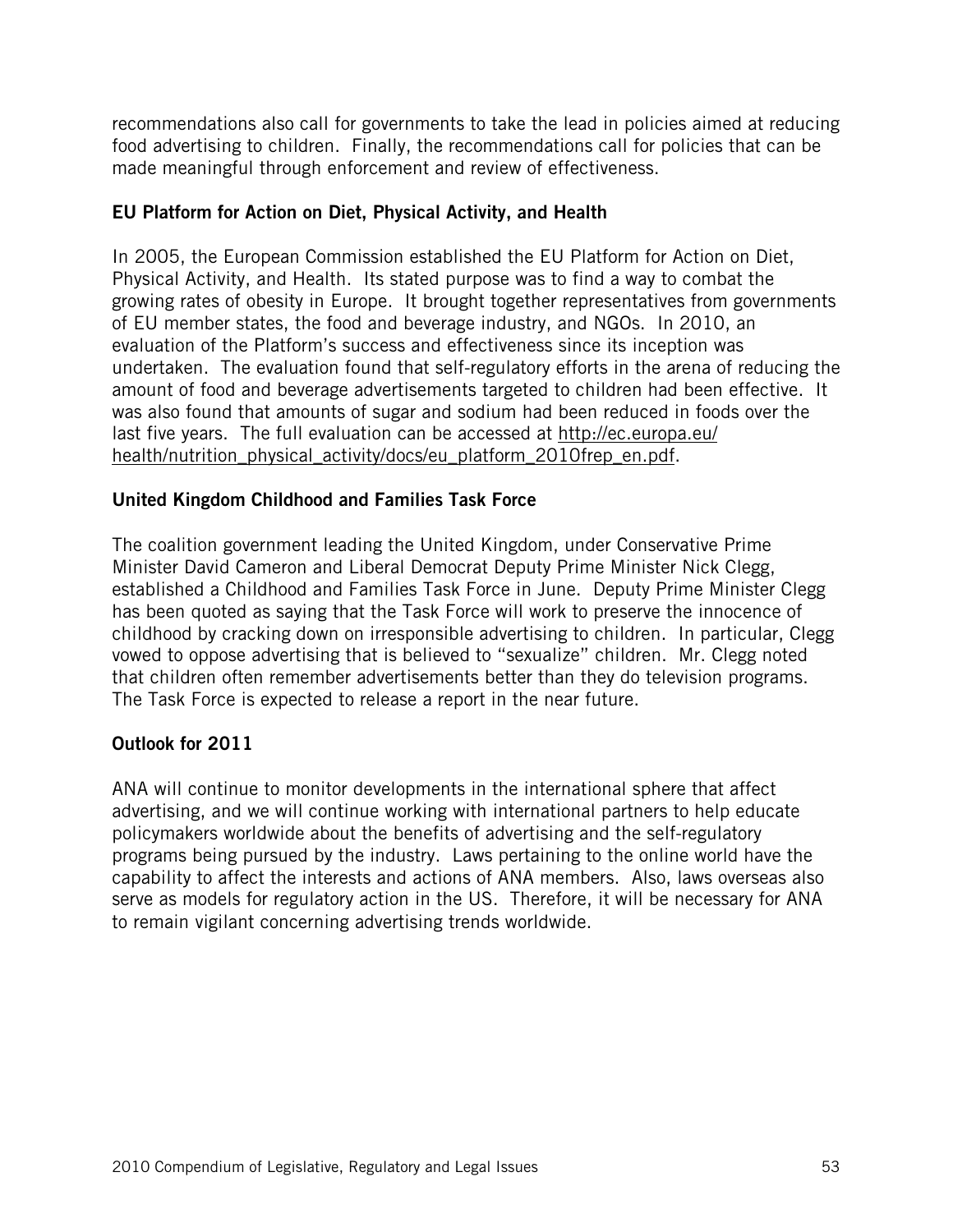# SAG/AFTRA and AFofM Labor Contracts Developments

## **Background**

ANA and the American Association of Advertising Agencies (4A's) negotiate labor agreements for commercial actors with the Screen Actors Guild (SAG) and the American Federation of Television and Radio Artists (AFTRA) through the Joint Policy Committee (JPC). The JPC is drawn from ANA's advertiser membership and 4A's agency experts who help oversee the contract negotiation process. Also, similarly, the JPC negotiates contracts with the American Federation of Music (AFofM) concerning the compensation of musicians who perform in ads. Doug Wood of Reed Smith LLP and ANA's General Counsel, is the prime negotiator for industry in these negotiations.

The SAG/AFTRA agreements are one of the major and largest labor agreements in the United States with nearly \$3.1 billion in compensation over three years. In 2009, both parties negotiated a new three year contract with no increase in compensation in the second and third years, a cap on pension and health fund payments, and, in a historic step, an agreement to conduct a groundbreaking pilot study of a new approach to actor compensation based on gross ratings points (GRP).

#### **Status**

A pilot test of the new GRP compensation model is underway under the auspices of Pricewaterhouse Coopers. Over 2,000 commercials are being tested from a broad crosssection of advertisers to see if the new model will work. Our task has been urging advertisers to participate in the pilot program to ensure it will be effective in distributing costs equitably. If advertisers do not participate, they will have no opportunity to raise real, measurable concerns and the JPC will not have an opportunity to take those concerns into consideration in the next round of negotiations.

Meanwhile, in April, the JPC reached a new three year agreement with the AFofM that included a modest wage and pensions increases. The new agreement can be viewed at http://www.ana.net/advocacy/getfile/15674.

# Outlook for 2011

The results of the pilot will be the centerpiece of negotiations with the unions scheduled to begin in October 2011. For the first time since the union agreements were adopted in the 1950's, there will be a measurable correlation between what an advertiser pays actors and the ROI relating to these costs. We will continue to work with the unions and hope the collegiality that marked negotiations in 2009 will typify the upcoming negotiations as well.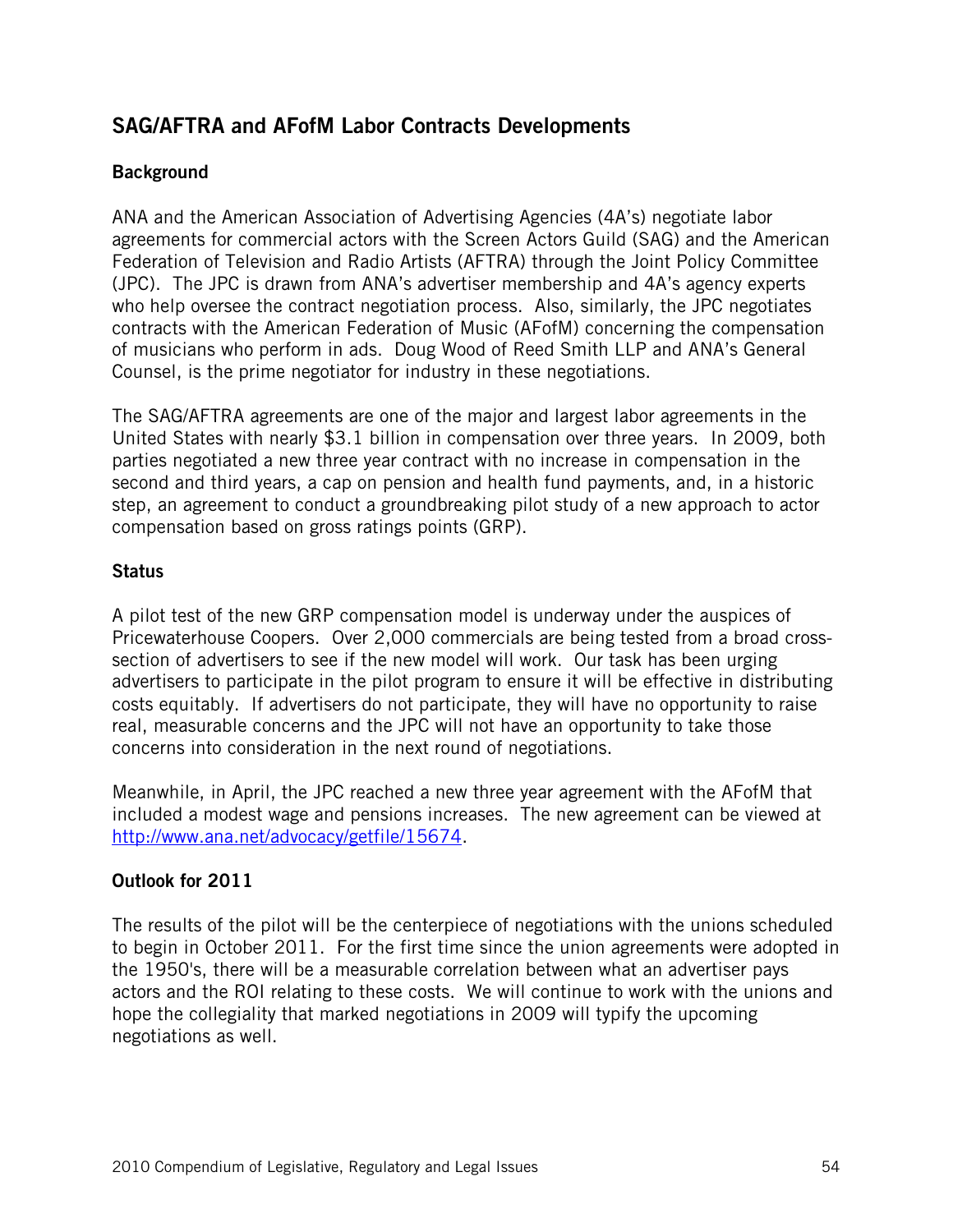# Self-Regulation

# **Background**

The advertising community has been a leader for decades in self-regulation to the benefit of both consumers and the marketplace. Some important examples of such selfregulatory practices include the National Advertising Review Council (NARC), the Children's Food and Beverage Advertising Initiative (CFBAI), and the recently launched self-regulatory program for behavioral advertising.

# National Advertising Review Council

The National Advertising Review Council (NARC) was formed in 1971 as the result of a partnership between ANA, the American Association of Advertising Agencies (4A's), the American Advertising Federation (AAF), and the Council of Better Business Bureaus (CBBB). NARC was established by that partnership as an independent self-regulatory body with the mission of promoting truth and accuracy in advertisements. The Direct Marketing Association (DMA), the Electronic Retailing Association (ERA), and the Interactive Advertising Bureau (IAB) all joined as partners of NARC in 2008. NARC oversees policies for four self-regulatory programs: the National Advertising Division (NAD), the Children's Advertising Review Unit (CARU), the National Advertising Review Board (NARB), and the Electronic Retailing Self-Regulatory Program (ERSP). NAD provides a review process for the truthfulness and accuracy of advertisements in general. CARU provides self-regulatory guidelines for advertising to children. The NARB serves as an appeals body for decisions or recommendations made by the NAD or CARU. The ERSP provides monitoring of direct response advertising campaigns. More information about NARC and its various self-regulatory programs can be found at http://www.narcpartners.org.

# Children's Food and Beverage Advertising Initiative (CFBAI)

The Council of Better Business Bureaus (CBBB) also launched the Children's Food and Beverage Advertising Initiative (CFBAI) in November of 2006. Originally, participating companies were required to devote at least 50 percent of their ads targeted to children under the age of 12 to foods that were healthier or "better for you." For a food to qualify as "healthier" or "better for you," it had to meet established scientific and government standards, such as those used by the USDA. Participating companies also agreed to limit the use of third-party characters in advertising foods and beverages to children, and they agreed to not carry out product placement in television programs directed towards children under the age of 12. In addition, participants in this self-regulatory program agreed not to advertise their products in elementary schools.

As of January 2010, participants devote 100 percent of ads targeted to kids to foods and beverages which promote healthier lifestyles. The initiative was also expanded, in order to include video games directed to children and word-of-mouth advertising targeted to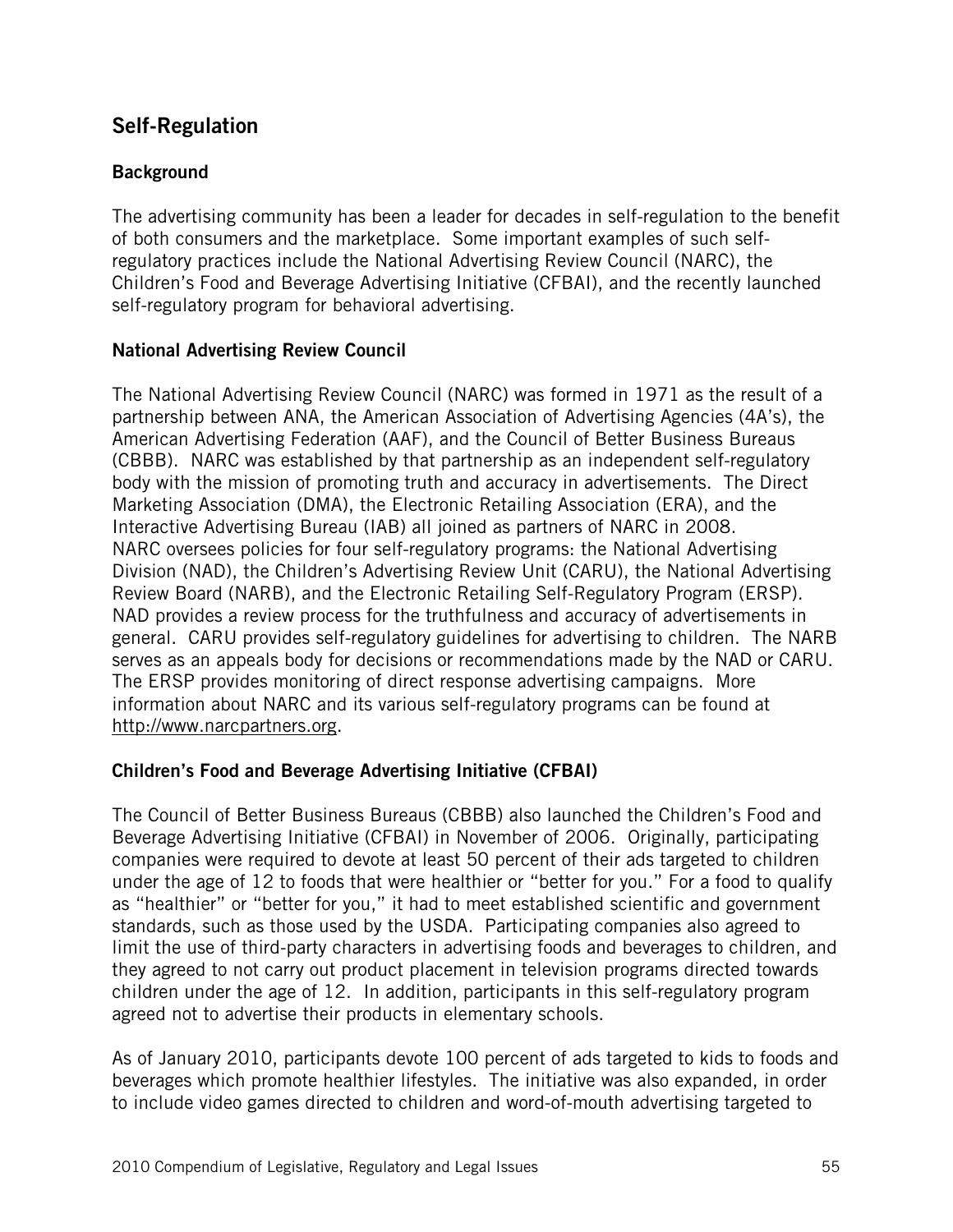children. Seventeen companies currently participate in the initiative. These advertisers carry out about 80 percent of all food and beverage ads directed to children 12 and under in the United States. More information on this self-regulatory program is available at http://www.bbb.org/children-food-beverage-advertising-initiative.

## Self Regulatory Program for Online Behavioral Advertising

In July 2009, ANA, along with the Direct Marketing Association (DMA), the American Association of Advertising Agencies (the 4A's), the Council of Better Business Bureaus (BBB), and the Interactive Advertising Bureau (IAB), endorsed a "Self-Regulatory Program for Online Behavioral Advertising." The program is based upon seven principles: education, transparency, consumer control, data security, material changes, sensitive data, and accountability. This groundbreaking document, which is available at http://www.ana.net/advocacy/getfile/15279, served as a foundation for the development of a new self-regulatory behavioral advertising program. This program was launched on October 4, 2010. A press release about the program launch is available at http://www.ana.net/content/show/id/oba-self-reg-release. The five groups responsible for this program are in the process of fully implementing the procedures and enforcement mechanisms of the program.

# Outlook for 2011

ANA will continue to support the continued strengthening of self-regulatory programs for advertisers. ANA will work with its partners to ensure a smooth operation of the new behavioral advertising self-regulatory program. Where possible, ANA will work with others in the advertising industry to develop and implement self-regulatory guidelines that protect the interests of consumers while allowing for the continued economic success of advertising.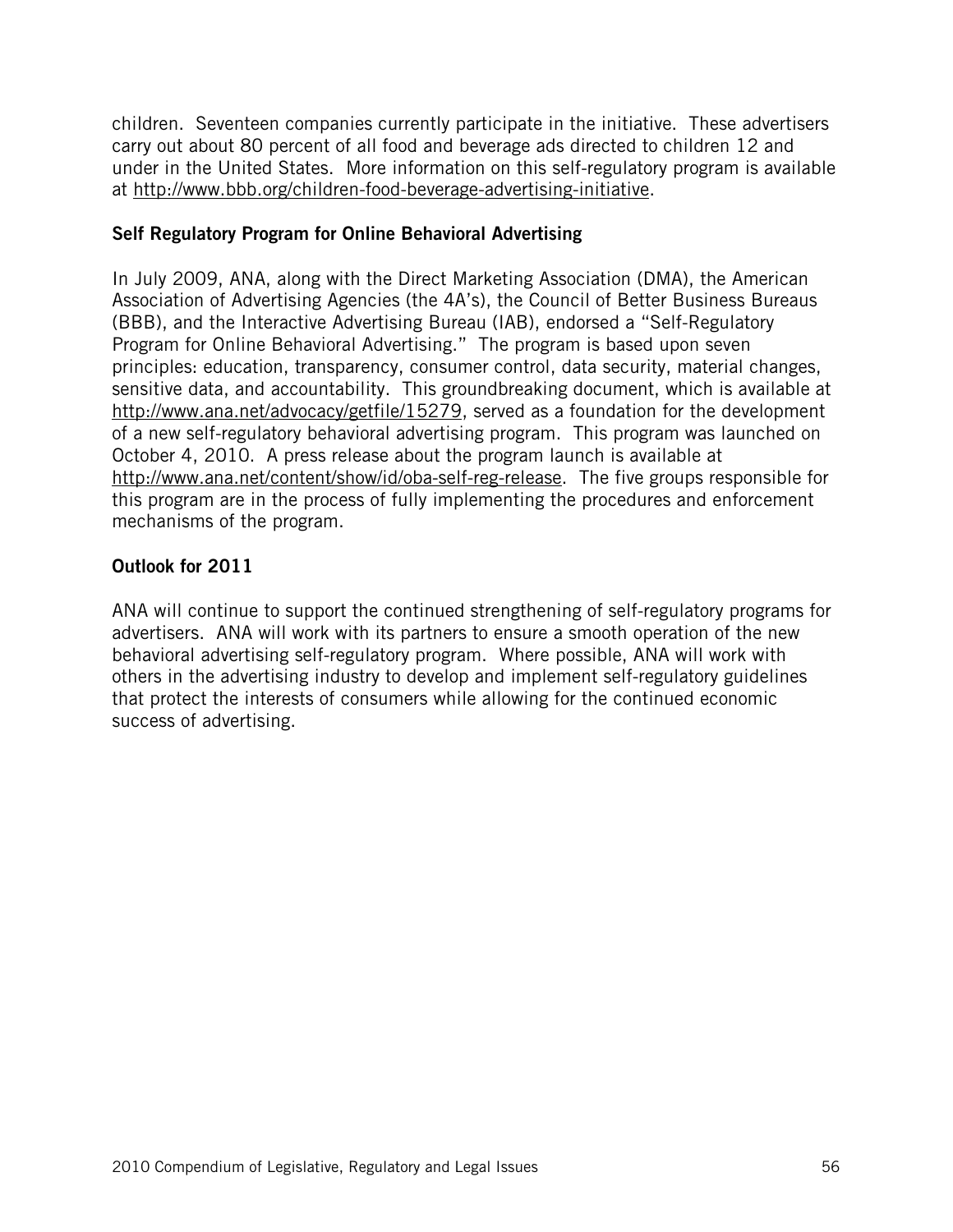# ANA Advertising Law and Public Policy Conference

ANA held its sixth-annual Advertising Law and Public Policy Conference on March 17-18 in Washington, DC. For ANA's 100th anniversary, we moved the conference to Washington and put more emphasis on government and regulatory issues, while retaining our strong slate of experts from law firms and client-side marketers discussing the top legal issues facing the advertising industry.

This year's conference was highlighted by presentations from Jon Leibowitz, the Chairman of the Federal Trade Commission, Doug Gansler, the Attorney General of Maryland, Joshua Sharfstein, Principal Deputy Commissioner of the Food and Drug Administration, and Joel Gurin, Chief of the Consumer and Governmental Affairs Bureau at the Federal Communications Commission. Sessions on green marketing, intellectual property and social media were among the highlights on the agenda. We also focused on the political challenges confronting the industry, from the proposed expansion of the FTC's rulemaking power to FCC rulemakings affecting children's advertising and marketing.

Dan Jaffe and ANA's General Counsel, Doug Wood, are co-chairs of the conference with major planning conducted by the Washington, DC office. Planning is now underway for the 2011 conference, which will be held March 15-16 at the Park Hyatt in Washington, DC. More information about the upcoming conference can be found at http://www.ana.net/conference/show/id/LAW-MAR11.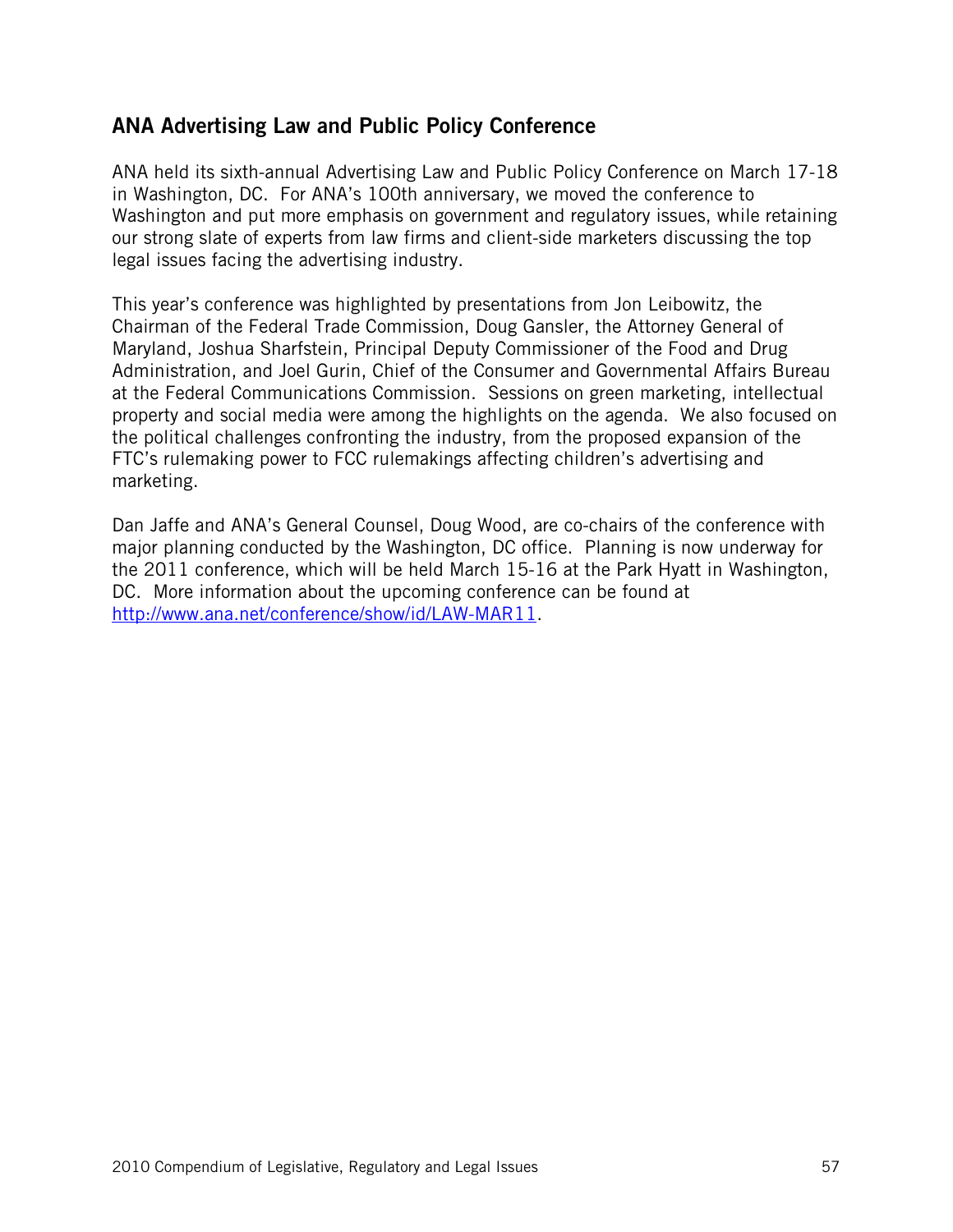# **Coalitions**

ANA is an active member of The Advertising Coalition, the Alliance for American Advertising, the Freedom to Advertise Coalition (FAC), and the State Advertising Coalition (SAC). These coalitions bring together a diverse set of groups who share an interest in protecting advertisers' rights. They provide a united front in lobbying Congress and government agencies on advertising community issues, and they also serve to strengthen ANA's individual efforts.

# The Advertising Coalition (TAC)

The Advertising Coalition was originally established in 1988 for the purpose of directing the fight against federal ad tax proposals. In the years since, it has expanded its scope to general advertising issues. In 2004, the Coalition sponsored the Global Insight Study, which was carried out by Nobel Laureate in Economics, Lawrence Klein. That study demonstrated the enormous economic impacts of advertising on the national economy, state economies, and in each congressional district. There are eight members of the Coalition: ANA, the American Advertising Federation (AAF), the American Association of Advertising Agencies (4 A's), the Grocery Manufacturers Association (GMA), the Magazine Publishers of America (MPA), the National Association of Broadcasters (NAB), the National Cable and Telecommunications Association (NCTA), the Newspaper Association of America (NAA), and the Pharmaceutical Research and Manufacturers of America (PhRMA).

ANA has taken actions in the last year, in conjunction with the Coalition, which have been crucial in blocking proposals for the elimination of ad tax deductions in regard to prescription drug advertising. These multi-billion dollar proposals, which came up more than once during the health care reform debate, were supported by many powerful members of Congress, including the Chairman of the House Ways and Means Committee. An updated version of the Global Insight Study is due to be released in October of 2010. This document will provide important insights about advertising's continued crucial role in the U.S. economy, particularly during this current difficult economic period.

#### The Alliance for American Advertising (AAA)

The Alliance for American Advertising was created by the advertising and media industries for the purpose of demonstrating the industry's commitment to responsible advertising. The AAA consists of major national advertisers, manufacturers, and advertising and media professionals who are prepared to increase their already substantial efforts to educate the public on obesity and support effective ways to reverse this trend in American society and to deal with other major issues facing the advertising community.

Charter members of the Alliance, in addition to ANA, include the American Advertising Federation (AAF), the American Association of Advertising Agencies (4 A's), and the Grocery Manufacturers of America (GMA). Other members are the Snack Food Association, the National Restaurant Association (NRA), the Magazine Publishers of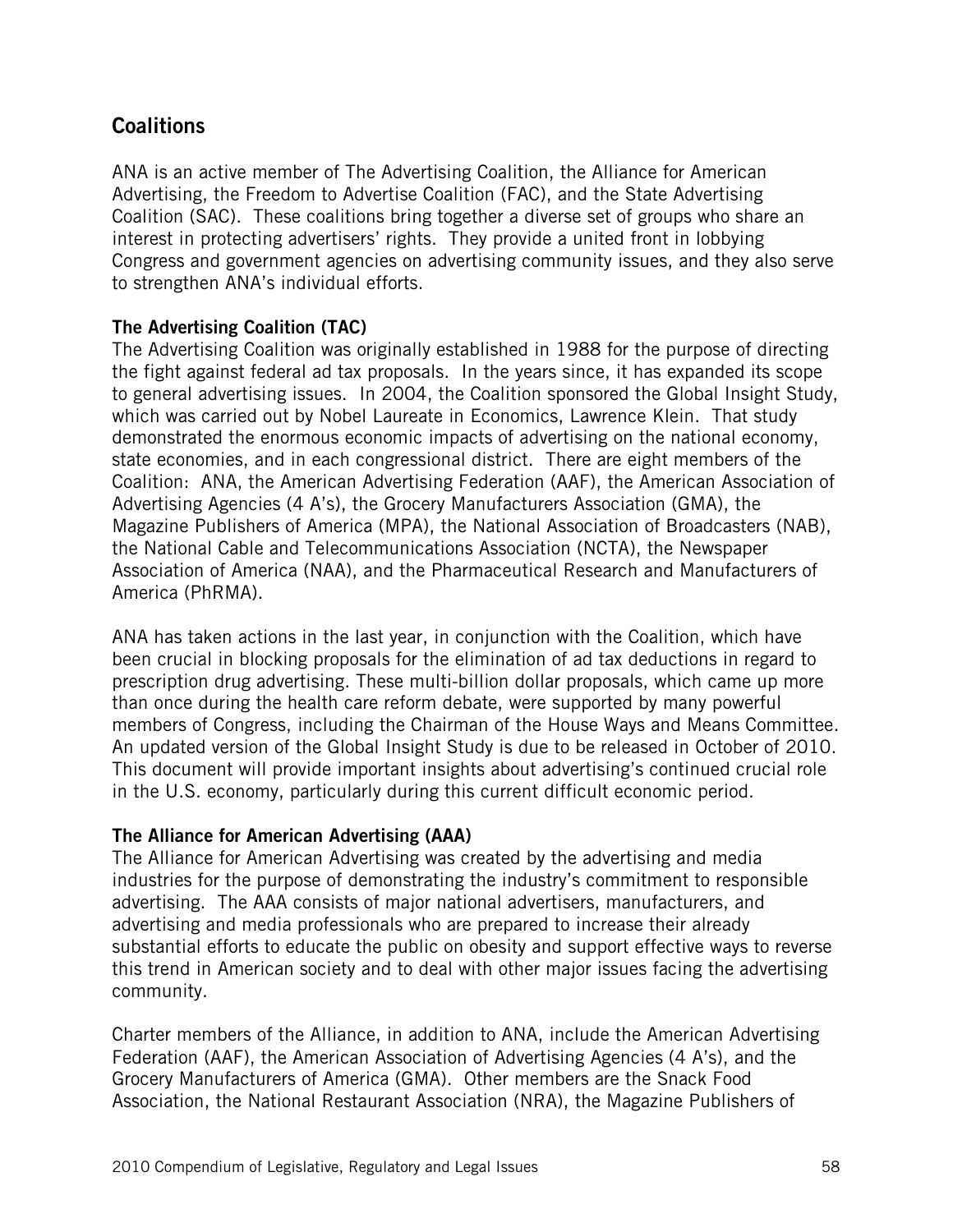America (MPA), the Point of Purchase Advertising International (POPAI), the National Cable & Telecommunications Association (NCTA), the National Association of Broadcasters (NAB), General Mills, Kellogg Company, Kraft Foods, and Pepsico, Inc. In 2010, The Alliance played an active role in opposing the provisions for a broad expansion of FTC powers that were included in the House version of the Financial Reform Bill. Had the provisions in the House bill passed, the interests of advertisers would have been negatively impacted, as the proposal provided far fewer procedural requirements for FTC rulemakings and the imposition of civil penalties. ANA participated in more than 100 meetings concerning this issue and wrote numerous letters to key legislators in opposition.

In the past, the AAA has set up grassroots meetings between members of Congress and local advertisers in order to educate the members on concerns related to food and beverage advertising. Presently, the AAA is awaiting the final release of the Interagency Working Group's proposals in regard to food and beverage advertising to children ages 17 and under. The initial draft of this proposal, which was released in December of 2009, recommended substantial restructuring of food and beverage advertisements directed to "children" age 17 and under. ANA, as a member of the Alliance, will remain active in responding to any threats to the ability of food marketers to advertise.

#### Freedom to Advertise Coalition (FAC)

The Freedom to Advertise Coalition is an informal coalition with the purpose of opposing any proposed restrictions to truthful or non-deceptive advertising of any legal products or services. Members of FAC include the ANA, the AAF, the 4A's, the MPA, the Direct Marketing Association (DMA), the Newspaper Association of America (NAA), the Outdoor Advertising Association of America (OAAA), the National Retail Federation (NRF), and the Point of Purchasing Advertising International (POPAI).

#### State Advertising Coalition

In 1986, ANA, the American Association of Advertising Agencies (4 A's), and the American Advertising Federation (AAF) formed the State Advertising Coalition. Its purpose is to provide information and resources needed to combat overly restrictive state and local advertising proposals. Since its formation, SAC has responded to more than 120 ad tax proposals in over 40 states. SAC's work may be increased next year due to the major budget crises facing the vast majority of states. As governments struggle to make up budget shortfalls, ad taxes may be looked to by state policy makers as a significant source of revenue.